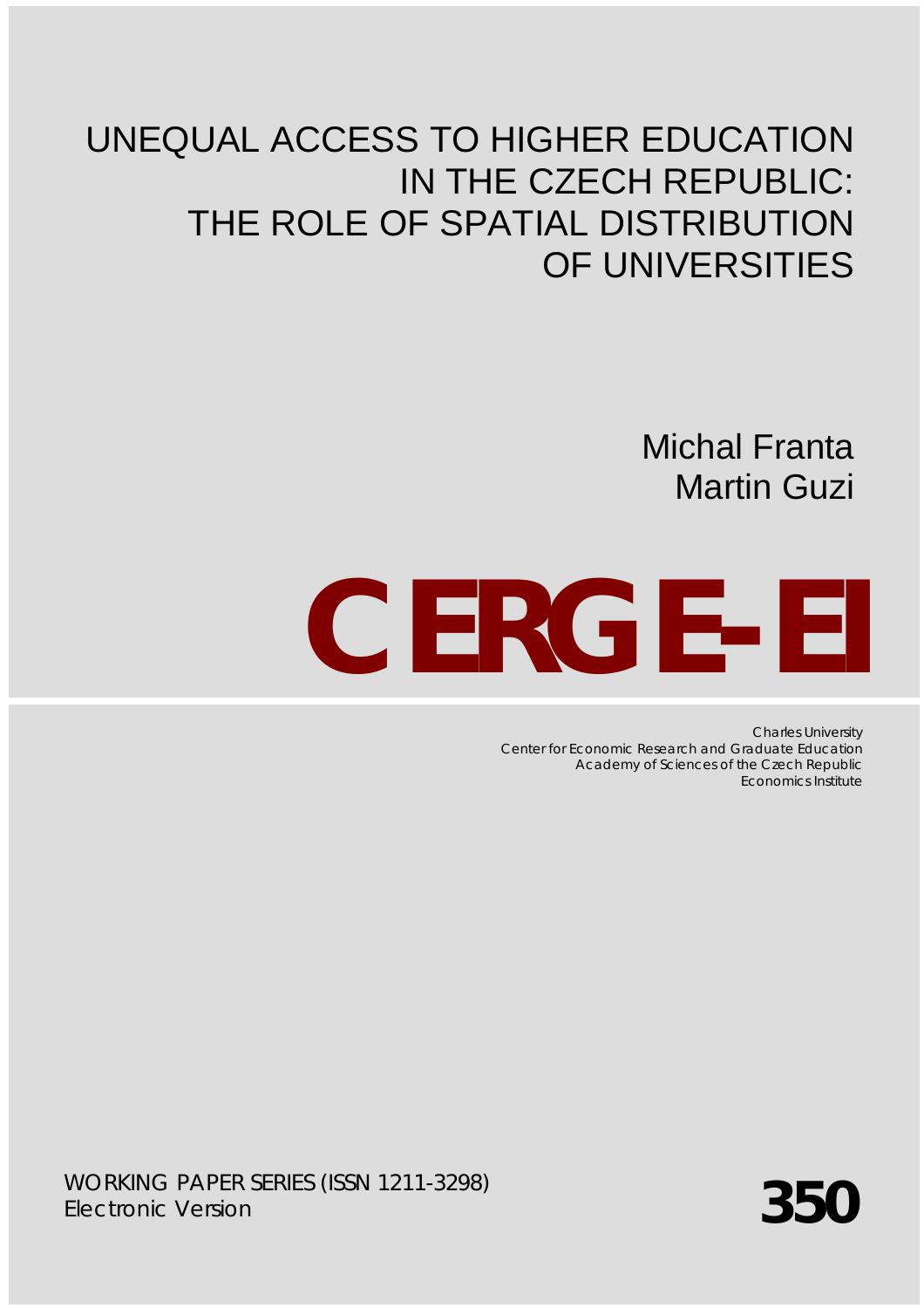# **Working Paper Series 350** (ISSN 1211-3298)

# **Unequal Access to Higher Education in the Czech Republic: The Role of Spatial Distribution of Universities**

Michal Franta Martin Guzi

CERGE-EI Prague, March 2008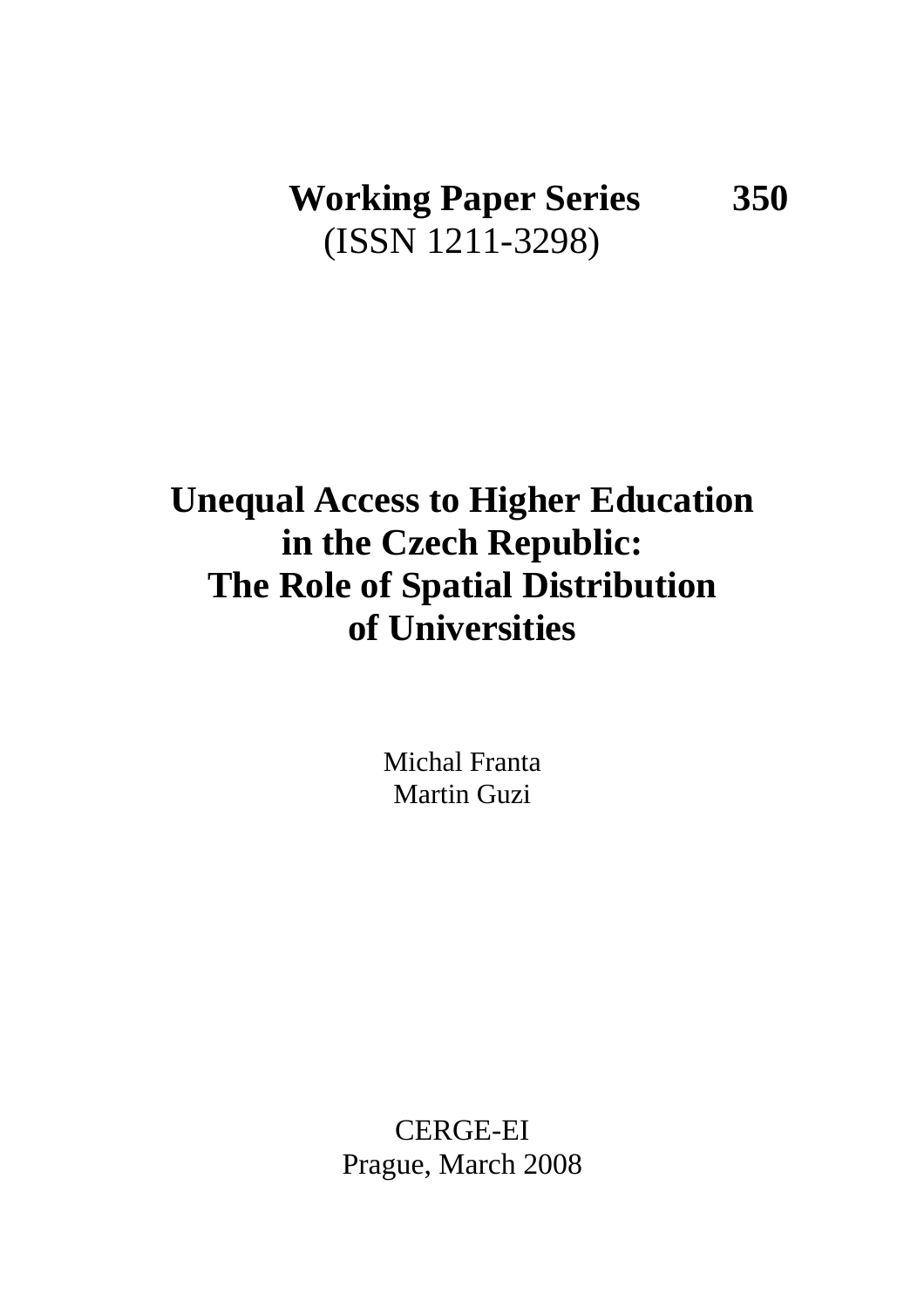**ISBN 978-80-7343-150-1(Univerzita Karlova. Centrum pro ekonomický výzkum a doktorské studium) ISBN 978-80-7344-139-5 (Národohospodářský ústav AV ČR, v.v.i.)**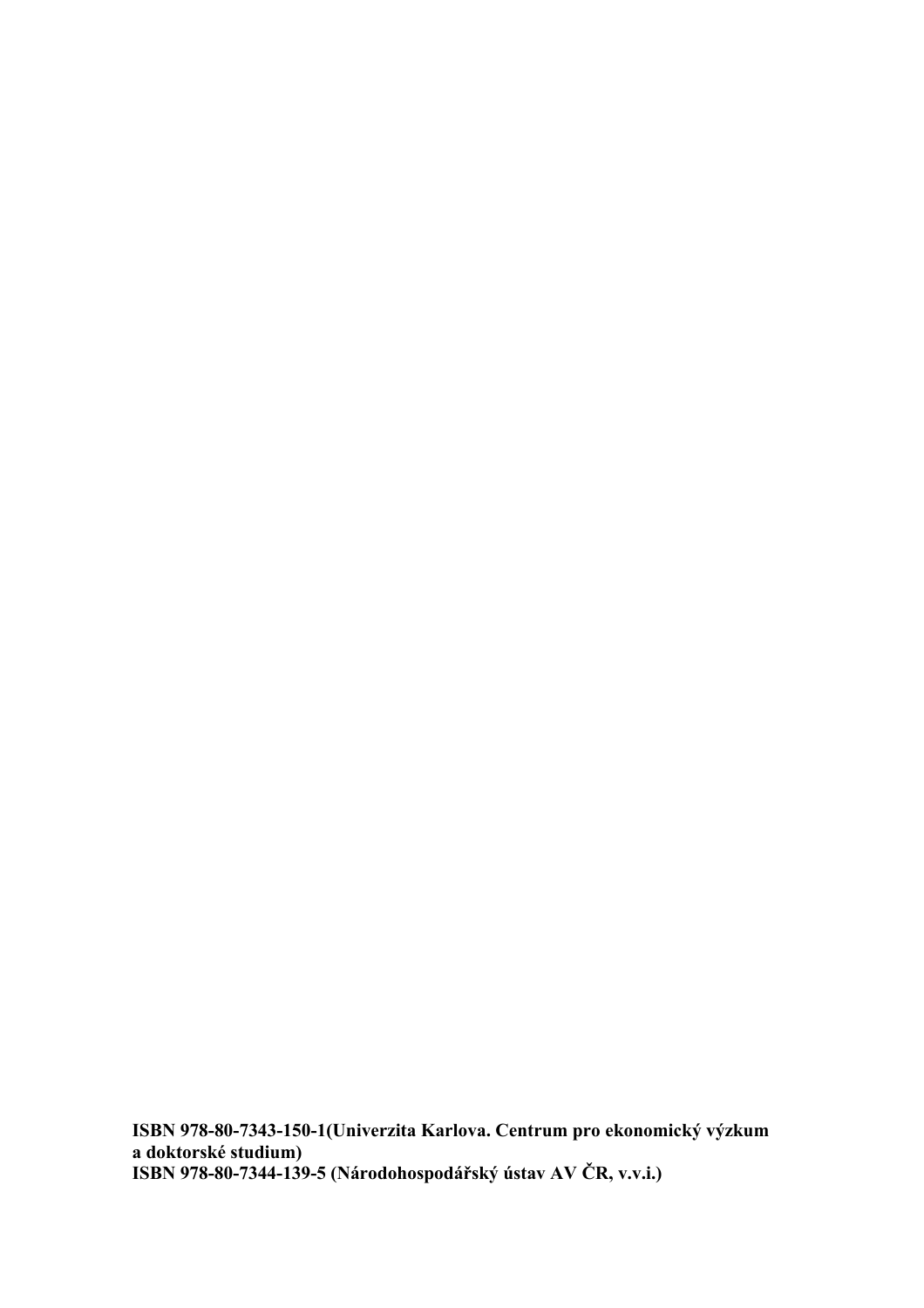# **Unequal Access to Higher Education in the Czech Republic: The Role of Spatial Distribution of Universities**

## **Michal Franta and Martin Guzi \***

CERGE-EI\*\* March 2008

#### **Abstract**

The Czech Republic exhibits high geographical variation of both human capital and universities. We examine a potential source of human capital spatial disparities: the unequal access to tertiary education caused by the absence/presence of a local university. We model both a secondary school graduate's decision whether to apply to a university and a university's decision about admission. Two possible sources of unequal access to university study are distinguished: cost savings and informational advantages for those residing close to a university. Estimation results suggest that the local neighborhood having a highly educated population, rather than the presence of a university per se, has a positive effect on a secondary school graduate's decision to apply. Moreover, we find that heterogenous information plays a significant role in admission to university.

#### **Abstrakt**

Česká republika se vyznačuje vysokými geografickými rozdíly v úrovni lidského kapitálu a v počtu univerzit. V článku se zaměřujeme na jeden možný zdroj těchto velkých nerovností v koncentraci lidského kapitálu: nerovný přístup k vysokoškolskému vzdělání zapříčiněný existencí/neexistencí místní univerzity. Modelujeme jednak středoškolákovo rozhodnutí zdali se přihlásí na vysokou školu, tak rozhodnutí univerzity o jeho přijetí. Rozlišujeme dva možné důvody pro nerovný přístup k vysokoškolskému studiu: nižší náklady na studium a více informací pro potenciální studenty bydlící blízko nějaké univerzity. Výsledky ukazují, že spíše oblasti s velkým podílem vysokoškolsky vzdělané populace než oblasti v blízkosti univerzit mají pozitivní vliv na středoškolákovo rozhodnutí o přihlášení se na univerzitu. Dále jsme zjistili, že různá míra informací hraje úlohu při samotném přijímacím řízení.

*Keywords*: human capital, spatial distribution, access to tertiary education *JEL classification*: I20, I21, J24

<sup>\*</sup> This research was supported by grant No. 322/2006 from the Grant Agency of Charles University. We thank Daniel Münich, Štěpán Jurajda, Jan Kmenta, Peter Katuščák, Richard Stock and Bart Cockx for comments and suggestions.

<sup>\*\*</sup> CERGE-EI is a joint workplace of the Center for Economic Research and Graduate Education, Charles University, and the Economics Institute of Academy of Sciences of the Czech Republic.

**Address**: CERGE-EI, PO Box 882, Politických vězňů 7, 11121 Prague, Czech Republic. E-mail: michal.franta@cerge-ei.cz, martin.guzi@cerge-ei.cz. CERGE-EI is a joint workplace of the Center for Economic Research and Graduate Education, Charles University, and the Economic Institute of the Academy of Sciences of the Czech Republic.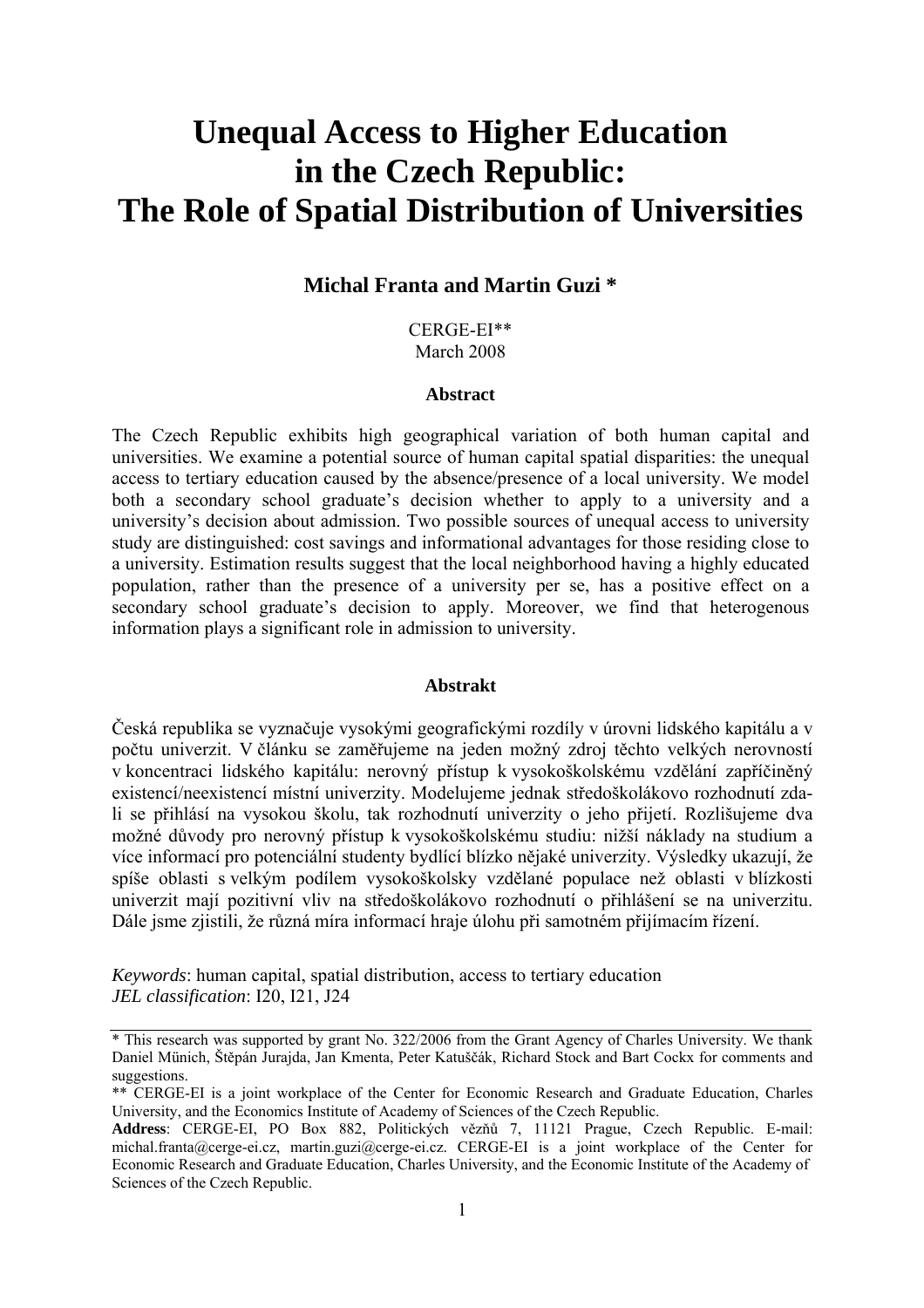#### **1 Introduction**

A growing interest in the various consequences of human capital geographical distribution can be noticed in the recent economic literature. Research focuses mainly on productivity spillovers, regional economic and population growth, and regional unemployment.<sup>1</sup> In general, significant effects of human capital spatial disparities have been found. The impact of the unequal spatial distribution of human capital can be even more pronounced in post-transition countries since they exhibit a higher geographical variation of the tertiary-educated population than countries in Western Europe.<sup>2</sup>

Given the importance of private and social returns to human capital and the implications of its geographical distribution especially in post-transition countries, a natural question arises: What determines the spatial distribution of human capital? In this paper we deal with a fundamental source of human capital: university education.<sup>3</sup> So, we examine differences in the shares of tertiary-educated population across regions.

The literature distinguishes three principal determinants of the geographical distribution of the tertiary-educated population: the general migration of the tertiary-educated population,<sup>4</sup> the post-university migration of graduates,<sup>5</sup> and unequal access to tertiary education. We examine the third potential reason, exploring the determinants of access to university study. Moreover, we focus on the unequal access to tertiary education caused by the absence/presence of a local university. We ask whether individuals living close to a university are more likely to continue with tertiary education and why.

<sup>&</sup>lt;sup>1</sup> Productivity spillovers are discussed in Moretti (2004) and Lange and Topel (forthcoming). The link between the local level of human capital and regional economic and population growth is examined, for example, in Glaeser et al. (1995) and Kaldewei and Walz (2001). Regional unemployment is discussed in Overman and Puga (2002) for developed countries and in Jurajda and Terrell (2008) for post-transition countries.

<sup>&</sup>lt;sup>2</sup> See Table 1 that reports the coefficient of the variation of the tertiary-educated population share for selected post-transition and western European countries.

<sup>&</sup>lt;sup>3</sup> Human capital can be acquired via education, training, experience, or medical treatment (Becker 1964).<br><sup>4</sup> See Gionnetti (2002, 2003).

 $4$  See Giannetti (2002, 2003).

<sup>5</sup> See Bound et al. (2004) and Makovec (2005).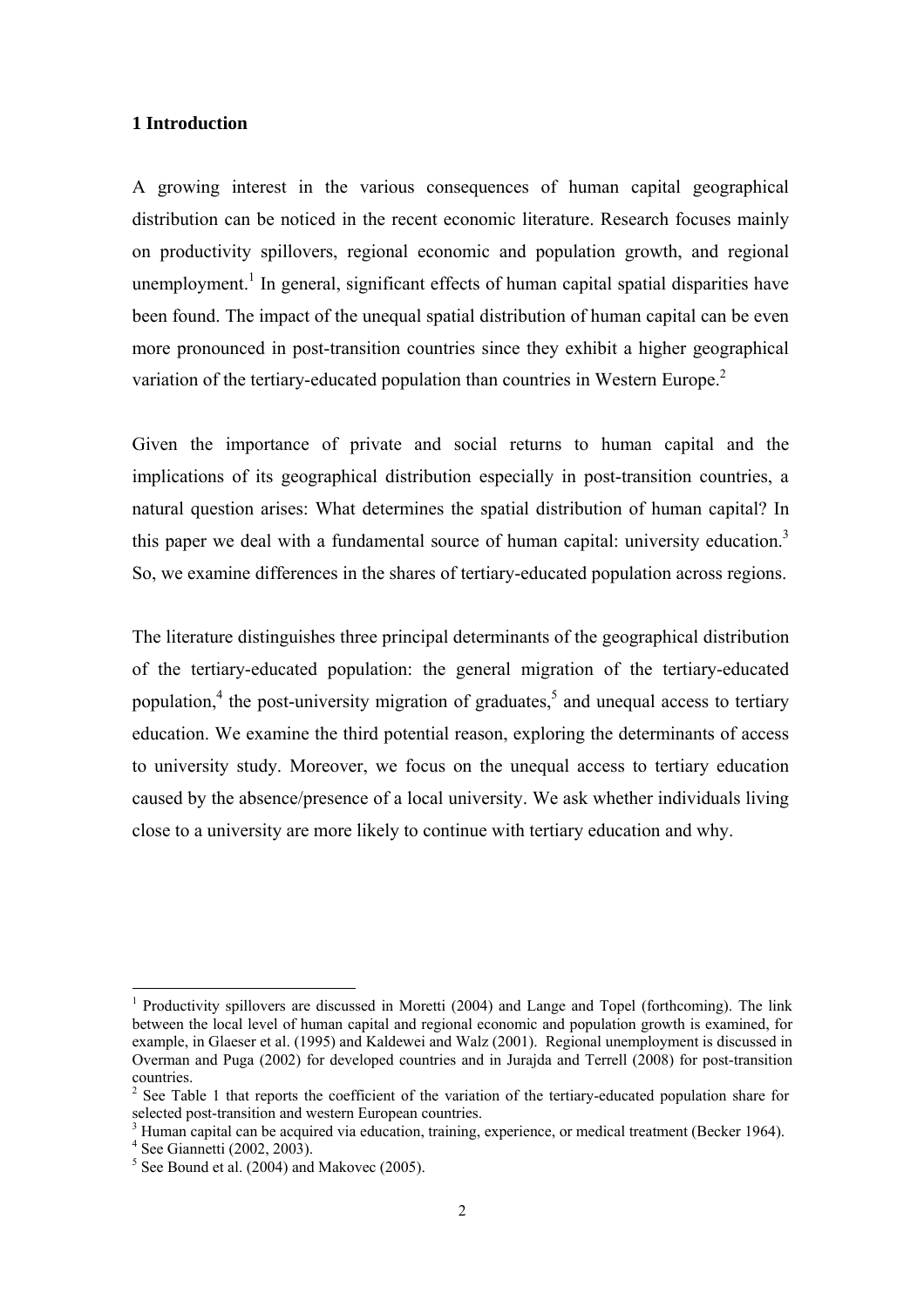Basically, we consider two ways how the local university affects a secondary school graduate in the admission process.<sup>6</sup> First, students living near a university face a cheaper option for obtaining tertiary education. They can continue to live with their parents, saving on rent and moving costs, as opposed to graduates residing away from a university.<sup>7</sup> Second, secondary school graduates residing close to a university can be better informed about the admission process, university study, job prospects related to a university degree, the local university's open days, etc. The second reason, based on heterogenous information, is realized through various channels: information provided by secondary schools, face-to-face contacts with university students, the possibility to use university facilities during secondary school study, etc. In general, secondary school students living near a university can benefit from the university environment they live in and consequently can be more advantaged in the admission process.<sup>8</sup>

Our goal is to detect the presence of the two mentioned causes of unequal access to tertiary education and assess their relative importance. The identification is possible due to a unique data set. It enables us to scrutinize the process of entrance to a university in detail; we distinguish two stages—application and admission. So, our research goes beyond the existing studies that usually deal with university enrollees only.

We conduct the analysis for the Czech Republic, a country with the high geographical variation of tertiary-educated population typical for post-transition countries (Table 1). Graph 1 depicts the distribution of the tertiary-educated population by district (NUTS4 level) in the Czech Republic for 1991 and 2001. This implies that the population with a university degree is concentrated mainly in a few areas. There were two districts with

 $<sup>6</sup>$  Note that we elaborate the effect of a local university on the demand for tertiary education. The supply</sup> of tertiary education has remained unchanged since the 1960s when the current system of universities were established in the Czech Republic.<br><sup>7</sup> Matějů (2007) presents the results of an income and expenditure survey of university students

<sup>(</sup>Eurostudent 2005). According to this survey, 40% of university students live with their parents. Moreover, expenditures for transportation and accommodation account for the one third of total students' expenditures. So, attending a local university represents a large savings.

 $8\text{ In general, the two reasons are a) the set of factors that affect performance on the admission test and$ influence the decision on application and b) the set of factors that do not affect performance on the admission test and do influence the decision on application. The related economic literature discussed in the next section points out the access to information as a prominent representative of the first set and the costs of study as a prominent representative of the second set. Therefore, in the paper we consider only these two reasons instead of the broadly defined set of factors.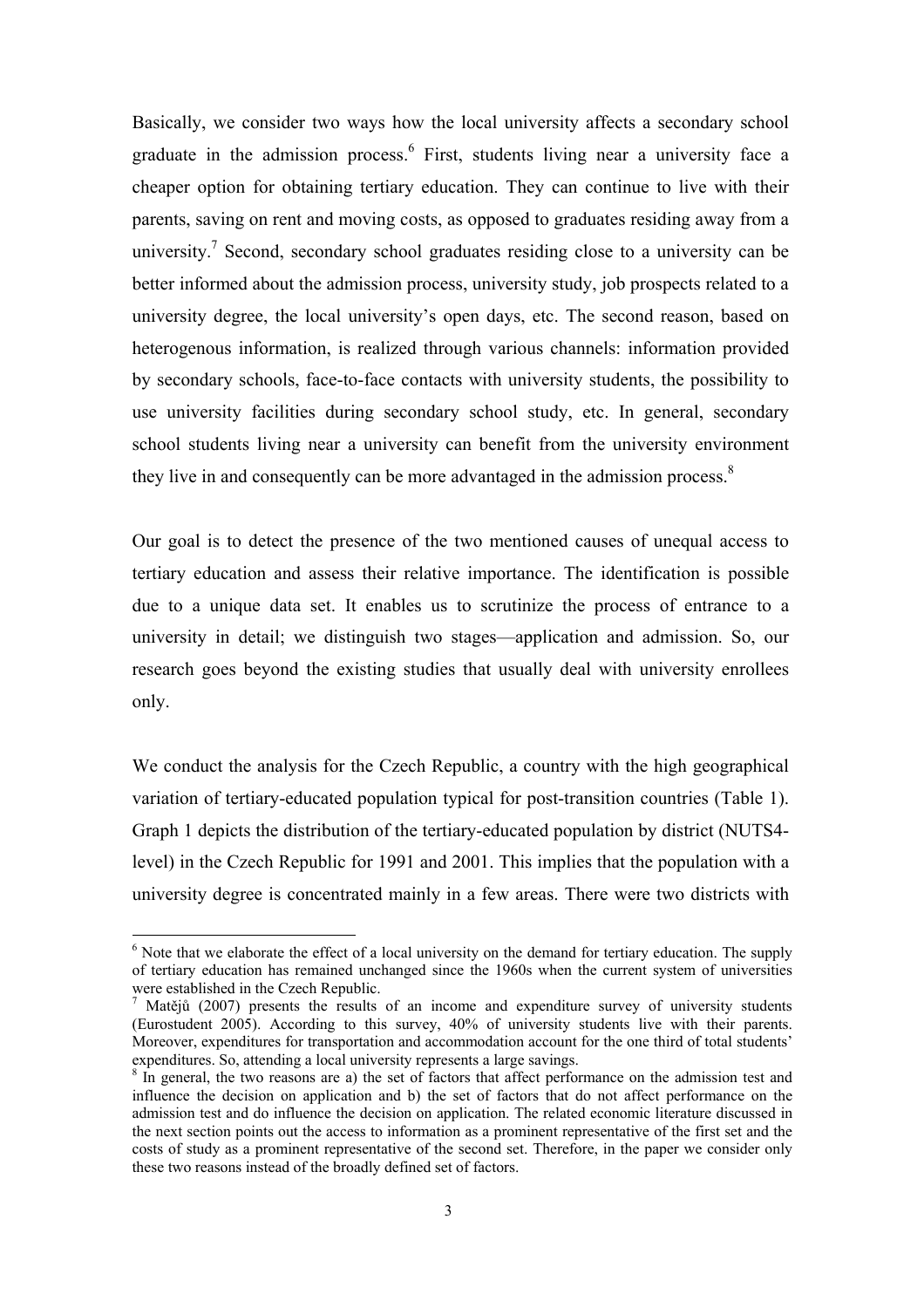15% and 17% of university degree holders in 1991 (23% and 25% in 2001). The vast majority of districts, however, reports only 5% of university graduates in 1991 (10% in 2001). Moreover, Graph 2 suggests that the highest increase in the tertiary-educated population during 1991–2001 occurred in regions (NUTS3-level) already endowed with a high portion of tertiary-educated population. There are two possible explanations: either the highly-educated population has migrated towards the highly-educated regions or secondary school graduates living far from a university have faced worse prospects regarding university study.

The Czech Republic experiences not only the heterogenous spatial distribution of the tertiary-educated population but also highly unequal spatial distribution of universities. According to the Czech Institute for Information on Education (2002), 94% of public university departments are concentrated in 13% of districts. In terms of enrolled students the problem of the unequal distribution of the sources of tertiary education is even more obvious. The majority (over 70%) of all university students enrolled in the academic year 1997/98 attended universities located in three districts only (Prague, Brno, and Ostrava).

We exploit the high spatial variation in the number of institutions providing tertiary education to estimate the effect of a local university on a prospective university applicant. We set up a structural model of the post-secondary schooling decision whether the secondary school graduate applies to a university or not. We estimate the reduced form of the model and discuss the relationship between the reduced form model parameters and structural parameters. Estimation results suggest that study costs do not drive a graduate's application decision. Rather there is a positive effect of the district's characteristics, represented by the share of the tertiary-educated population in the district, on the prospective applicant. The impact is larger for a graduate from a specialized secondary school than from a gymnasium. Moreover, we observe different application strategies followed by applicants from districts with and without a local university.

Next, we discuss a model of admission (conditional on application). The econometric analysis reveals that applicants are, in terms of their admission probabilities, positively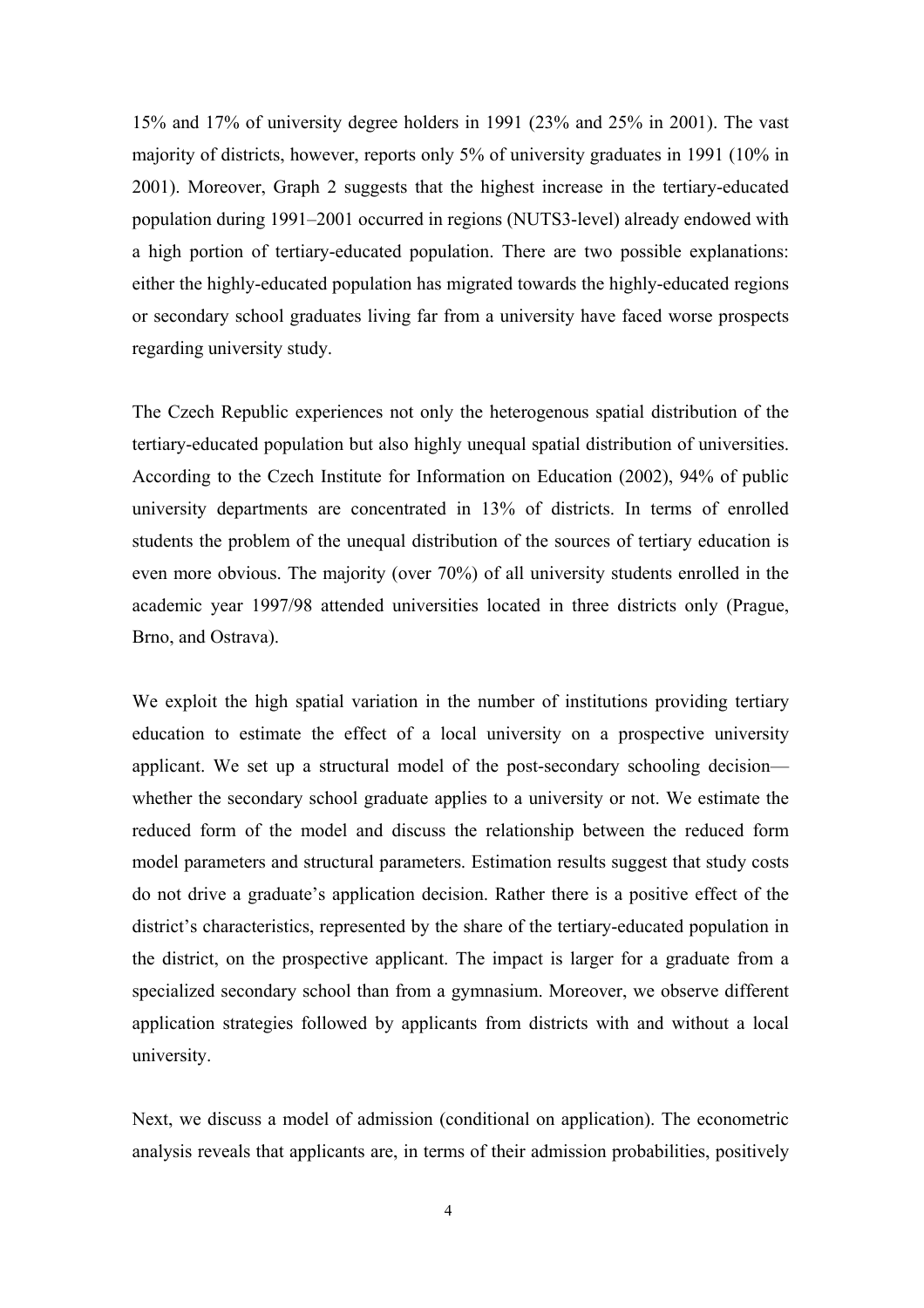affected by the presence of a local university. Moreover, we find that the influence of a local university is "program specific", i.e. a local university brings an advantage to applicants applying to programs provided by the local university even if they apply to that program in a non-local university. So, living close to any university need not necessarily help in the admission process but living near the "right" university helps. We also briefly discuss the nature of information flows that underlie the positive effects of local universities.

The identification of the source of unequal access to a university is of high policy relevance. If secondary school graduates are constrained by the cost of study then policies should support those living far from a university. On the other hand, if the source lies in the distance-dependent distribution of information, policies should expand tertiary education to other regions or improve the access to information for disadvantaged graduates.

The structure of the paper is the following. In the next section we discuss the research dealing with the effects of local universities and the post-secondary schooling decision. We also describe the schooling system and the admission process to a university in the Czech Republic. Section 3 introduces the reduced form models of applying and admission. In Section 4, we introduce the data set employed, point out its uniqueness and carry out a preliminary analysis. We also discuss the variables entering our econometric analysis. Estimation results are reported in Section 5. The structural and reduced form models of applying and the model of being admitted (conditional on application) are introduced in Appendices A, B, and C. Graphs and Tables can be found at the end of the paper in Appendix D.

#### **2 Literature review**

The analysis carried out in this paper connects two branches of economic research: the research focusing on the various effects of university presence (or university proximity) and the research exploring the determinants of the post-secondary schooling decision.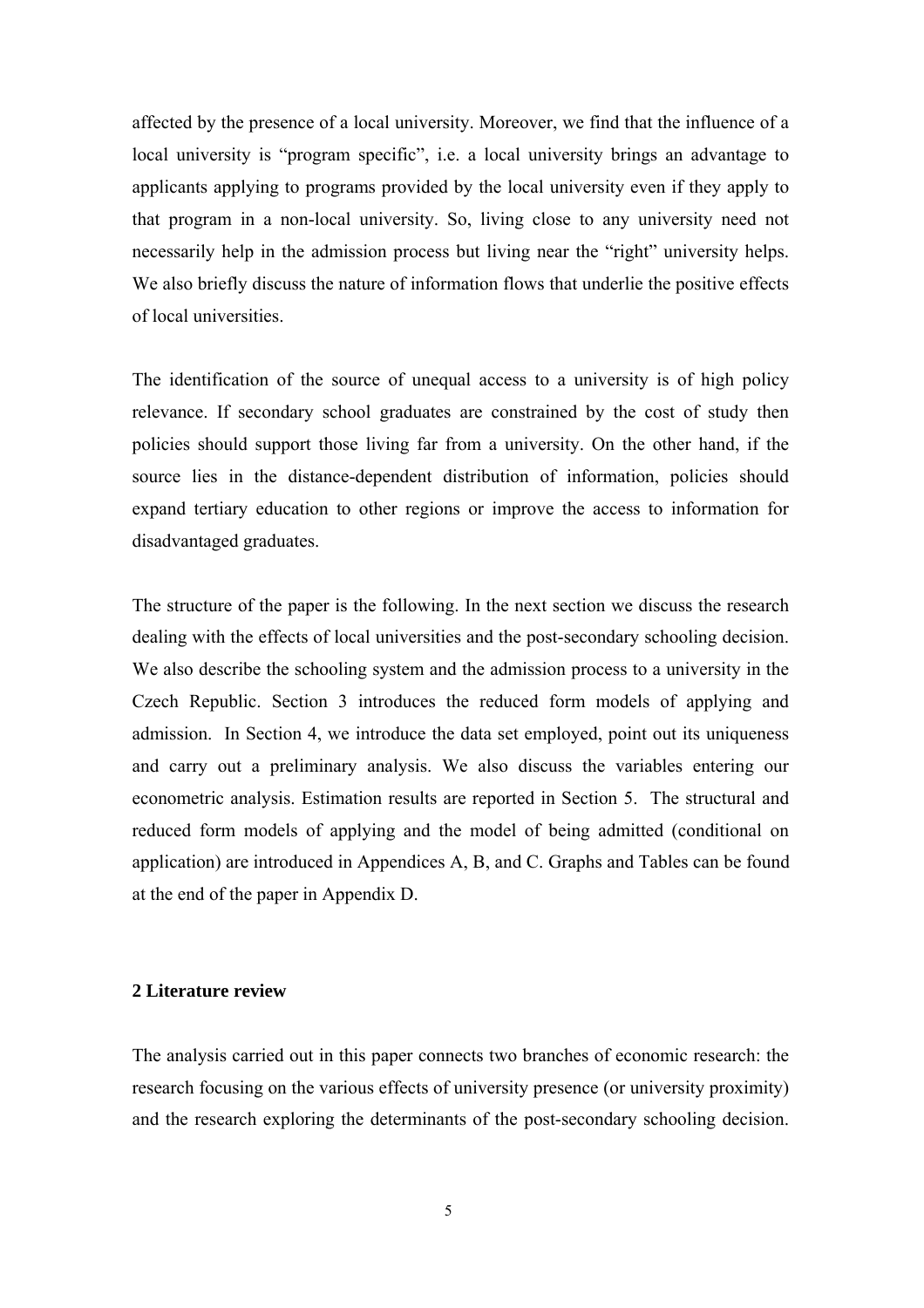Models of the post-secondary schooling decision usually do not take into account the effects of local universities or the distance to the nearest university.

The research on the effects of university presence is mainly focused on regional and individual economic outcomes—local productivity and output (Andersson et al. 2001), and the local labor market (Beeson and Montgomery 1993). University proximity is used as a source of exogenous variation in educational attainment in studies on returns to education (Card 1995, Card 1999).

The effect of a local university on the prospective university applicant is considered in Do (2004), Frenette (2002, 2003), Sá et al. (2004) and Eliasson (2006). All of these authors recognize the effect of the lower cost of study for the population living near a university and in general find that those living near a university participate in university study more often. In addition, Do (2004) takes into account a "knowledge spillover" that influences the choice of the quality of university where university applicant enrolls. He finds that the quality of the university in which the applicant enrolls is positively linked to the quality of a local university. Frenette (2002) also mentions that the dependence of the probability to enroll on the distance to the nearest university could be caused by fact that "students in outlying areas simply don't see the benefits from a university education since fewer people hold a degree". The research approach he employs, however, cannot distinguish between these two determinants of behavior dependent on the distance to the nearest university.

Regarding the post-secondary schooling decision there are three main theoretical approaches established in the literature. First, human capital theory views the decision on taking another period of schooling as an investment decision (Becker 1964, structural model in Willis and Rosen 1979). An individual compares the present value of future benefits based on expected future earnings with the costs related to continuing education. Another approach assumes that education is also a consumption good and the decision on post-secondary education is a current consumption choice (e.g. Gullason 1989). Finally, the third approach views schooling as an indicator of an individual's capabilities that has nothing to do with the individual's productivity. Therefore, the decision on post-secondary education reflects the individual's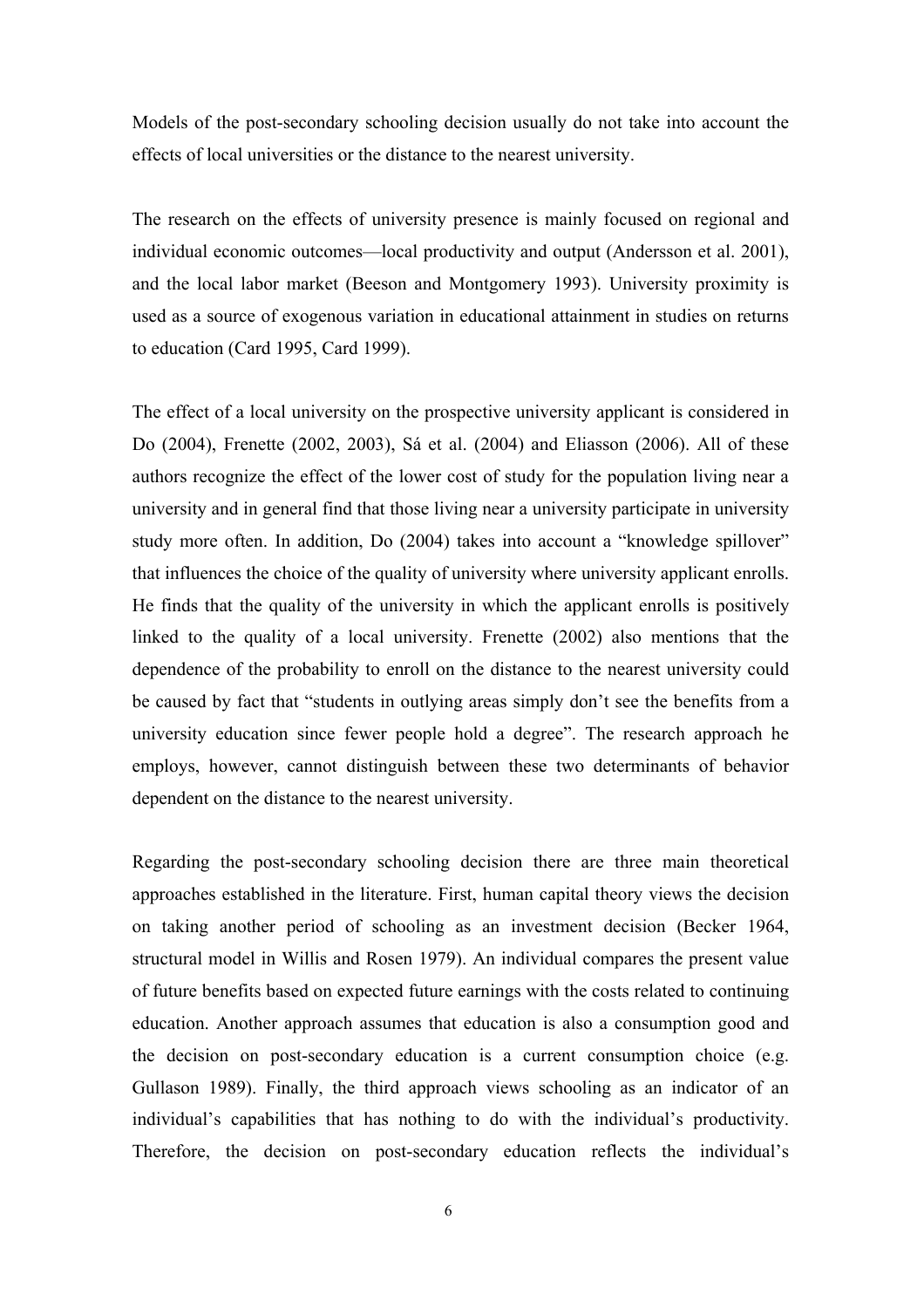willingness to provide the signal (Spence 1973). The structural model of application derived in Appendix A is based on the human capital approach.

Long (2004), Sá et al. (2004), Whitehead et al. (2006), and Brooks (2002) represent recent empirical studies on the determinants of the post-secondary schooling decision. Individual capabilities, a student's socio-economic background, the characteristics of universities, regional economic conditions, and local social interactions are found to be influential for the outcome of secondary school graduates' decision processes. Brooks (2002) focused on these determinants from the point of view of the information they convey, discussing possible inequalities among students. She points out, for example, the importance of interactions with current university students in the prospective applicant's decision process. Details on the determinants of the post-secondary schooling decision are introduced in Appendix A where we derive an economic model.

#### **2.1 Czech educational system**

 $\overline{a}$ 

In this section, we describe the educational system in the Czech Republic circa 1998. Primary education lasts nine years. Afterwards students apply to various types of secondary school depending on their future career plans and ability. The lower level of secondary education involves two years of vocational education. The higher level of secondary education takes four years and comprises three types of schools: (i) vocational education leading to a certification exam, (ii) specialized secondary (technical) education in professional fields, and (iii) general secondary education in academic high schools known as gymnasiums.<sup>9</sup>

The tertiary level of education is provided solely by universities. The admission process to a university is a sequential process: first the student decides where to apply, then the university decides who to admit, and then the students decide where to enroll. In the first step, the student carries out a simultaneous decision whether to apply to a university and where. In order to apply the student must hold a final general exam

<sup>&</sup>lt;sup>9</sup> Gymnasiums and specialized schools correspond to the ISCED level 3A, while vocational schools to the ISCED level 3C.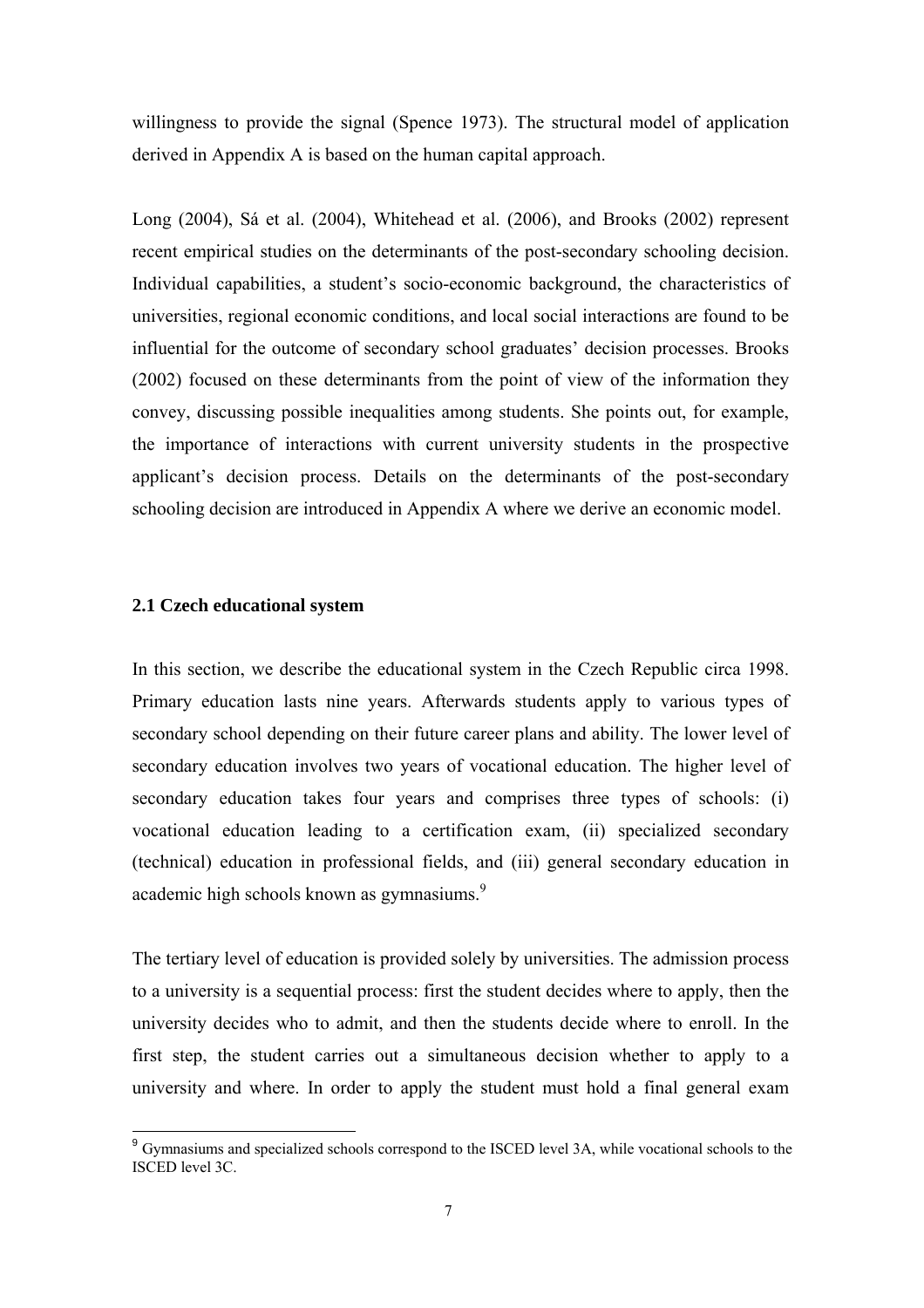credential known as *maturita* from secondary school. The maturita exam is a comprehensive examination that comprises Czech language and an additional two or three subjects chosen by the student. However, the examinations are not standardized and therefore universities do not take into account the performance on the maturita exam during the admission process. All gymnasiums and 95 percent of specialized secondary school programs, but only 12 percent of vocational school programs, lead to maturita and the possibility of university admission. Vocational programs finishing with a maturita exam represent only a small minority of all vocational programs, therefore we exclude them from the analysis. In 1998, 60 percent of secondary school students finished with maturita and thus were eligible to apply for tertiary education.

In 1998, there were 111 university departments in 23 universities in the Czech Republic. Universities provide education in 41 program specializations.<sup>10</sup> Altogether there were 225 different university programs available in 1998. Government-owned universities did not charge tuition and only performance stipends were in place. The law to accredit private universities in the Czech Republic was passed in 1999, therefore they do not enter our analysis. Finally, a system of support for university students was in operation in 1998 in the Czech Republic. It involves, for example, the possibility of living in dormitories for those residing out of commuting distance from a university, meal tickets, and public transportation discounts. The system was intended to lower the study costs especially for those living far from the university they were enrolled in.

Each university charged a fee for each application, which is not a limiting factor but it made applicants ration their decisions. The number of applications per person is not limited and on average applicants sent two applications. Some university programs were highly oversubscribed. $11$ 

Students sent applications to preferred university programs and all of them were invited to participate in admission tests. The decision on admission was solely on the side of the university and was based on the performance on admission tests and/or oral interviews. Universities did not take into account the applicant's residence. In 1998

<sup>&</sup>lt;sup>10</sup> The classification of program specialization corresponds to the two-digit JKOV classification.<br><sup>11</sup> In 1998, the probability of admission to psychology programs was only 5% and 10% to law programs.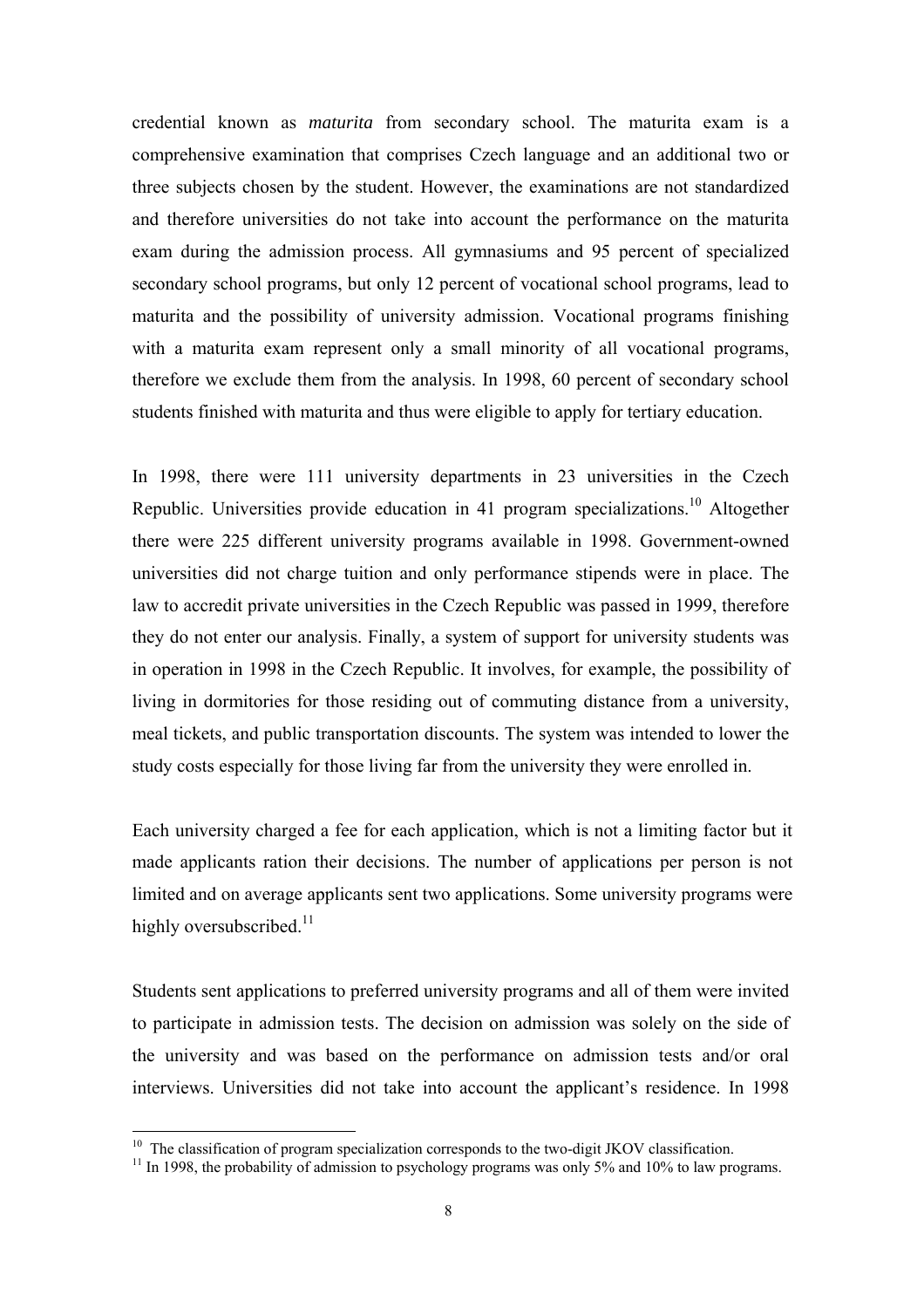about 50 percent of graduates who applied to a university were admitted to at least one program. If the applicant succeeds in admission to several university programs<sup>12</sup> he chooses where to enroll.

#### **3 Models**

 $\overline{a}$ 

As described in the previous section, the admission process to university comprises the graduate's decision on applying to the program, the university's decision on admission, and the applicant's decision on enrollment.

The derivation of a structural model of the application decision and its reduced form is discussed in Appendix A. The reduced form model takes the following form

$$
Apply_{icd} = \alpha_0 + \alpha I_{icd} + \beta C_{cd} + \varphi R_d + \delta d_d + \sum_{j=1}^{8(7)} \mu_j SD_{icd}^j + \varepsilon_{icd},\tag{1}
$$

where  $Apply_{icl}$  is a dummy variable that indicates whether a graduate *i* from secondary school class *c* and district *d* applies to a university. In addition, we control for individual characteristics (vector  $I_{i c d}$ ), class (secondary school) characteristics (vector  $C_{cd}$ ), and regional (district) characteristics (vector  $R_d$ ). The coefficient on the dummy variable  $d_d$  is our primary interest. The dummy equals 1 if a graduate resides within commuting distance to the nearest university and 0 otherwise. Finally, the set of eight (seven for specialized secondary schools) dummy variables  $SD<sub>icd</sub>$  accounts for subjects taken at the maturita exam for gymnasiums and the field of study in specialized secondary schools. The set of variables included on the right hand side is a compromise between data availability and variables suggested by research on the postsecondary schooling decision discussed in the literature review and Appendix A. Variables are described in Section 4.

 $12$  27% of those admitted were admitted to two programs in 1998, 9% to 3 programs.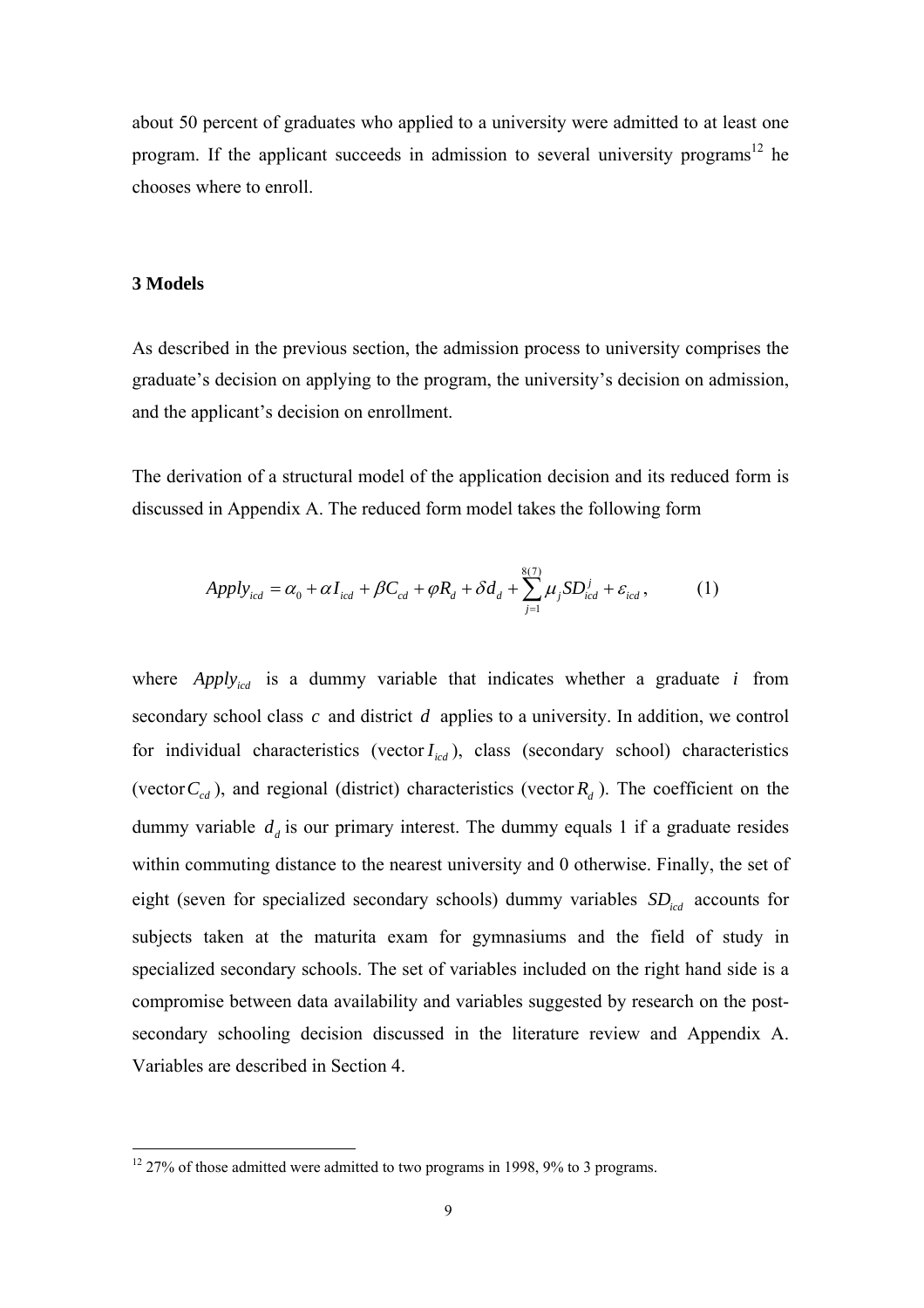The dummy variable indicating the presence of a local university  $d_d$  in (1) captures both of the effects of a local university on the prospective applicant: the lower costs of study and heterogenous information. However in the application regression we cannot distinguish these two effects. We resolve the problem in the admission regression where the applicant's potential cost of study does not play any role and the coefficient on the local university dummy captures the effect of heterogenous information only.<sup>13</sup>

A non-zero coefficient on the local university dummy variable in the admission regression equation reveals whether those living near a university are advantaged in the admission process because of information spread within the university neighborhood. To examine the nature of heterogeneous information in detail we add an additional dummy variable  $f_i$ , that identifies applicants according to whether they live close to a university offering the program they apply to. So,  $f_i$  equals one if an applicant applies to a program that is provided by a local university even if the applicant applies to that program at other (possibly non-local) universities.

So, we divide all the applications into three subgroups. We distinguish applications by applicants living far from any university ( $d_d = 0$ ,  $f_i = 0$ ), applicants living near a university that does not provide the applicant's preferred program ( $d_d = 1$ ,  $f_i = 0$ ), and applicants living near a university providing the applicant's preferred program  $(d_d = 1, f_i = 1).$ 

The estimated coefficients on the two dummy variables indicate whether either proximity to any university or proximity to a university with the desired program can provide an advantage in the admission process at any other university.14

<sup>&</sup>lt;sup>13</sup> Note that information affecting the decision on application and information providing an advantage in the admission test (and/or oral interview) need not necessarily be of the same nature. Therefore, by econometric analysis we identify whether heterogenous information along with the costs of study play a role in the application decision and whether heterogenous information affects admission to university. Then, based on an assumption about the common nature of heterogenous information we can discuss the relative role of costs of study and heterogenous information in the application decision.

 $14$  So we ask, for example, whether an applicant residing near a university providing medical programs is more informed and thus advantaged in the admission test to a medical program than an applicant living near a university that does not provide medical programs or another applicant living far from a university.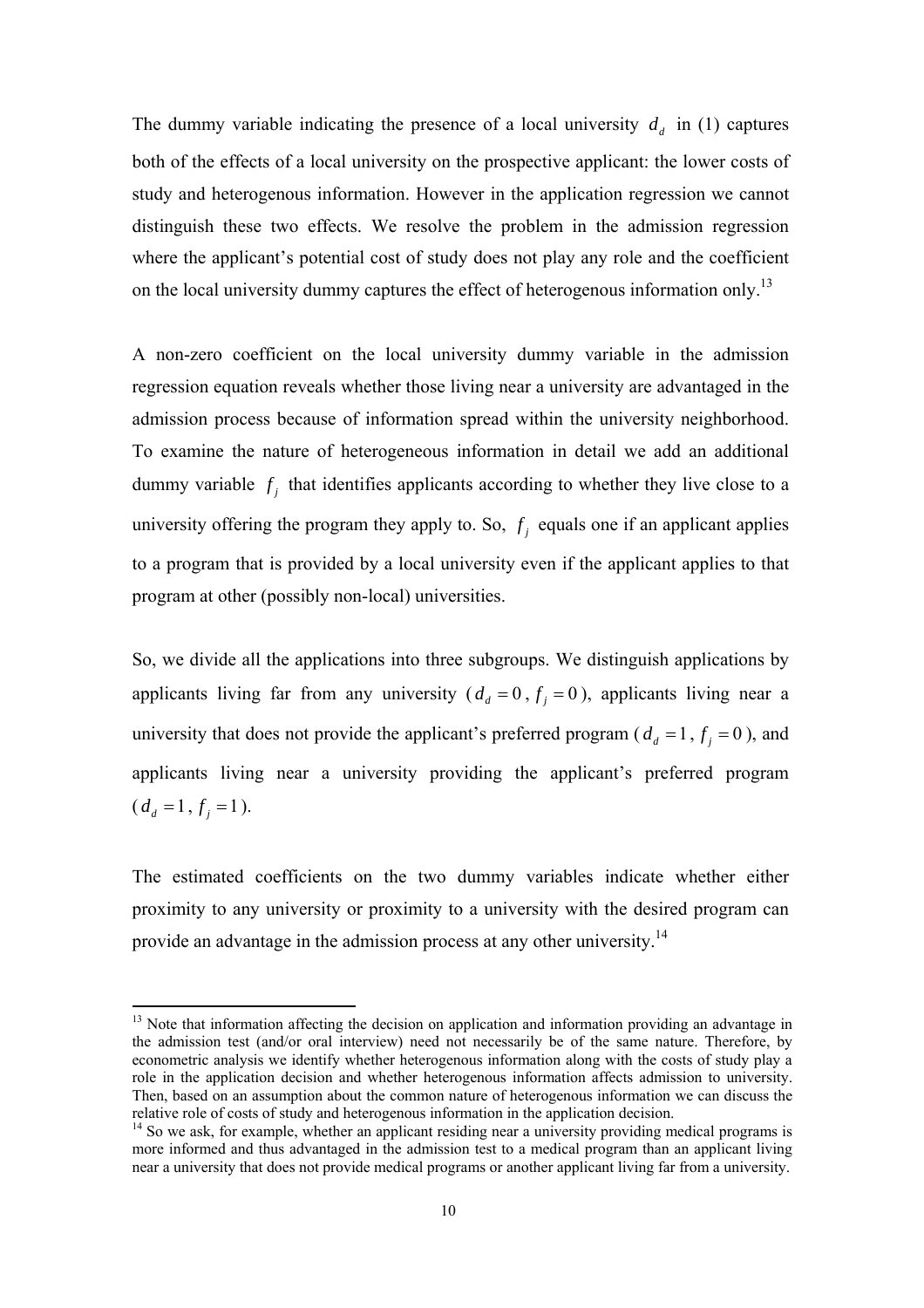Our baseline specification of the model of admission (conditional on application) derived in Appendix C is

$$
Admitted_{icd}^j = \beta_0 + \alpha I_{icd} + \beta C_{cd} + \varphi R_d + \delta_1 d_d + \delta_2 f_j + \rho F_j + \upsilon_{icd}^j,
$$
 (2)

where *Admitted*<sup>*i*</sup> is a dummy variable that indicates whether application *i* has successfully passed through the admission procedure at a program *j* (conditional on applying).<sup>15</sup> We control for individual characteristics  $(I_{icd})$ , secondary school (class) characteristics  $(C_{cd})$ , and district characteristics  $(R_d)$ . Finally, the admission regression equation includes the vector of university characteristics  $F_j$  that control for universityspecific characteristics relevant to the admission process—the self-selectivity of applicants and differences in admission tests (see discussion in Appendix C).

#### **4 Data**

 $\overline{a}$ 

Our empirical analysis is based on the following two anonymized data sets collected by the Institute for Information on Education (IIE) in 1998: (i) the data set of all university applicants (Uchazec) and (ii) the data set of all secondary school graduates (Maturant). Additional district descriptions are taken from the Czech Statistical Office.

The database Uchazec contains data on all individuals who applied to universities in 1998. Specifically, it provides information on all applications sent to universities for a given year together with the result of the admission process. The data allow distinguishing applications sent to a university by program specialization. The database Maturant is the result of a project that tested all graduates at every secondary school that finishes with the maturita exam in the Czech Republic in 1998. The database provides data on student characteristics, performance and subjects taken at the maturita exam. The graduate's performance is measured by the average test score computed from four tests taken in Czech, one foreign language, mathematics and study aptitude

 $15$  The unit of observation is an application. In the case of the application decision regression the unit of observation is a secondary school graduate.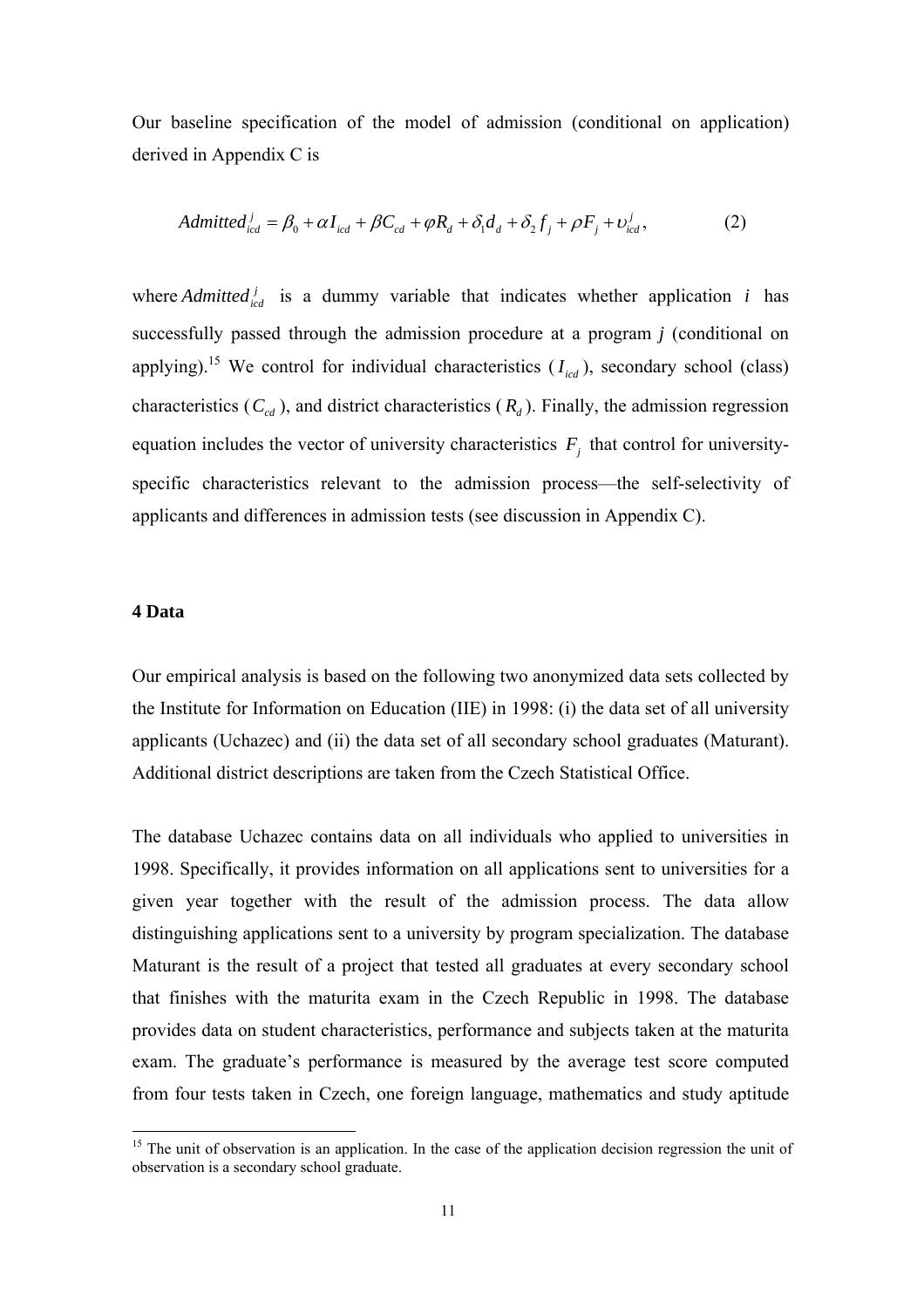and this variable is called the composite score. We merged the database Maturant to Uchazec on an individual basis to obtain a set of information on the cohort of secondary graduates finishing their study with the maturita exam in 1998 augmented with graduates' revealed preferences for tertiary education. The uniqueness of the resulting data set allows us to provide a detailed analysis of graduates' education track depending on university accessibility.

Estimating models (1) and (2) we employ the following variables. Vector  $I_{i,d}$  includes individual characteristics: a female dummy, a dummy for if born before 1980, composite score rank,<sup>16</sup> the level of parental education, and a dummy for computer ownership. Computer ownership is included as a proxy for the missing information on family income. We distinguish the three levels of parental education (i) basic or vocational (reference category), (ii) secondary, (iii) tertiary; the highest level of the two parents is taken. Vector  $C_{cd}$  includes class (secondary school) characteristics: class size, composite score class average and private secondary school indicator.

For regression equation (1) vector  $R_d$  consists of district (NUTS4-level) unemployment rate and regional (NUTS3-level) GDP growth in 1998. For both regression equations (1) and (2) vector  $R_d$  includes the share of tertiary-educated population in the district<sup>17</sup> and the relative excess demand for gymnasiums in the district. Relative excess demand for gymnasiums in a district is computed as the demand for gymnasium seats predicted using the share of tertiary-educated population in a district, a university presence dummy and the share of seats at gymnasiums taken by 6- and 8-year gymnasium programs subtracted by the supply of gymnasium seats (relative to all secondary school seats in a district).<sup>18</sup> Basically, relative excess demand serves as a proxy for the average level of non-cognitive skills for secondary school graduates.<sup>19</sup> A high district relative excess demand for gymnasiums implies that students entering gymnasiums exhibit on

<sup>&</sup>lt;sup>16</sup> Composite score rank expresses the rank of each graduate in the whole cohort of graduates, comparing their composite scores. The variable is normalized so that a rank of 100 is the best graduate and the rank of 0 the worst.

 $17$  Data on the tertiary-educated population are taken from Census 2001.

<sup>&</sup>lt;sup>18</sup> The computation procedure for relative excess demand for the districts in the Czech Republic is introduced and thoroughly discussed in Drnakova (2006). She kindly provided us with data for 2002/2003; earlier data are not available.

 $19$  The effect of non-cognitive skills on various outcomes is discussed in Heckman et al. (2006).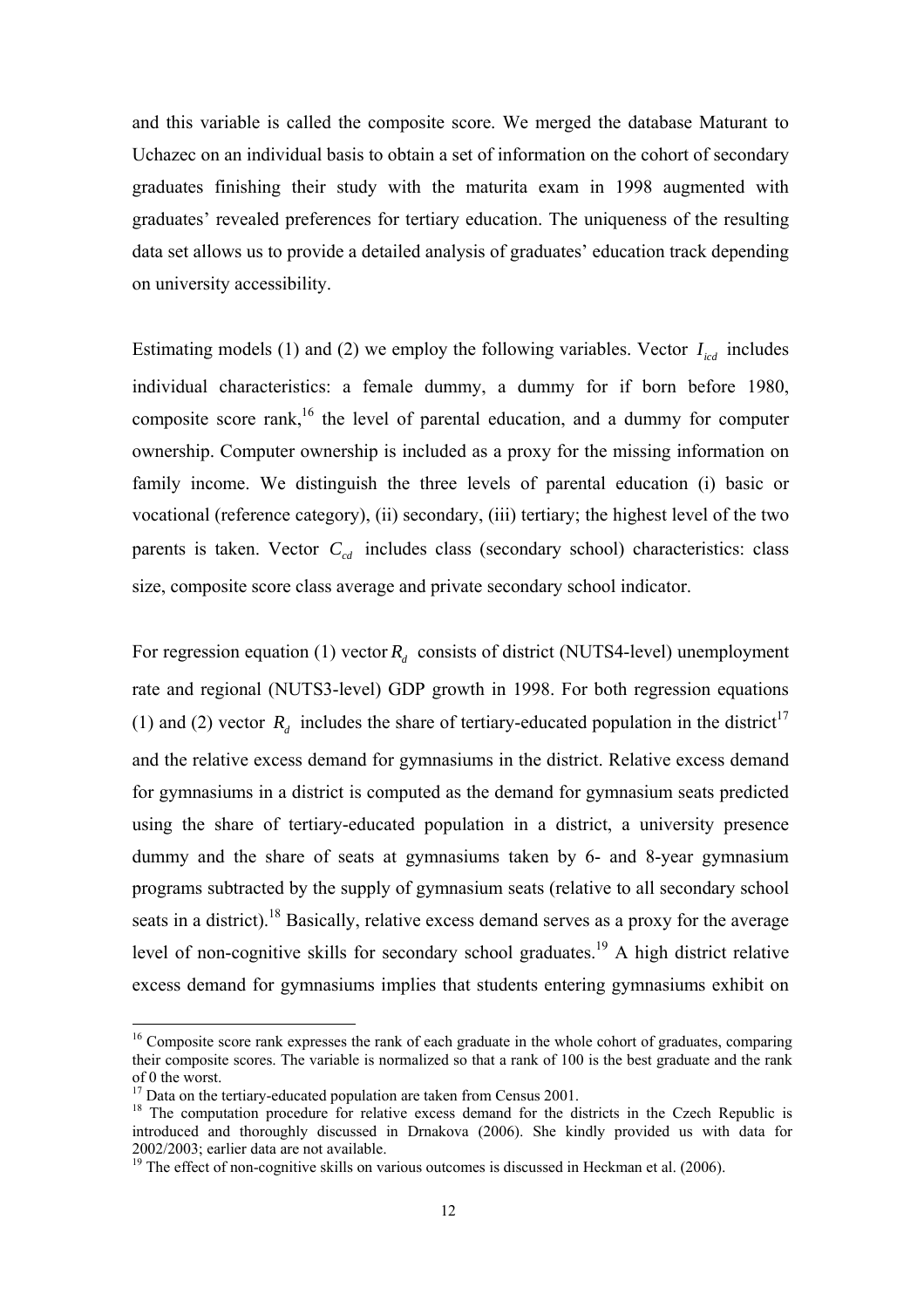average a higher level of non-cognitive skills in comparison with districts with low relative excess demand.<sup>20</sup> Specialized secondary schools are often viewed as the second best option—those not admitted to gymnasiums enter specialized secondary schools. Thus, districts with high relative excess demand for gymnasiums are assumed to exhibit a high level of non-cognitive skill even for students of specialized secondary schools. So, in the econometric analysis we control for individual cognitive skills using the composite score of an individual and for non-cognitive skills incorporating relative excess demand for gymnasiums in a district.

The set of dummies  $SD_{icl}$  denotes subjects taken at the maturita exam for gymnasiums (mathematics, biology, physics, chemistry, history, geography, social sciences, and foreign language) and the field of secondary school for specialized secondary schools (agriculture, manufacturing, light manufacturing, health care, social sciences, art, and business as a reference category).

The dummy variable  $d_d$  equals 1 if a graduate resides within commuting distance of the nearest university. We have collected data on travel time between the district capital of a graduate's secondary school and the nearest university.<sup>21</sup> We determine the district of a graduate's residence based on the address of her secondary school because data does not provide any information about a graduate's residence.<sup>22</sup> The travel time threshold for the dummy variable  $d<sub>d</sub>$  is set to 30 minutes. It is important to note that the travel time is computed for travel by car and that travel within cities (from home to university) is not considered. The same journey by bus or train usually takes a longer time. We illustrate this by Graph 3 which depicts the kernel density of commuting time by public transportation for secondary school graduates as of 2007. Moreover, additional time is needed for inner city travel so the overall commuting time (door to door) is higher. Therefore, we consider the threshold of 30 minutes as reasonable.

 $20$  Non-cognitive skills involve e.g. motivation, persistence. We presume that a higher level of noncognitive skills helps in admission to the secondary level of education.

 $21$  The information about traveling time is computed using the software Kilometrovnik taken from the webpage www.tranis.cz. We compute the time of a car driving from all 76 district capitals to each of 11 university centers.

 $^{22}$  The sources of heterogenous information considered are related to the secondary school location rather than place of residence. Our data confirms that more than 90% of students attend gymnasium in their district of residence. In the analysis we use the secondary school's district instead of the place of residence.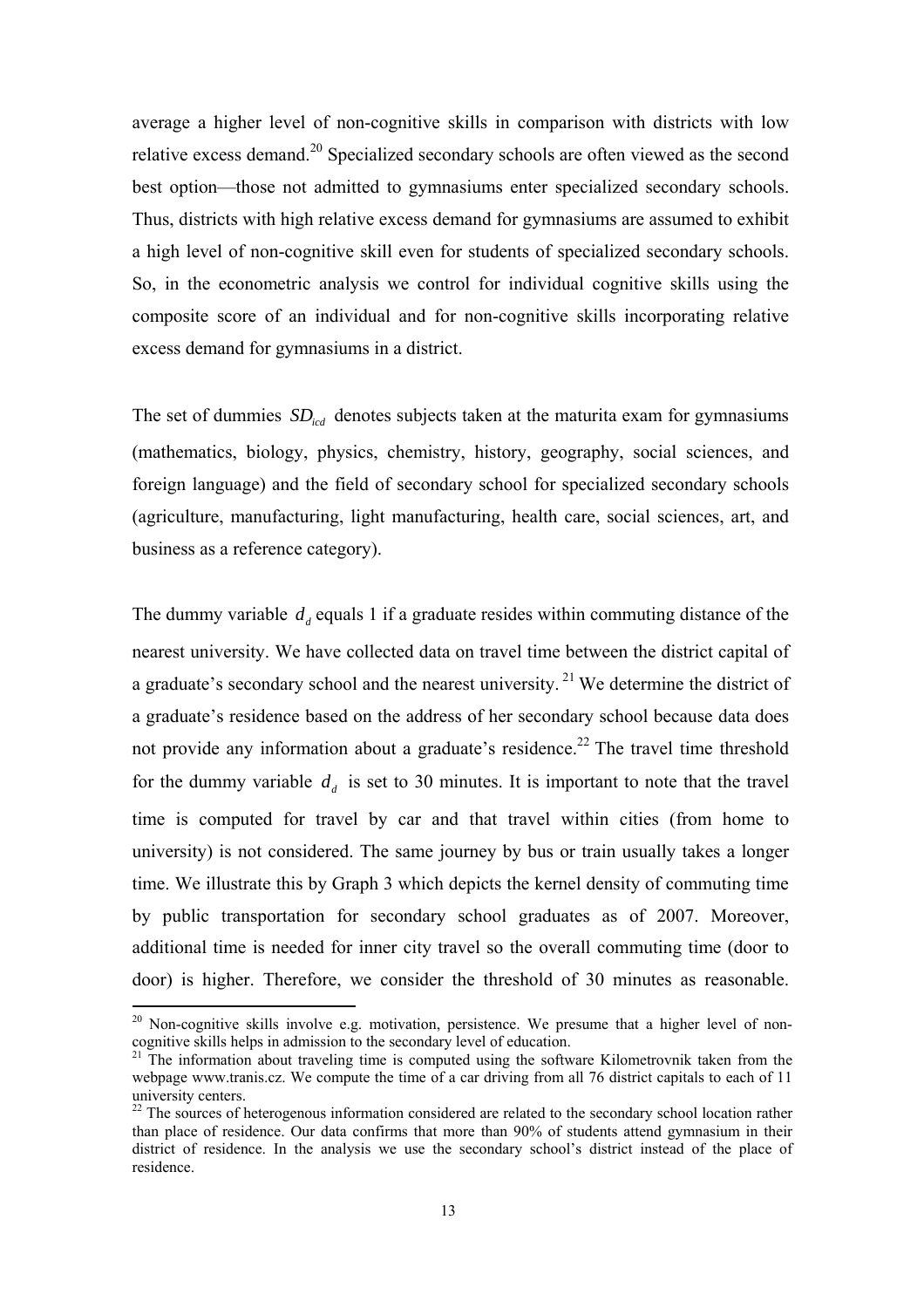Graph 4 shows the map of the Czech Republic with marked districts within commuting distance to the nearest university.

The vector of university program characteristics  $F_j$  includes variables that control for differences in admission tests over university programs, for the self-selectivity of applicants and for differences in excess demand for particular programs. As discussed in Appendix C we employ the following variables: dummy variables for university departments, program specializations and university programs. Further we include marginal composite score variable that is defined as the lowest composite score of the applicant who succeeds in the admission process (assuming that the university admits entirely according to the applicant's composite score).

#### **4.1 Descriptive analysis**

In this section we describe the population of secondary school graduates and university applicants. We also inspect the application strategies of secondary school graduates in terms of the chosen university programs and the admission probabilities of the chosen programs.

Table 2 provides a basic summary of the characteristics of gymnasium and specialized secondary school graduates and applicants to university in 1998. Graduates and applicants are further divided according to their residence type, i.e. whether there exists a university within commuting distance (local university) or not (no local university). It follows that more than 90% of gymnasium graduates choose to apply to university and approximately two-thirds of them are admitted regardless of the location. The corresponding figures for specialized secondary schools are 50% and 40%.

The considerable difference between gymnasiums and specialized secondary schools in the shares of applicants (and of those being admitted conditional on application) has two origins. First, study programs at gymnasiums are intended to prepare students for university study. Gymnasium graduates, therefore, generally perform better in admission tests than applicants from specialized secondary schools. Second, the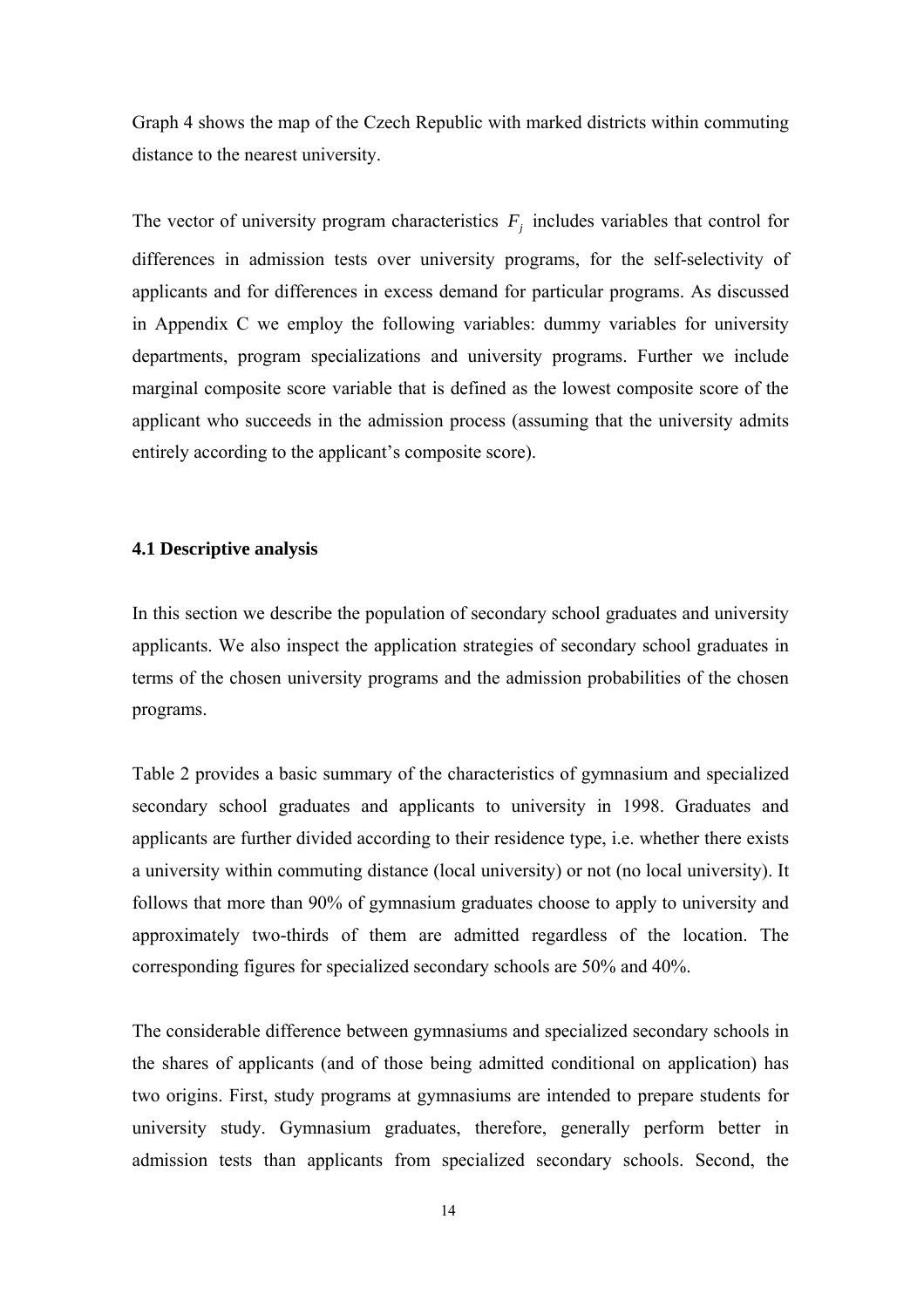difference is also supported by the sorting process at the level of entry to secondary school. Students enter a gymnasium presuming they will continue their study at a university and therefore the population entering the secondary level of education is sorted according to interest in (and ability for) tertiary education. So, we expect different behavior of graduates regarding entrance into the tertiary level of education for the two types of secondary school and thus we carry out separate analyses for gymnasiums and specialized secondary schools.

Table 2 also indicates a decreasing pattern in the shares of applicants and those being admitted (conditional on application) when comparing graduates with and without a local university. For example, 53% of graduates from specialized secondary schools living near a local university apply in comparison with 47% of those living far away. Restricting our attention to admission, we observe a lower share of admission for applicants living far from a university than the share for those living near a university (0.36 vs. 0.41 for specialized secondary schools and 0.64 vs. 0.66 for gymnasiums). The admission decision does not depend on the level of potential study cost and therefore heterogenous information can be a reason for admission shares depending on the distance to the nearest university. The reported differences in admission shares, however, need not prove the presence of heterogenous information since the shares are not conditional on other characteristics. Differences can result also from differences in ability, socio-economic background, etc. for the two residence types. Note that a worse socio-economic background (parental education, computer ownership) and a lower level of observable cognitive skills (composite score) appear for those graduates and applicants living far from a university (see Table 2). The effect of heterogenous information and other observable characteristics is examined by the econometric analysis in Section 5.

#### Application strategies—program specializations

The costs of study and heterogenous information can influence not only the decision about application but also the choice of university programs. Examining differences in applicants' revealed preferences for university programs according to residence type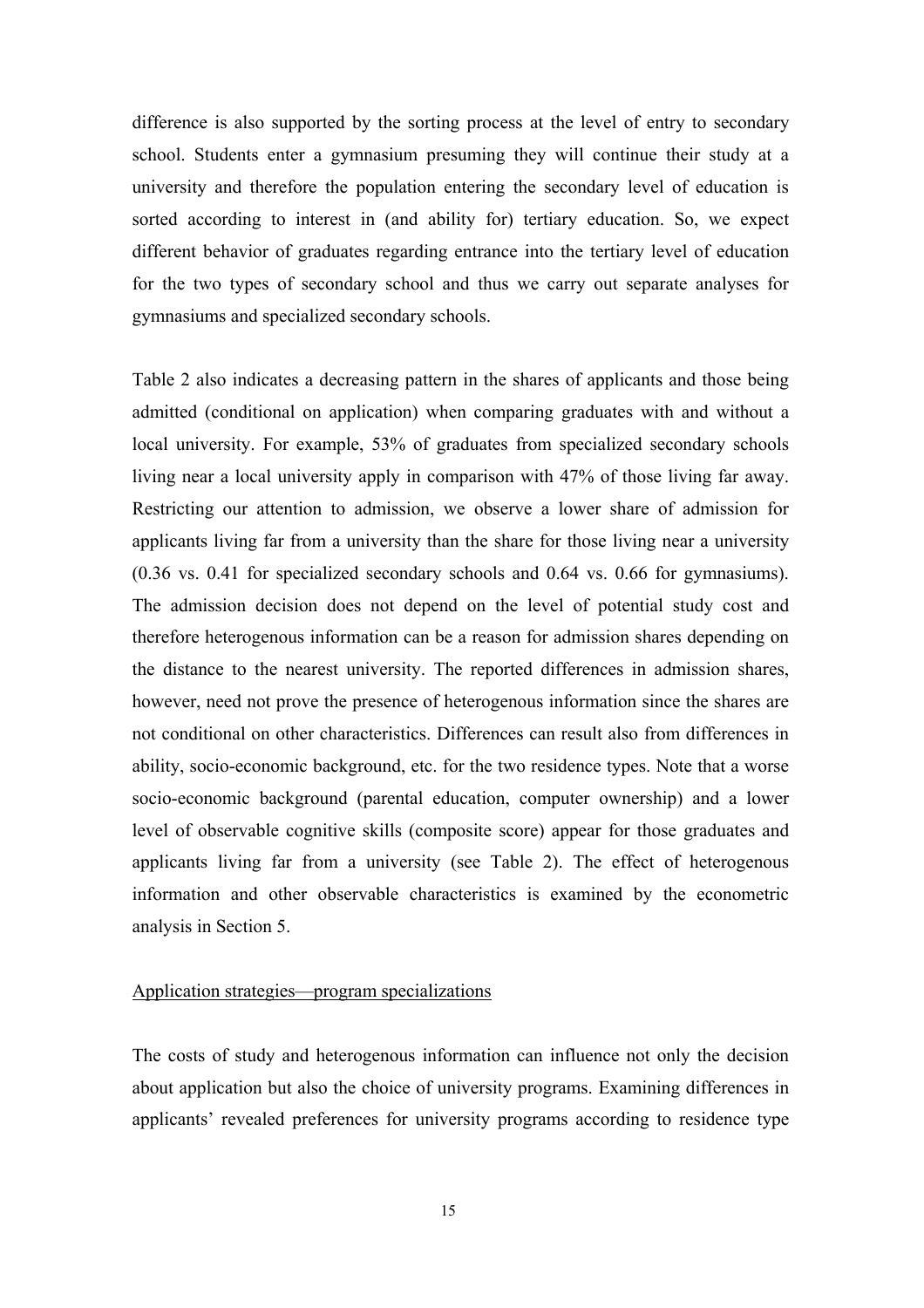can shed some light on the effect of a local university on the secondary school graduate's application decision.

Table 3 presents the shares of applicants who apply to one program specialization only (not necessarily at one university). Lower study costs affect the choice of the programs of applicants with local university who apply locally. To filter out the study cost effect and examine the effect of heterogenous information we focus on those applying to a non-local university(ies) only (i.e. applicants with a local university applying to a nonlocal university only and applicants without a local university). All applicants in this subgroup face high potential costs of university study. Applicants living near a university tend to stick to one program specialization more than those living far away (28% vs. 20% of applicants from gymnasiums). The difference is even higher for specialized secondary school graduates (63% vs. 53%). The result suggests that applicants from a university neighborhood are better informed about university programs and thus have a more concrete idea about what to study. The reason could also be that applicants living far from a university prefer programs that demand broader knowledge so they can also apply to related programs. The preferences for various programs are explored in Tables 4a and  $4b$ <sup>23</sup>

Table 4a shows that some programs are demanded more by applicants living far from a university (e.g. Education, Technical Chemistry) and by applicants living near a university (e.g. Theory and History of Art, Philosophy, Engineering). The total share of applicants without a local university is 0.45 for applicants from gymnasiums and 0.46 for applicants from specialized secondary schools. The column *Difference I* in Table 4a indicates the difference between the total share of applicants without a local university and the share of applicants without a local university for a particular program. So, positive figures suggest more than the average share of applicants from locations without universities and vice versa. The table also provides the number of programs and districts where it is possible to study a particular program together with the probability of admission to that program.

 $^{23}$  Note that all the results presented in this section are unconditional.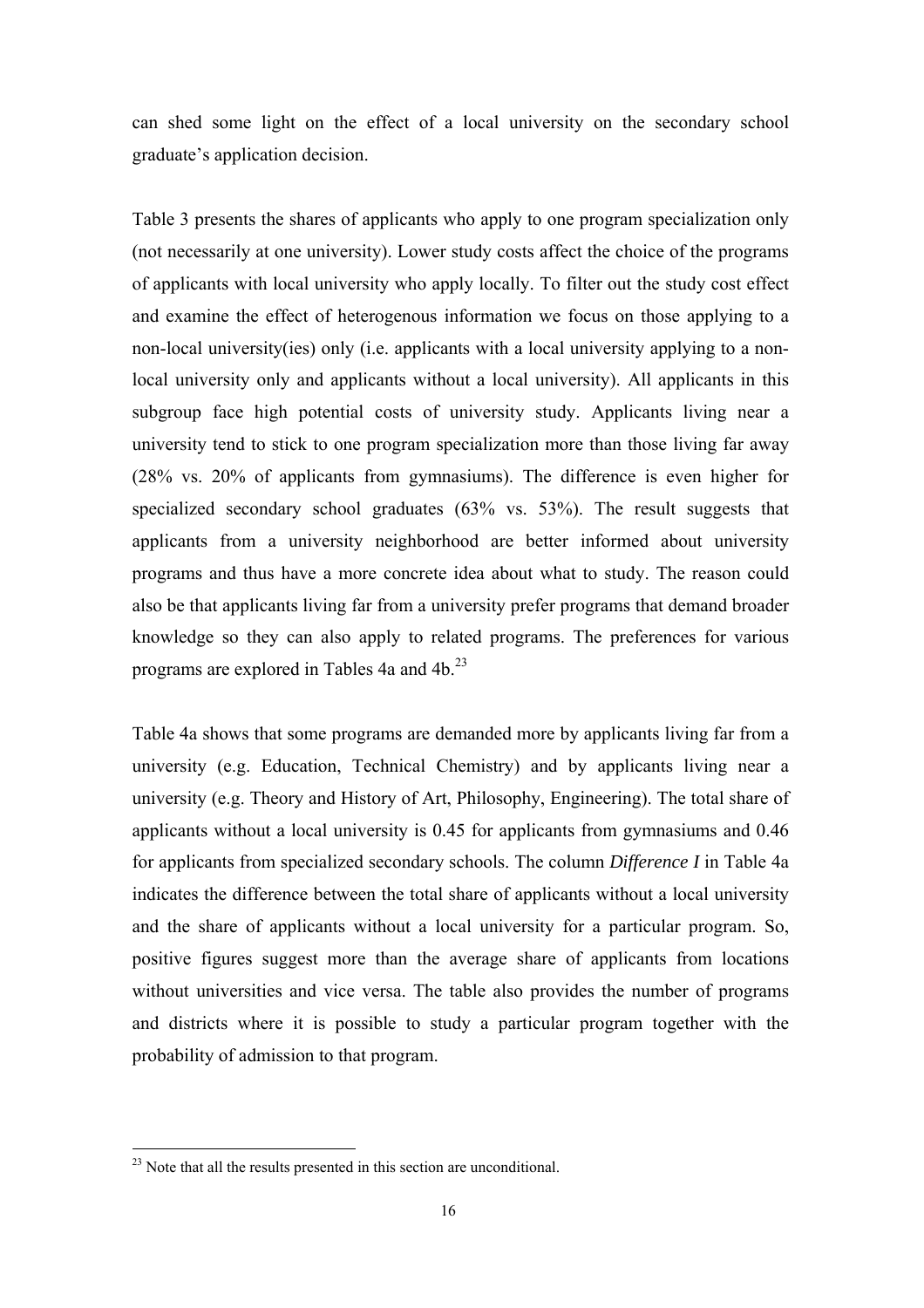In Table 4a, we compare the preferences of all applicants and applicants applying to a non-local university(ies) only. Similarly to previous paragraphs we argue that the second group of applicants faces the same (high) potential costs of study and therefore heterogenous information as a reason for differences can be identified. According to Table 4a, the variation of differences decreases markedly when we focus on applicants that apply only to non-local universities (see columns *Difference I* and *Difference II*). Therefore, the revealed preferences for university programs are affected by the costs of study and consequently by programs provided by local universities.

Table 4b provides a comparison of cognitive skills (composite scores) and noncognitive skills (relative excess demand for gymnasiums in a district) of applicants to selected programs by residence type and by the location of the university they apply to. It follows that gymnasium graduates living near a university and applying only nonlocally are, in the terms of composite scores, smarter than their colleagues who apply only locally. Interestingly, the opposite is true in the case of specialized secondary school graduates.

Furthermore, the table suggests that the relation between the composite scores of applicants living near a university and applying only locally and those living far from a university relates to differences in the revealed preferences of applicants (column *Difference I*). Programs demanded relatively more by those without local university (positive numbers in column *Difference I*) are demanded more on average by smarter graduates who live far in comparison with those living near a university (higher composite score for applicants from locations without a university than the score for applicants applying locally only) and vice versa. This result suggests different perceptions of various programs from different groups of graduates.

Finally, Table 4b implies that applicants residing far from a university exhibit a higher district level of non-cognitive skills for almost all programs. Therefore, applicants living far from a university are on average more motivated and persistent than those living near a university. Again, this could be a result of information heterogeneity.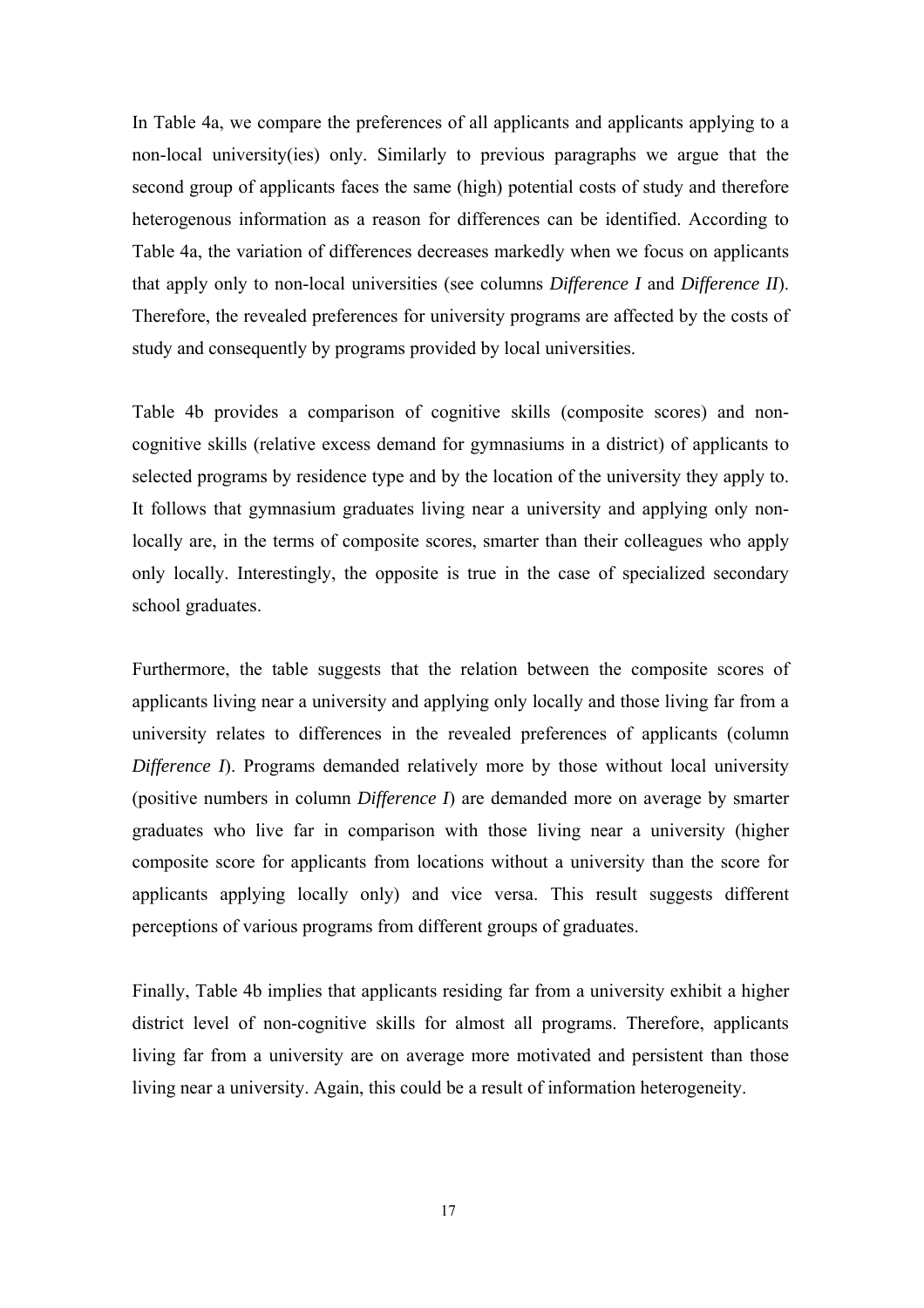#### Application strategies—probability of admission

Table 5 suggests that the average applicant applying only to a local university faces a higher probability of being admitted than an average applicant living far from a university (the difference is around 2% for applicants from gymnasiums and 5% from specialized secondary schools). This result holds even if we condition on cognitive skills (composite score) and the district level of non-cognitive skills (relative excess demand for gymnasiums in a district).<sup>24</sup> The different strategies regarding the probabilities of admission correspond to the different strategies with respect to university programs discussed in the previous subsection.

#### **5 Estimation results**

 $\overline{a}$ 

Our empirical analysis proceeds in two steps. First, we explore whether individuals residing in close proximity to a university are more likely to apply to any university and we discuss the main determinants that influence the application decision. In the second step, we estimate the probability of admission conditional on application.

We start estimating the reduced form model of applying to a university (1) separately for gymnasium and secondary school graduates. We estimate equation (1) as a logit model clustering data by class.<sup>25</sup> Table 6 reports estimation results.<sup>26</sup> Reported are marginal effects.

The local university dummy variable is not significant for either type of secondary school graduate,  $27$  indicating the decision about application is influenced neither by the

<sup>&</sup>lt;sup>24</sup> We divided the population of applicants into 16 groups defined by quartiles of composite score and demand for gymnasiums in a district and compare the average probability of admission for applicants living near and far from a university.

 $25$  Moulton (1990) argues that individuals from the same socio-economic background (secondary school, class) could share the same unobservable characteristics. The disturbances of such groups of individuals are then correlated and we take the possibility of clustering into account.

<sup>&</sup>lt;sup>26</sup> Logistic regression diagnostics: we find that the model is correctly specified (specification error test *linktest* in Stata) and it fits the data well in the case of specialized secondary schools (Hosmer and Lemeshow's test—*lfit* in Stata). The model's performance is worse for gymnasiums. Finally, we do not detect any multicollinearity problems (command *collin* in Stata).

<sup>&</sup>lt;sup>27</sup> The result is robust to changes in the travel time threshold that defines the local university dummy.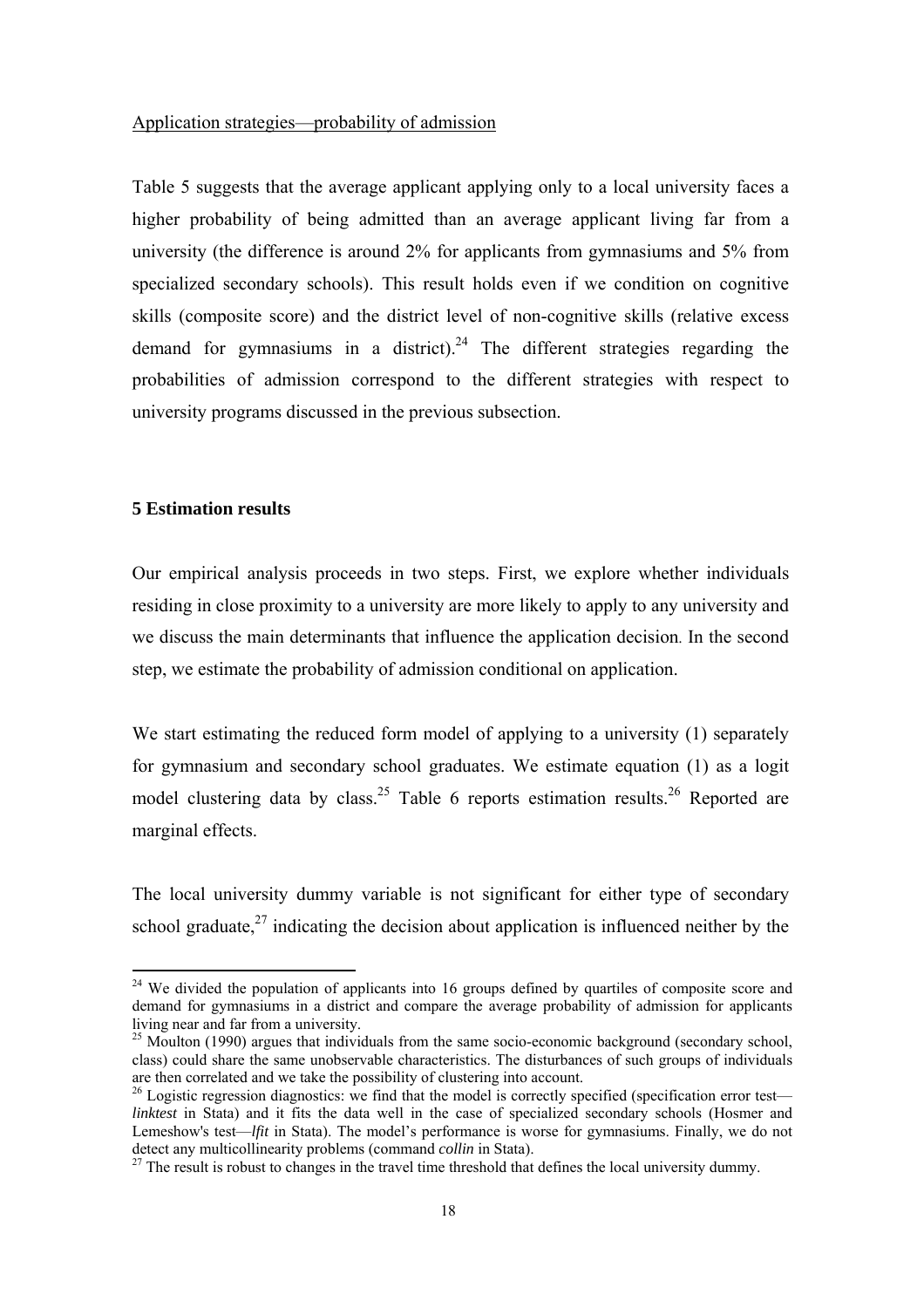direct costs of study nor by heterogenous information affecting the application decision. This conclusion assumes that the lower cost of study and heterogenous information act in the same direction, i.e. both lower the probability of applying for graduates living far from a university. Both the system of financial support of university students (e.g. dormitories) and the information availability seem to be sufficient to equalize the differences in the probability of applying caused by the presence/absence of a local university.

Furthermore, Table 6 suggests that in addition to individual skills also gender and individual socio-economic background (parental education, computer ownership) are significant determinants of the application decision. For example, the average female graduate from a specialized secondary school faces a 10% lower probability of applying to a university than the average male. This is a consequence of gender segregation on the level of secondary school field specialization. For example, only 4% (128 out of 3131) of graduates from secondary schools specialized in health care are male. The study programs of such secondary schools are not intended to prepare students for university study. Therefore, graduates from such schools usually do not go on to a tertiary level of education (only one third of them apply).

The estimated impact of regional (district) characteristics suggests links between the local economic and living conditions and graduates' behavior regarding application to university. Higher unemployment leads to a higher probability of applying, which is in line with the lower opportunity costs of university study in districts exhibiting high unemployment. The effect is stronger for graduates from specialized secondary schools. Our interpretation is that they have specific skills and thus are more sensitive to unemployment changes. Similarly, higher regional economic growth lowers the incentives to go on with study. Again, higher growth increases opportunity costs and graduates (especially from specialized schools) tend to enter the labor market immediately after graduation from secondary school.

Moreover, Table 6 shows that the propensity to apply is positively affected by the local share of the tertiary-educated population. Each percentage point of the share of tertiary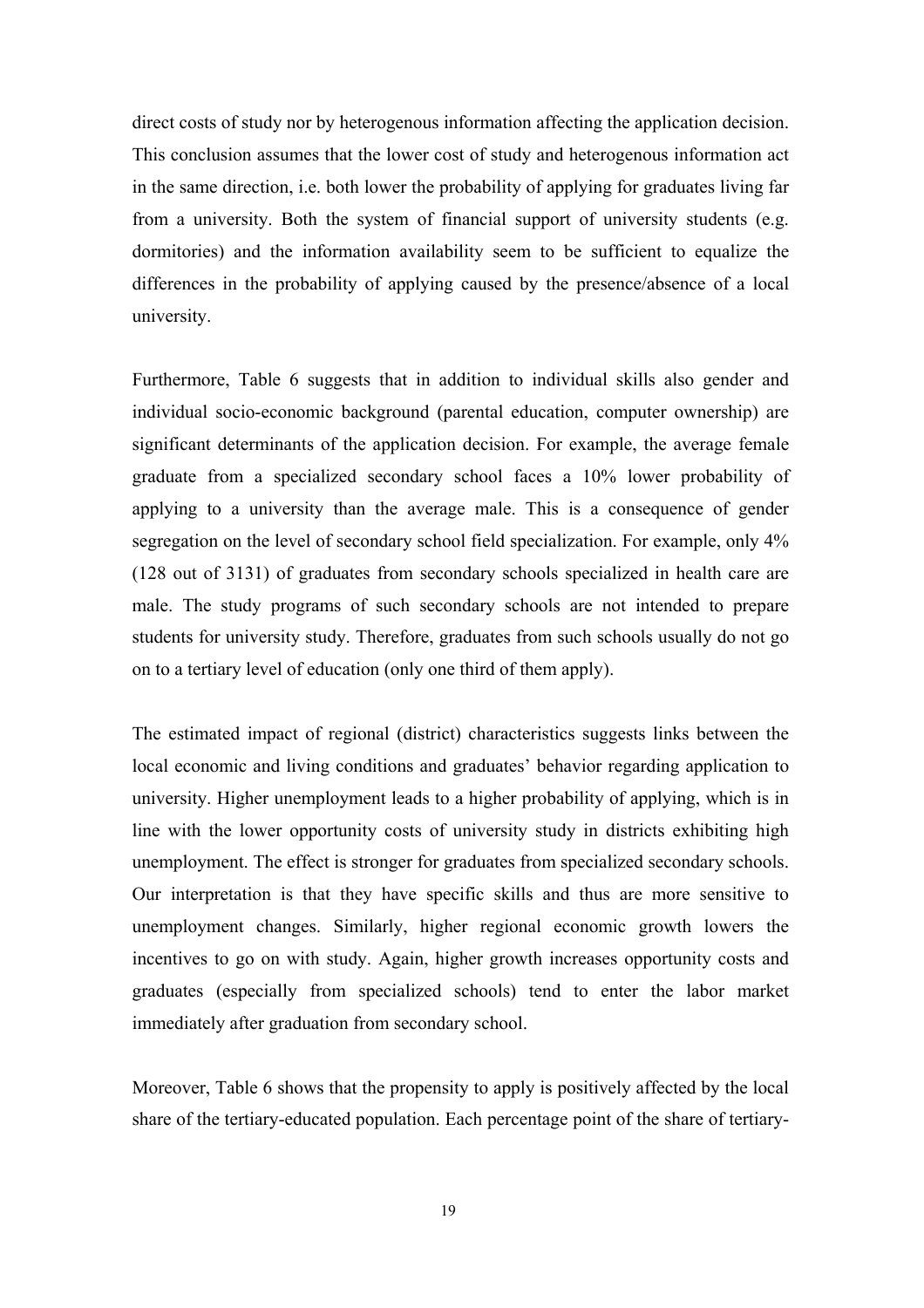educated population in a district<sup>28</sup> accounts for at least a 0.31 percentage point higher probability of applying for gymnasium graduates (1.14 percentage points for graduates from specialized secondary schools). This result suggests that the source of heterogenous information we attempt to detect by the local university dummy is not the distance to a university but rather the local environment created by the highly educated population.29

Finally, Table 7 reports the marginal effects of dummy variables for subjects taken for the maturita exam (gymnasiums) and the field of school (specialized secondary schools) on application decision. Subjects taken for the maturita exam and the fields of secondary school determine the choice of the prospective field, which subsequently determines the costs and benefits of the schooling decision. Therefore, almost all the dummies are significant. $30<sup>30</sup>$ 

Derivations presented in Appendices A and B yield that structural parameters are in absolute value lower than the reduced form model estimates (a similar conclusion holds for marginal effects). Basically, this is a consequence of the fact that the prospective applicant considers whether to apply under a certain probability of being admitted to a particular university department. Thus the magnitudes of the effect of a particular determinant are lower (in absolute value) than estimated. So, for example, a 10% decrease in the probability of applying for the average female from a specialized secondary school is the upper bound of the real effect.

In Appendix B, we also derive that the standard error of the estimated coefficient of the local university dummy variable is lower in the reduced form model than when we are able to estimate a structural model. The local university dummy variable is, therefore, insignificant also in the structural model.

<sup>&</sup>lt;sup>28</sup> The standard deviation of the percentage share of the tertiary-educated population in a district is 2.1.<br><sup>29</sup> Correlation coefficient between local university dummy variable and the share of tertiary-educated

population in a district is 0.45.

 $30^{30}$  For each field of specialized secondary school approximately half of the applicants apply to the corresponding program at a university (e.g. 57% applicants from secondary schools specialized in light manufacturing apply to technical programs.).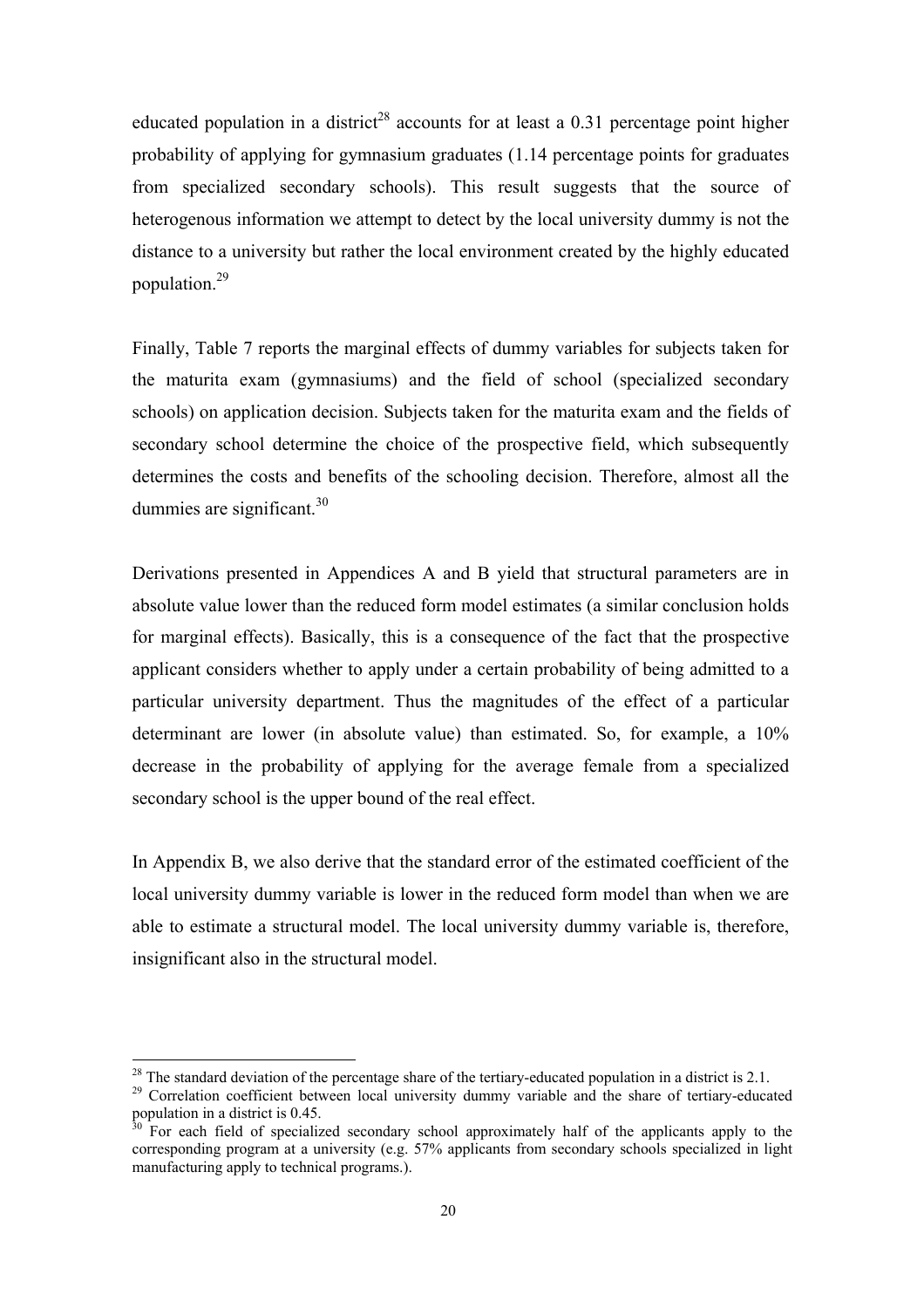In the second part of the econometric analysis we present the estimation results of the admission regression equation (2). Here, the unit of observation is an application. We estimate equation (2) as a logit model clustering data by individuals.<sup>31</sup> The model of admission derived in Appendix C suggests several specifications of the regression equation (2). The estimated marginal effects of the considered specifications are reported in Table 8 for gymnasiums and in Table 9 for specialized secondary schools. Marginal effects that are robust to specification are highlighted. The robustness is understood in the sense that the estimated marginal effects do not change signs or significance under various specifications of the regression equation. In the following we discuss only the robust estimates that are shown in Table 10.

The coefficient on the dummy variable indicating the applicant's residence within commuting distance to a university that provides the program an applicant is applying to,  $f_j$ , is positive and significant. For specialized secondary schools the dummy variable for the presence of a local university  $d_i$  is not significant. This implies that living near an arbitrary university need not necessarily help in the admission process. Rather living near a university that provides the applicant's preferred program increases the admission probability to that program even if the applicant applies to that program at a different university. Information that brings an advantage in the admission process is, therefore, "program specific". For example, face-to-face contacts with older students who passed the admission process successfully, easier access to preparatory courses organized by local universities or extra information provided by secondary school teachers or counselors who are experienced with programs provided by local universities can be beneficial for local graduates.

Universities which do not experience high excess demand<sup>32</sup> usually admit the vast majority of applicants and thus one cannot expect that some applicants are advantaged on the grounds of access to information. On the other hand, in the case of highly oversubscribed university programs<sup>33</sup> additional information can provide an advantage to an applicant. To test the dependence of the impact of heterogenous information on

<sup>&</sup>lt;sup>31</sup> Post-estimation diagnostics suggests model specification problems for applications from specialized secondary schools.

 $32$  10 out of 42 programs admitted more than 70% of applicants from secondary schools in 1998.

<sup>&</sup>lt;sup>33</sup> 4 out of 42 programs admitted less than 10% of applicants from secondary schools in 1998.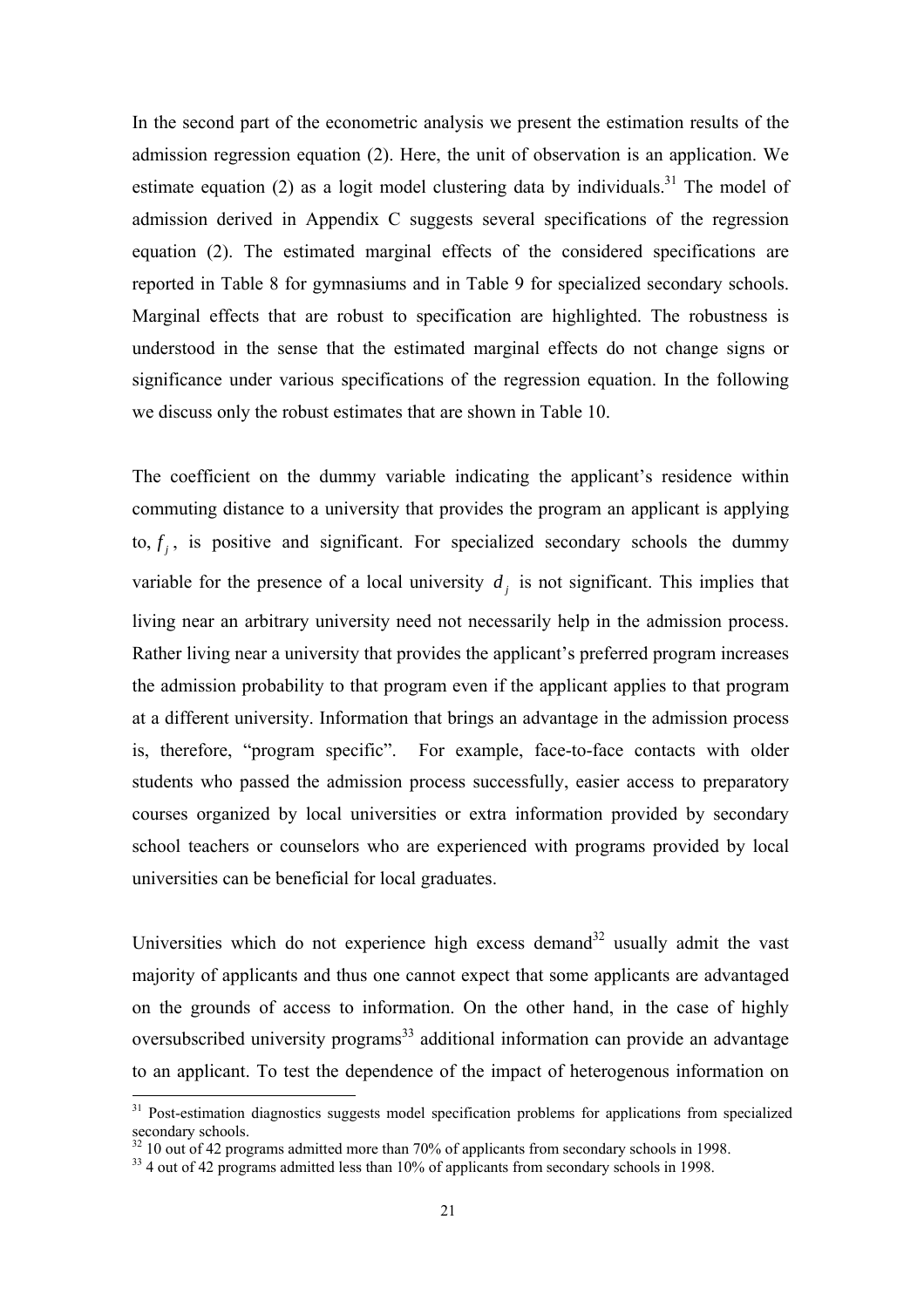relative excess demand for a university we interact a dummy variable indicating the presence of the desired program at a local university,  $f_i$ , with the probability of admission to that program. The interaction term is significant for gymnasium graduates. So, living near a university with the preferred program increases the probability to be admitted for the average applicant from a gymnasium by 9.9%. Moreover, the lower the probability of admission to a university program (i.e. higher excess demand for the program) an average applicant applies to, the higher the advantage premium provided by a local university.

Other estimated marginal effects suggest the importance of individual characteristics (parental education, composite score) for the probability of being admitted. For the selected marginal effects of individual, class, and regional characteristics see Table 10.

Heterogenous information that underlies relative success in the admission process is not distributed through the official study program at secondary schools. Gymnasiums provide general education not specialized in any particular fields of study. This need not be the case for the specialized secondary schools (transportation, health, teaching, engineering, etc.). Specialized secondary schools are, however, very evenly distributed across the Czech Republic and there are more than five schools in 70% of the districts. Thus, the geographical distribution of specialized secondary schools does not drive differences in admission probabilities according to residence type for graduates from specialized secondary schools.<sup>34</sup>

<sup>&</sup>lt;sup>34</sup> We distinguish 25 different study fields of specialized secondary schools. Almost 50% of schools are of business specialization, followed by engineering and electronic specializations with shares of 10% and 8%, respectively. Focusing on specialized secondary schools with very narrow specialization we look at whether these schools are established close to a university with the same specialization and whether graduates of such secondary schools apply for these faculties. We find that highly specialized secondary schools are not usually established near a university with the same program specialization. For example, veterinary medicine at the tertiary level can be studied only in Brno, however there are six secondary schools (212 students/60% apply) of veterinary specialization, none of them located in Brno. Only 36% of graduates apply to Brno. Some graduates (25% of applications) apply to a similar program like biology or agriculture. Next, there are four schools with a specialization in silicate chemistry (Tábor, Karlovy Vary, Jablonec nad Nisou, Česká Lípa). Almost 90% of all graduates who choose to apply (40% apply), decide for tertiary education with a specialization in silicate chemistry. The universities with this program are located in Prague (65% of applications) and Pardubice (35% of applications). None of secondary schools specialized in silicate chemistry are located near Prague or Pardubice.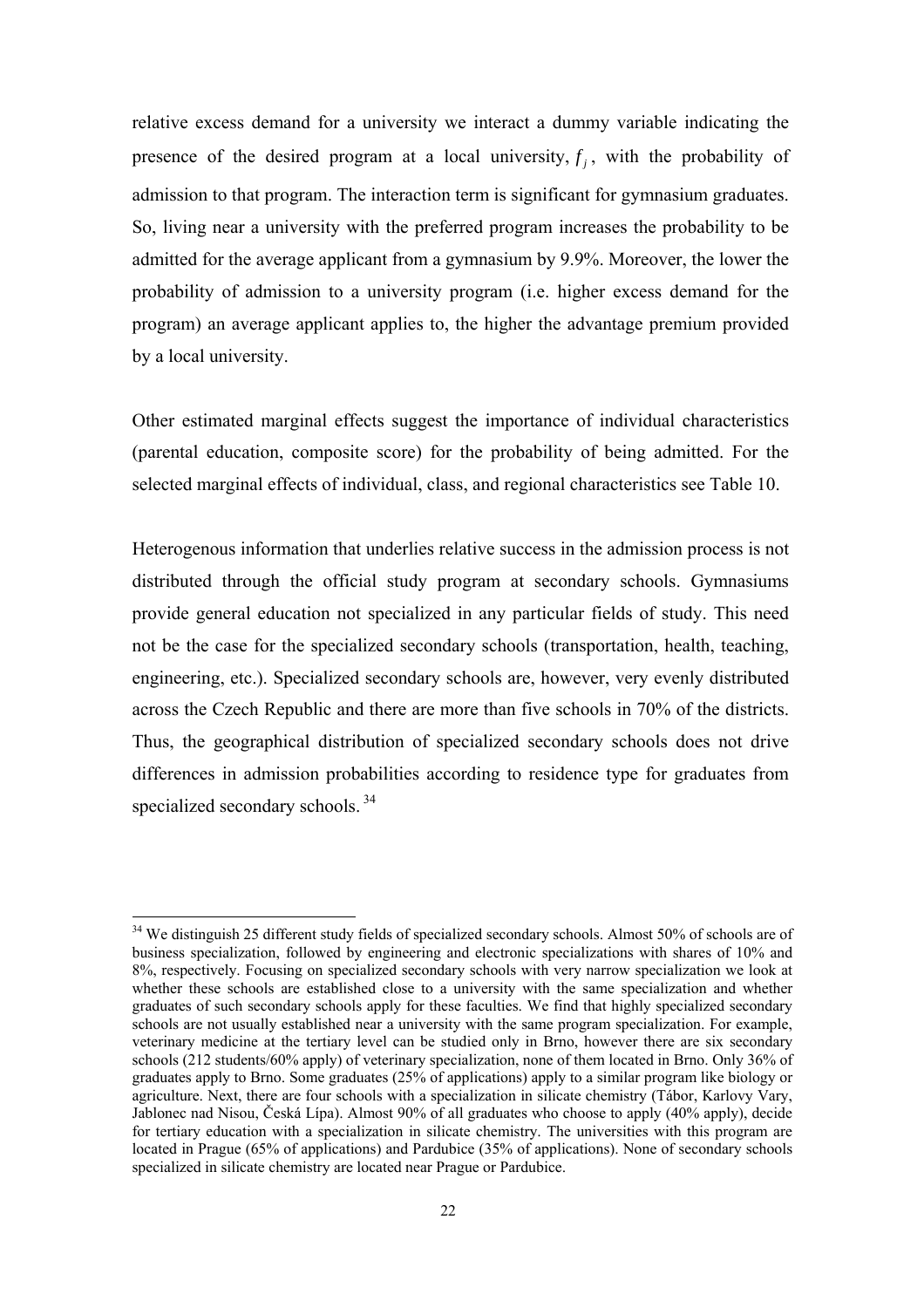In our econometric analysis, we find that heterogenous information due to the presence/absence of a local university does not influence the application decision but does influence the admission decision. The information spread in a university neighborhood is relevant for the applicant's performance in admission. This kind of information does not contribute to a graduate's decision about application. Results suggest that it is a different kind of information that positively affects the secondary school graduate. Graduates living in an environment that is characterized by a high share of tertiary-educated population tend to apply more. So, information that is disseminated by a highly educated environment constitutes heterogeneity in information for secondary school graduates with regard to their application decision.

#### **7 Conclusion remarks**

We analyze the demand for tertiary education in the Czech Republic. We develop a structural model of the post-secondary decision process of a secondary school graduate and a model of admission to a university. The reduced form models are estimated employing data from 1998. The estimation results of both application and admission equations suggest a significant role of the environment around a secondary school graduate in the process of entering the tertiary level of education. In the first stage, applying, those living in conditions that are characterized by high local shares of tertiary-educated population exhibit a higher probability of applying to a university. Living near a university does not influence the potential applicant's decision about application—neither because of lower study costs nor because of more information regarding university study available. In the second stage, admission, we observe that for certain program specializations there is a higher probability of being admitted for applicants with a local university that provides programs with the same program specialization. The effect is stronger in the case of highly oversubscribed programs.

The policy question that follows our findings is how to ensure equal conditions regarding the process of entering tertiary education by secondary school graduates in the Czech Republic. Equal conditions usually mean that all secondary school graduates can apply for university study—so there are no constraints based, for example, on sex,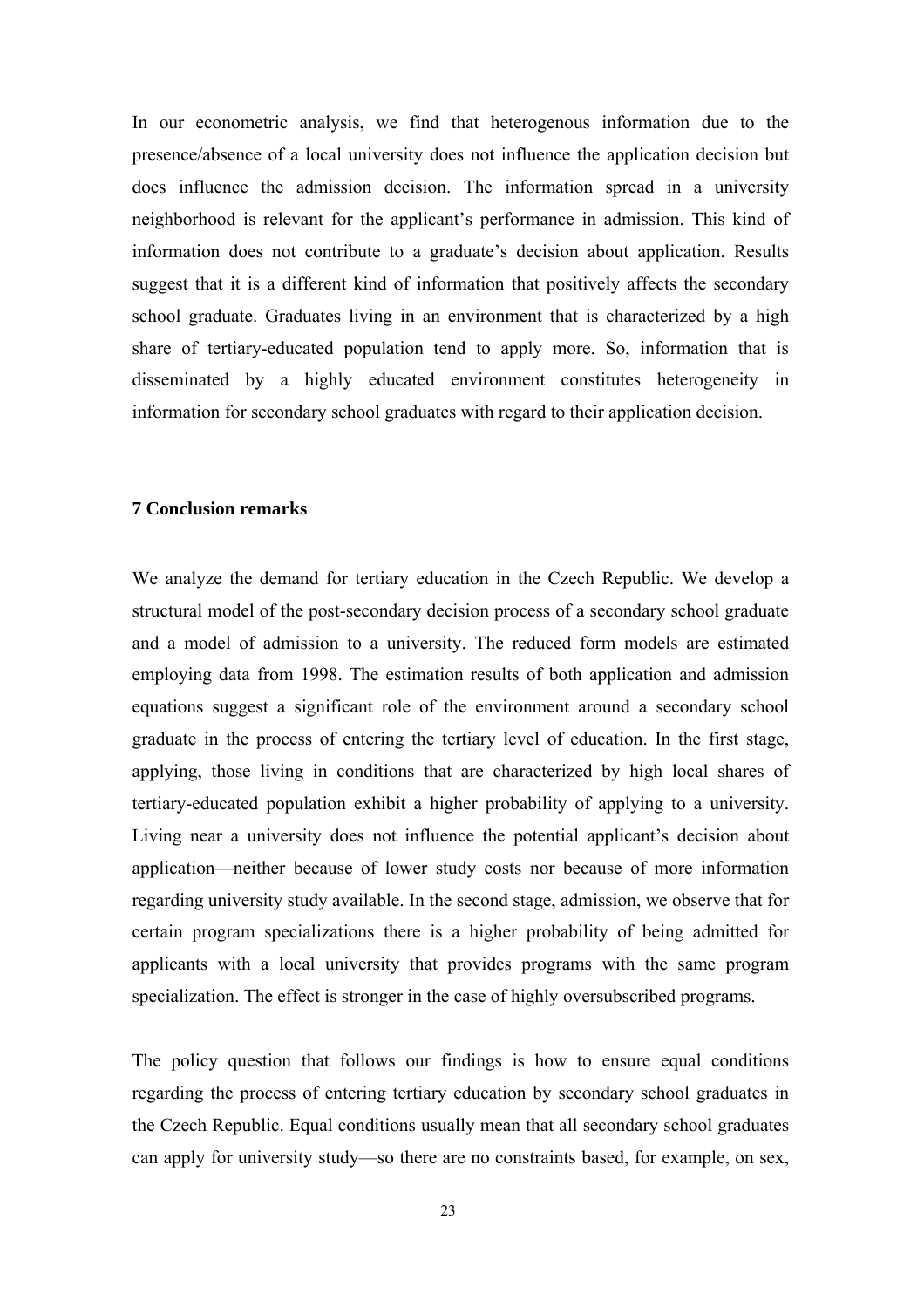race, or application fee that would prevent a particular group of potential university students from entering the tertiary level of education. However, our analysis uncovered some factors that underlie differences between secondary school graduates with respect to their chance of applying and being admitted. These factors relate to individual characteristics, socio-economic background, regional economic and social characteristics, and characteristics of the secondary school.

The question arises here what factors should be considered as those reflecting some inequality. So, for example, different probabilities of applying and being admitted for students with different levels of ability to study should not be viewed as a problem of unequal access to tertiary education. On the other hand, some factors have nothing to do with the individual ability to study and still influence the admission procedure. For example, we found that female students from specialized secondary schools face a remarkably lower (by 10%) probability of applying, which is caused by gender segregation by fields of secondary schools. We should therefore examine why some fields of secondary school prepare students for university study less than others.

In this paper, we focused on the effect of the presence of a local university on a secondary school graduate's prospects regarding the university study. We found that a local university can constitute an advantage in the admission process for those living near the local university. To equalize the chance of admission policy makers should consider expanding the system of universities. Moreover, we found that the advantage concerns the university programs that are offered by the local university. The expansion of universities should be, therefore, accompanied by the expansion of university programs. Alternatively, equal chances of entering tertiary education could be achieved also by the improvement of information spread since we detected that it is the information emitted by a local university that provides the advantage. We suggested that such information can be spread, for example, by face–to–face contacts with university students. In this paper, we do not examine the nature of such information in detail. So, future research is needed to elaborate the essence of such information and to answer the question whether information availability is an adequate alternative for an expansion of the system of institutions providing tertiary education.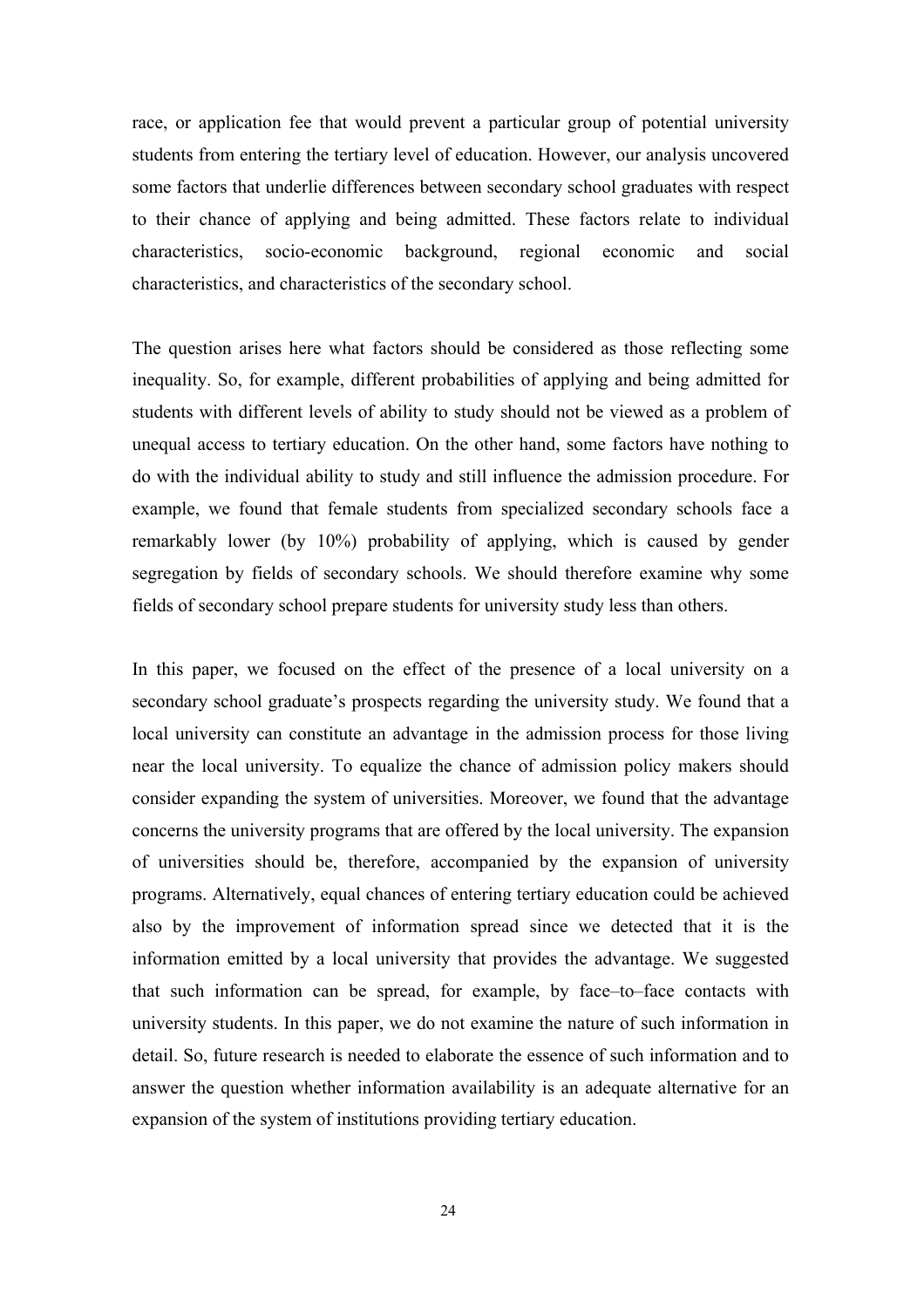### **Appendix A: Structural and reduced form models of applying**

#### **A.1 Structural model of applying**

In this section we introduce the model of the application decision. The model combines standard models of schooling decision based on human capital theory and expected utility theory.

A secondary school graduate makes a decision whether to apply to a university or not by comparing the expected utility of those two actions. We denote the individual's expected utility of applying as  $U^a$  and the expected utility of non-applying as  $U^{na}$ . The secondary school graduate chooses to apply if  $U^a > U^{na}$ .

The unit a graduate can apply to is a university program, in the following text denoted simply as program. Suppose there are  $F > 0$  programs. Further, an applicant spends one whole day participating in an admission procedure for a particular university (usually a written/oral test) and thus it is not possible to participate in another admission test if they are organized in the same day. All admission procedures (tests) are undertaken in a few days  $T > 0$  during the year. Furthermore, an applicant to university program *j* bears admission costs  $AC_i > 0$  (admission fees, courses for preparing the student for admission tests, travel costs concerning the admission procedure, etc.). Each student has a certain amount of money  $M > 0$  that can be used for financing her admission process.

If a graduate applies to just one program then the expected utility from applying to that program equals  $U^a = p_1 (B_1 - C_1) + \sigma (M - AC_1)$ , where  $p_1$  is the probability of being admitted to the program conditional on application,  $B_1$  and  $C_1$  denote the present values of benefits and costs, respectively, of being admitted to the program. Finally, the coefficient  $\sigma$  represents how much disutility is related to admission costs with respect to the utility given by the expected benefits and costs.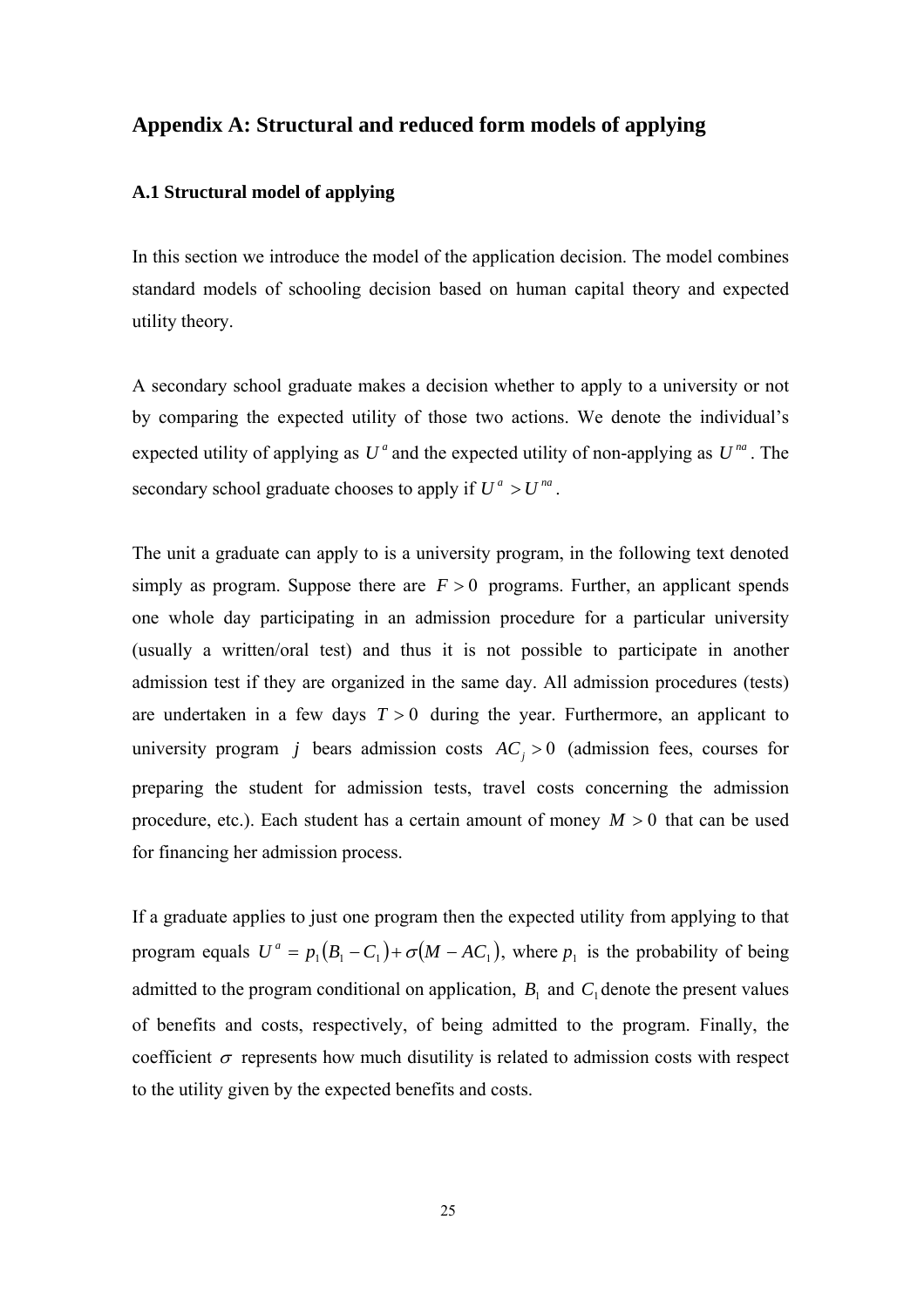Similarly, if an individual applies to two programs the expected utility is given by:

$$
U^{a} = p_{1}(1-p_{2})(B_{1}-C_{1})+p_{2}(1-p_{1})(B_{2}-C_{2})+p_{1}p_{2} \max_{j\in\{1,2\}}\{B_{j}-C_{j}\}+\sigma(M-AC_{1}-AC_{2}).
$$

We basically divide the situation of the individual applying to two programs into three mutually exclusive events. An applicant is admitted either to the first program only (with probability  $p_1 ( 1 - p_2 )$ ), or to the second program only (with probability  $p_2(1-p_1)$ , or to both programs (with probability  $p_1p_2$ ).<sup>35</sup> However, we assume that an individual can enroll in only one program. Therefore, if she is admitted to both programs, the program with the higher present value of the expected benefits net of costs is preferred.

In general, a secondary school graduate chooses to apply to such programs to maximize his expected utility taking into account time and budget constraints. So, an applicant decides whether to apply to a program *j*  $(t_j = 1)$  or not  $(t_j = 0)$ . The optimization problem takes the following form:

$$
U^{a} = \max_{\{t_{1},...,t_{F}\}} \left\{ \sum_{k=1}^{F} \left[ \sum_{A \in C(N,k)} \left( \left( \prod_{j \in A} t_{j} p_{j} \right) \left( \prod_{j \in N \setminus A} (1 - t_{j} p_{j}) \right) \right) \max_{j \in A} \{B_{j} - C_{j}\} \right] + \sigma \left( M - \sum_{j=1}^{F} t_{j} A C_{j} \right) \right\} (A1)^{36}
$$
\n
$$
\sum_{j=1}^{F} t_{j} \leq T \qquad (A2)
$$
\n
$$
t_{j} \in \{0,1\}, j = 1,...,F. \qquad (A4)
$$

The maximized function is a generalization of the case for one or two programs discussed above. The time constraint (A2) captures the fact that the admission process takes place during a few days during the year and it is possible to take part in one

<sup>&</sup>lt;sup>35</sup> The form of compounded probabilities implicitly involves a reasonable assumption that the probability of being admitted to the first program does not affect the probability of being admitted to the second program. The two events are statistically independent.

<sup>&</sup>lt;sup>36</sup>  $N = \{1, ..., F\}$ ,  $C(N, k)$  is a set of combinations of size *k* from the set N.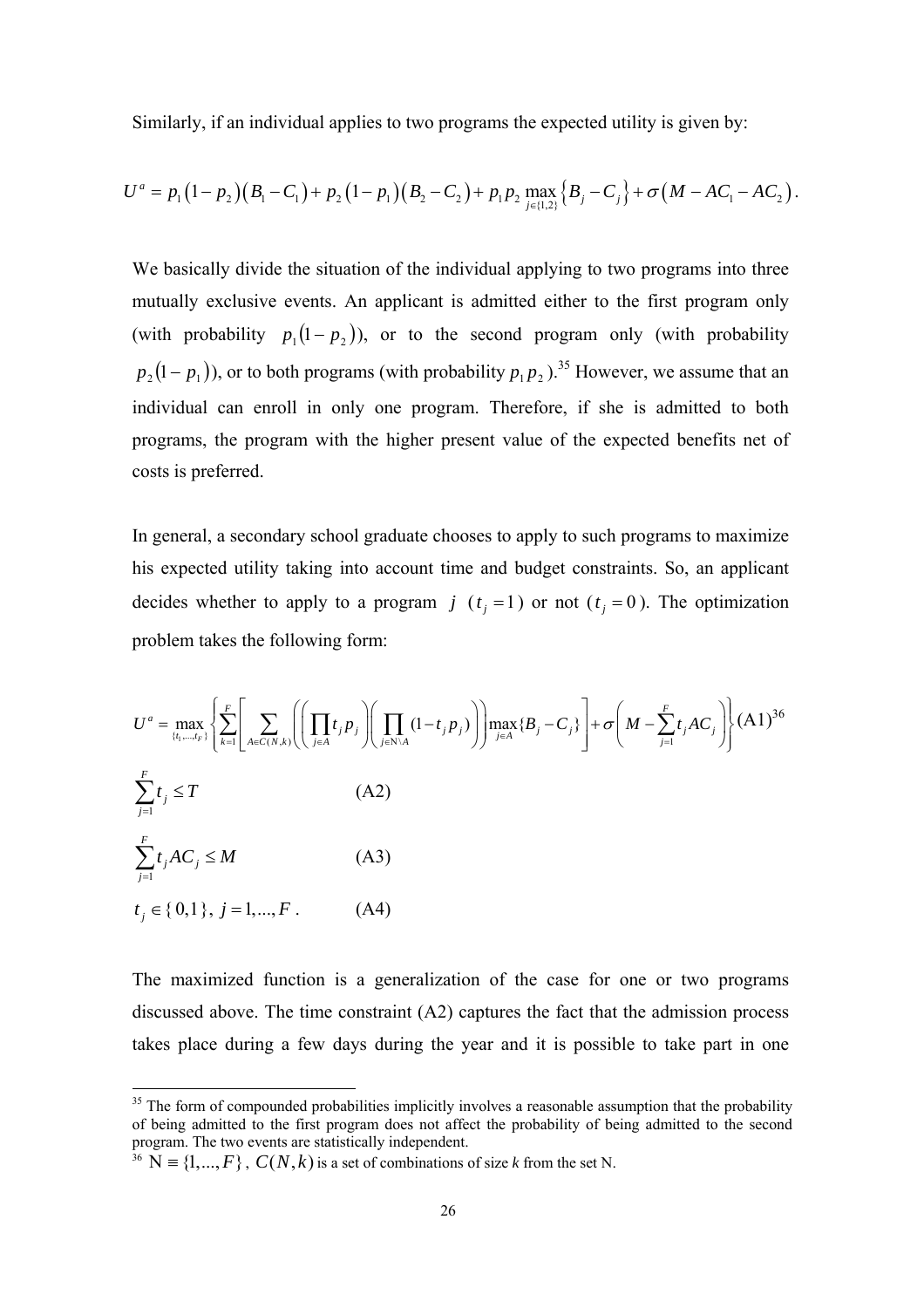admission process a day only.<sup>37</sup> The budget constraint  $(A3)$  captures the limitations given by admission costs and the individual's disposable income.

The present values of benefits and costs related to university program *j* are denoted by  $B_j$  and  $C_j$ , respectively. The variable  $p_j$  denotes the graduate's subjective estimate of the probability of being admitted to program  $j$  conditional on application.<sup>38</sup> An individual can infer the probability in various ways, such as from admission probabilities in previous years (published every year) and from her performance at secondary school in comparison with schoolmates.

The model (A1)-(A4) captures several phenomena observed in reality. Table 11 reports a high negative correlation (almost -0.9) between the average number of applications of an applicant and the average probability of admission (conditional on application) to programs an applicant applies to.<sup>39</sup> In the model framework, if the individual's probability of being admitted to a program is close to one, he/she will not apply for another program since the marginal utility from sending another application could be lower than the disutility related to admission costs (i.e. the probability of being admitted to the additional program and not to being admitted to already considered programs could be so low that admission cost multiplied by  $\sigma$  could exceed the *expected* net benefits). So, if the graduate's estimate of the probability of admission is low, she sends an additional application. This yields a negative relationship between the average number of applications and the probability of being admitted.

$$
\sum_{j=1}^F t_j \tilde{p}_j (B_j - C_j) + \sigma \left( M - \sum_{i=1}^F t_i A C_i \right).
$$

 $37$  Here we ignore the possibility that the admission tests of an individual's desired programs may take place on the same day.

<sup>&</sup>lt;sup>38</sup> We assume that the probability of being admitted to program *j* conditional on application ( $p_i$ ) is a primitive of the problem. If we assume that the primitive is a probability of being admitted to a program along with not being admitted at another university program conditional on application ( $\tilde{p}_i$ ) then the maximized function would take the simple form:

 $39$  In Table 11, we divide the applicants according to secondary school type (gymnasium, specialized secondary school), residence type (with/without local university), and the location of the university they apply to (local only/non local only/both). This yields eight subgroups for the comparison of the number of applications and the probability of admission.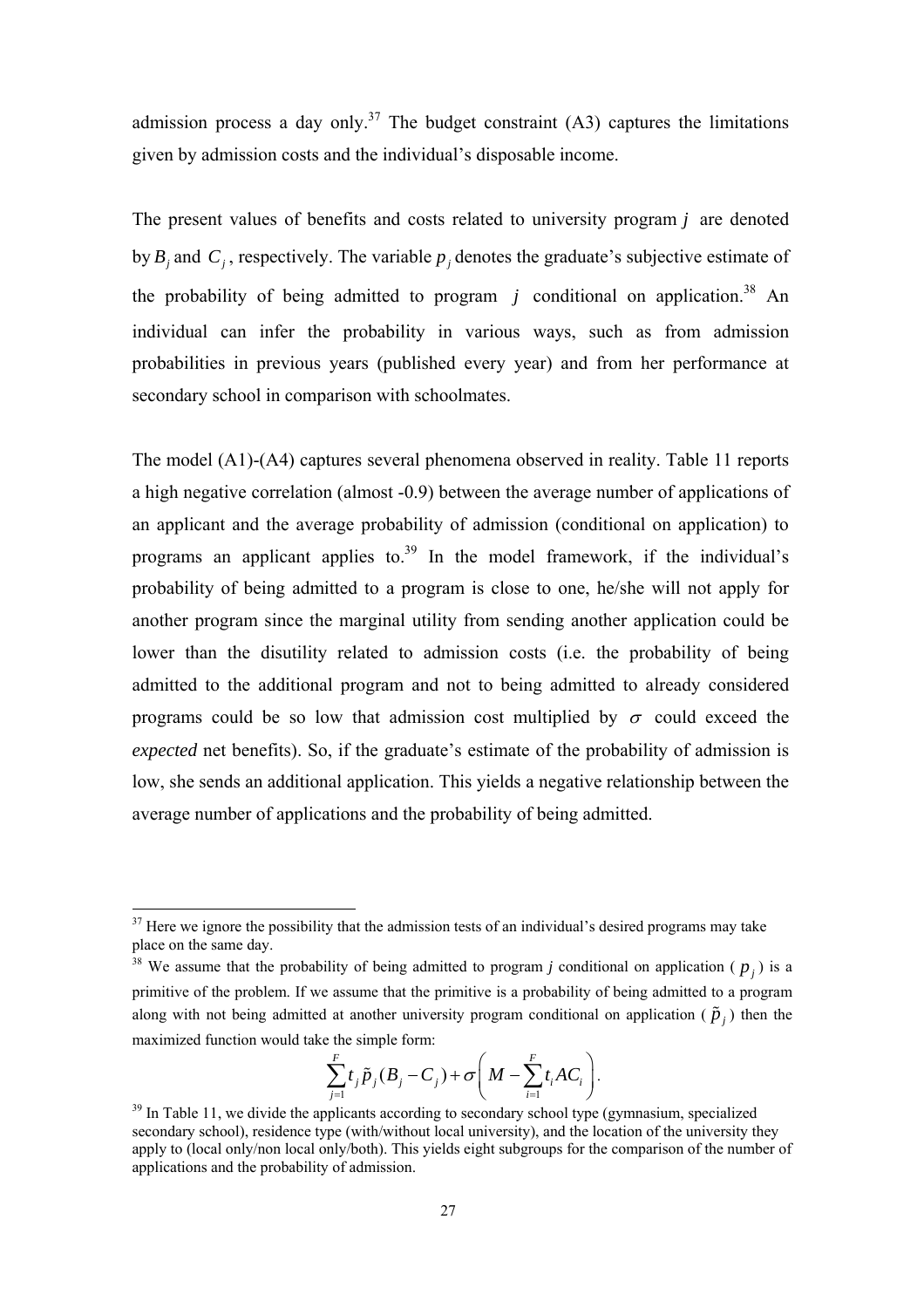So far, we have discussed the expected utility  $U^a$  of applying. In the case of the expected utility of non-applying  $U^{na}$  an individual compares the expected benefits and the costs of not applying. Non-appliers can enter the labor market or stay out of the labor market. We put these possibilities together into one outside option. The expected utility of non-applying is related to regional labor market prospects and individual and secondary school characteristics.

#### **A.2 Reduced form model of applying**

The optimization problem of a prospective university applicant (A1)-(A4) implies that the individual's expected utility of applying equals

$$
U^{a} = \sum_{k=1}^{F} \left[ \sum_{A \in C(N,k)} \left( \left( \prod_{j \in A} t_{j} p_{j} \right) \left( \prod_{j \in N \setminus A} (1-t_{j} p_{j}) \right) \right) \max_{j \in A} \{B_{j} - C_{j}\} \right] + \sigma \left( M - \sum_{j=1}^{F} t_{j} A C_{j} \right)
$$
\n(A5)

for some nonzero  $t_j$  's  $j \in \{1, ..., F\}$ .

We denote the individual's present value of benefits from being admitted to a program *j* net of the present value of costs as  $u_i$ , i.e.

$$
u_j = B_j - C_j. \tag{A6}
$$

The literature suggests many factors that influence the present value of costs and benefits related to participation in university study. A detailed discussion of the variables used can be found in Sá et al. (2004), Long (2004), Whitehead et al. (2006), and Brooks (2002).

Besides individual characteristics, also university characteristics significantly influence the benefits and costs of study at a university (Long 2004). According to the human capital approach, benefits reflect the present value of extra earnings that an individual earns from additional year(s) of schooling. We use dummy variables for the university programs an applicant applies to  $FS_k$   $k \in \{1, ..., S\}$  as a proxy for future extra earnings. Regarding the costs of study that are driven by university, distance to university is a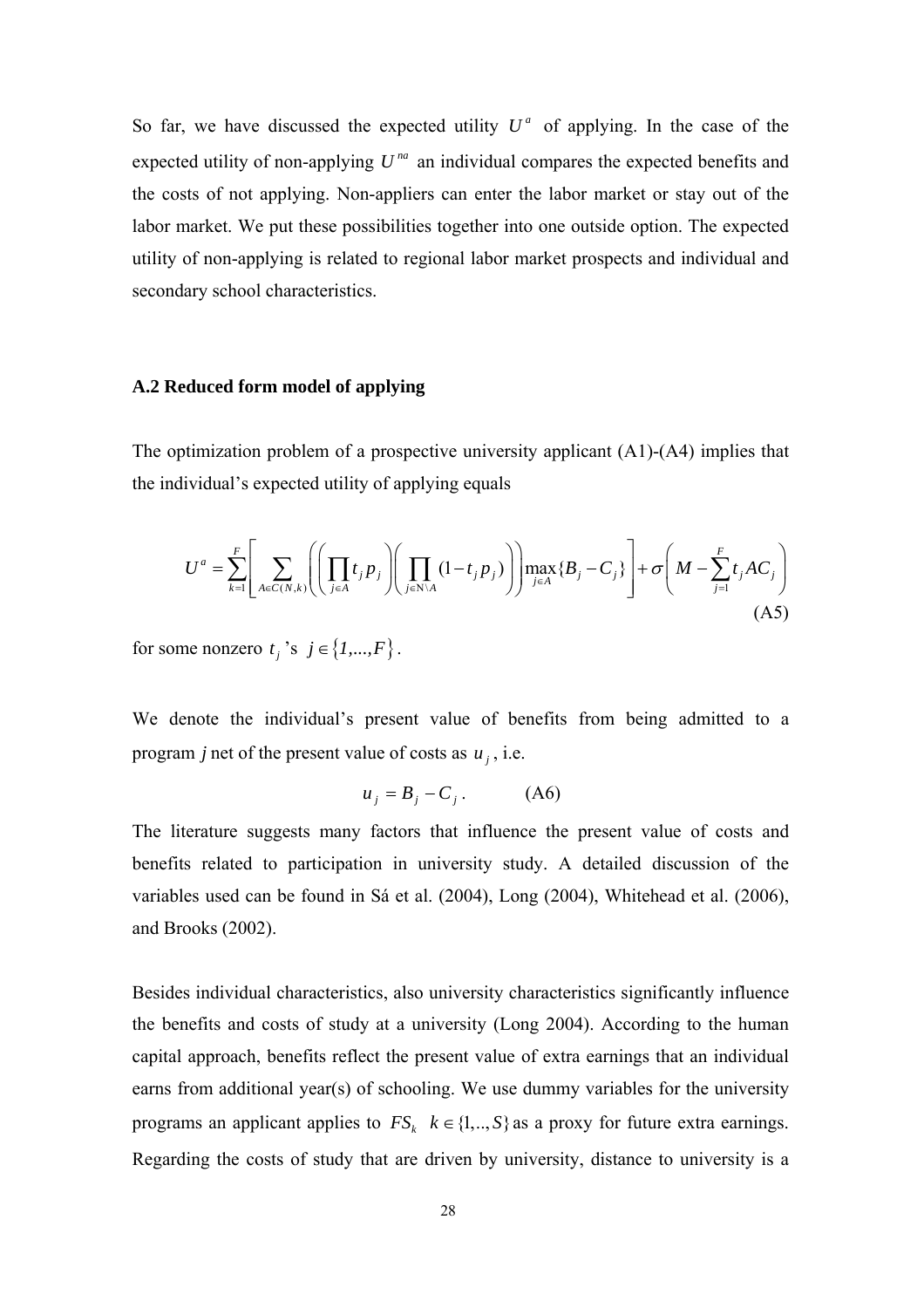principle determinant. Since there is no tuition paid at universities in the Czech Republic, moving (travel) costs are the substantial determinant of study costs. Those who live far from a university have to bear them. Those who live near a university face a low-cost option of university study. We therefore use a dummy variable indicating the presence of a local university *d* as a proxy for study costs. The distance dummy is of primary interest since it reveals several phenomena present in the process of entering a university. In addition to the effect of study costs, it captures also the effect of heterogenous information on the prospective applicant's behavior.

Finally, Sá et al. (2004) note that the benefits and costs of university study are related to expected employability and expected earnings in the region of parental household (spatial heterogeneity). Therefore we include also regional characteristics *R* into our analysis. Furthermore, Sá et al. (2004) point out that localized social interaction among secondary school students plays an important role. Therefore we add secondary school (class) characteristics *C* into the analysis.

Taking into account the above mentioned literature on the determinants of postsecondary schooling decisions, we model the present value  $u_j$  by a linear predictor containing the following set of variables:

$$
u_j = \alpha I + \beta C + \sum_{k=1}^{K} \eta_k F S_k + \delta d + \varphi R, \qquad (A7)
$$

where vector *I* includes individual characteristics, vector *C* includes secondary school (class) characteristics,  $FS_k$   $k \in \{1, ..., K\}$  are dummy variables for the university program an applicant applies to, and *d* is a dummy variable for local university. Vector *R* includes regional characteristics.

Combining (A5)-(A7) we obtain the general formula for the expected present value of applying to a tertiary level of education: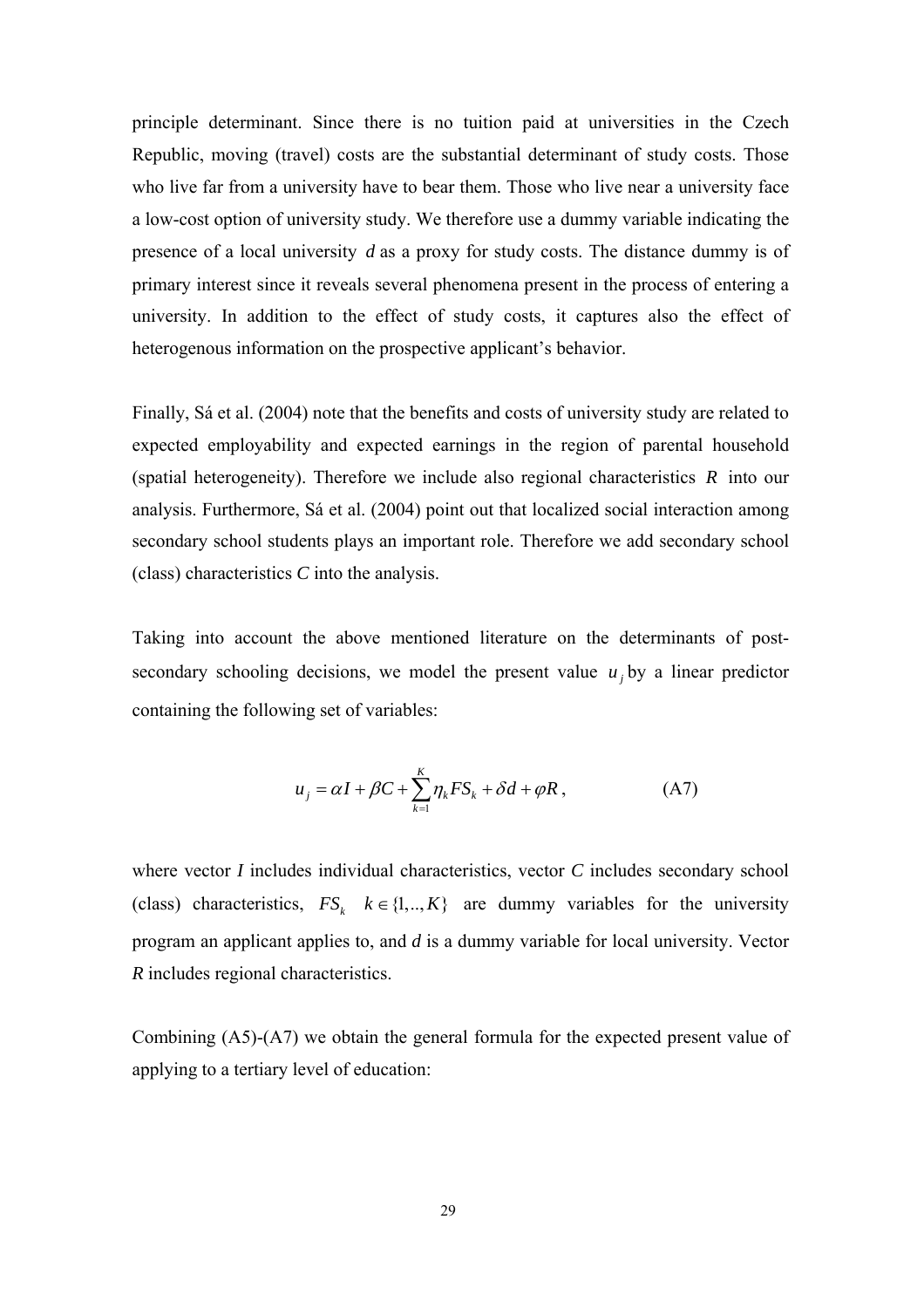$$
U^{a} = \sum_{k=1}^{F} \left[ \sum_{A \in C(N,k)} \left( \left( \prod_{j \in A} t_{j} p_{j} \right) \left( \prod_{j \in N \setminus A} (1-t_{j} p_{j}) \right) \right) \max_{j \in A} \{ \alpha I + \beta C + \sum_{k=1}^{K} \eta_{k} F S_{k} + \delta d + \varphi R \} \right] + \sigma \left( M - \sum_{j=1}^{F} t_{j} A C_{j} \right)
$$
\n(A8)

for some nonzero  $t_j$ 's  $j \in \{1, ..., F\}$ . For instance, if an applicant maximizes her utility by applying to just one program (with the program indexed by 1) the formula takes the following form:

$$
U^a = p_1(\alpha I + \beta C + \delta d + \varphi R) + p_1 \eta_1 F S_1 + \sigma (M - AC_1). \tag{A9}
$$

If an applicant sends two applications (programs 1 and 2) the formula takes the form:

$$
U^{a} = (p_{1} + p_{2} - p_{1}p_{2})(\alpha I + \beta C + \delta d + \varphi R) + p_{1}(1 - p_{2})\eta_{1}FS_{1} + p_{2}(1 - p_{1})\eta_{2}FS_{2} +
$$
  
+  $p_{1}p_{2} \max_{j \in \{1,2\}} \{\eta_{j}FS_{j}\} + \sigma (M - AC_{1} - AC_{2}).$  (A10)

If an applicant applies to two programs the formula takes the form:

$$
U^{a} = (p_{1} + p_{2} - p_{1}p_{2})(\alpha I + \beta C + \delta d + \varphi R) + (p_{1} + p_{2} - p_{1}p_{2})\eta_{1}FS_{1} + \sigma(M - AC_{1} - AC_{2}).
$$
\n(A11)

In general, the first part of the formula containing vectors  $I, C, d, R$  does not change (up to the multiplier representing the probability of being admitted). The difference between formulas consists of the part that contains program dummies and the sums of admission costs.

If we drop out admission costs (admission costs are low with respect to disposable income and very similar across universities) the expected utility of applying takes the following form:

$$
U^a = \hat{p}_{(i)}\left(\alpha I + \beta C + \delta d + \varphi R\right) + \sum_{k=1}^K \gamma_{k,(i)} \eta_k F S_k^* + \sigma M \,,\tag{A12}
$$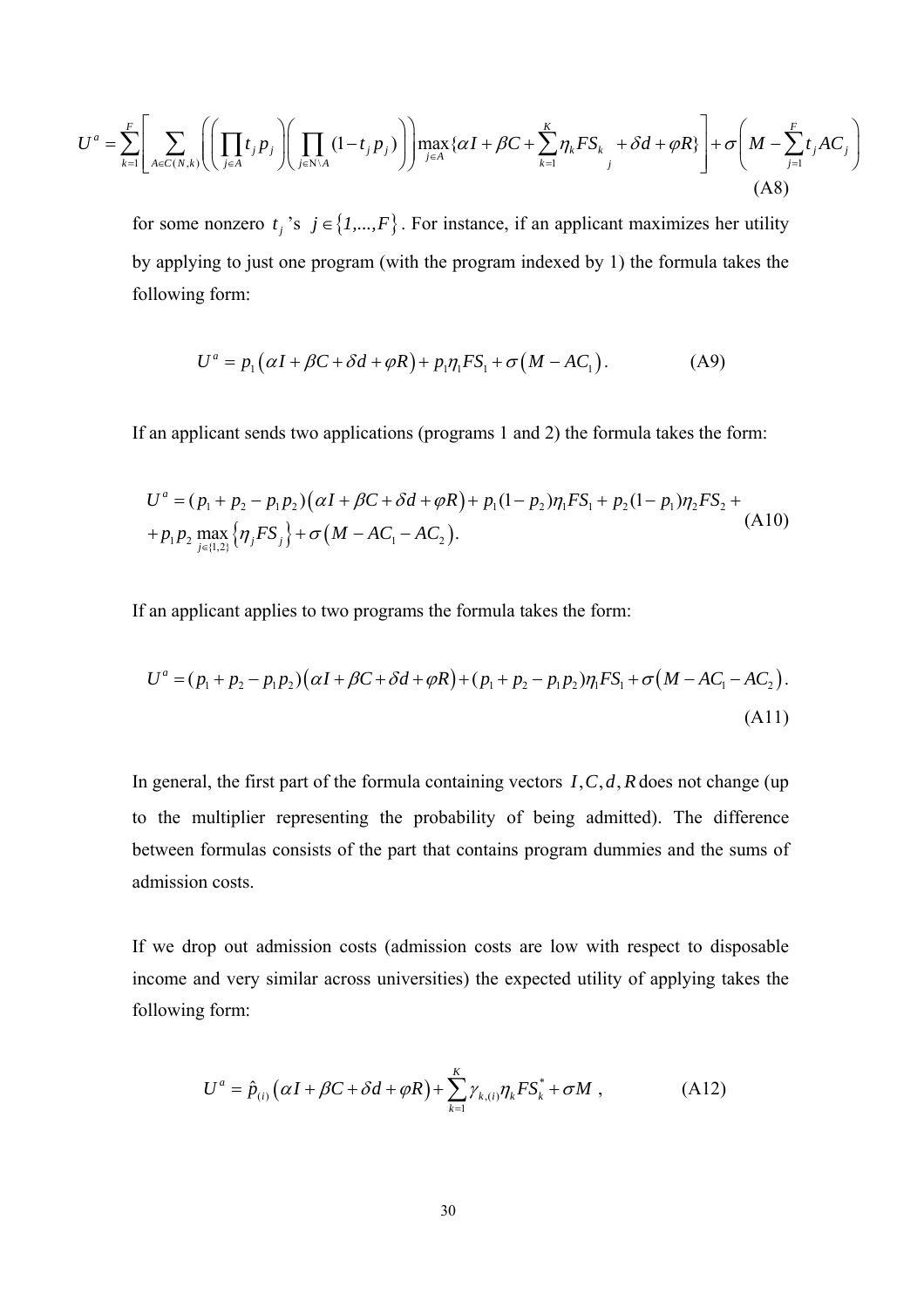where  $\hat{p}_{(i)}$  is the individual's subjective probability of being admitted at least to one program and  $\gamma_{k(i)}$  are multinomial of probabilities.

In formula (A12) we have to deal with two econometric issues. First, the variables denoted by an asterisk are not observable for graduates who choose not to apply. Therefore, we proxy the program dummies by dummies for subjects that students take for the maturita exam in gymnasium or by dummies for the field of their specialized secondary schools denoted by  $SD_s$ ,  $s \in \{1, ..., S\}$ .<sup>40</sup>

The second econometric issue concerns the problem of parameter heterogeneity. Coefficients denoted by subscript (*i*) differ across individuals. Moreover, the coefficients  $\hat{p}_{(i)}$  and  $\gamma_{(i)}$  are unobservable and they are, in general, correlated with the variables they are multiplied with. On the other hand, all the coefficients are numbers between zero and one. In Appendix B, we derive the relationship between the maximum likelihood estimates of a logit model when we take the individual coefficients  $\hat{p}_{(i)}$  and  $\gamma_{(i)}$  into account and when we don't. We use the results derived in the Appendix in the discussion on the relationship between structural parameters and the reduced form parameters in the section describing estimation results.

The reduced form of the model for the utility of applying is

 $\overline{a}$ 

$$
U_{\text{red}}^a = \alpha^* I + \beta^* C + \delta^* d + \varphi^* R + \sum_{s=1}^S \mu_s S D_s + \sigma M + \varepsilon^a , \qquad (A13)
$$

where the disturbance term captures, for example, the different preferences of individuals.

 $40$  In the main text, we discuss how the subjects taken for the maturita exam (fields of specialized secondary school) determine the program specialization at a university.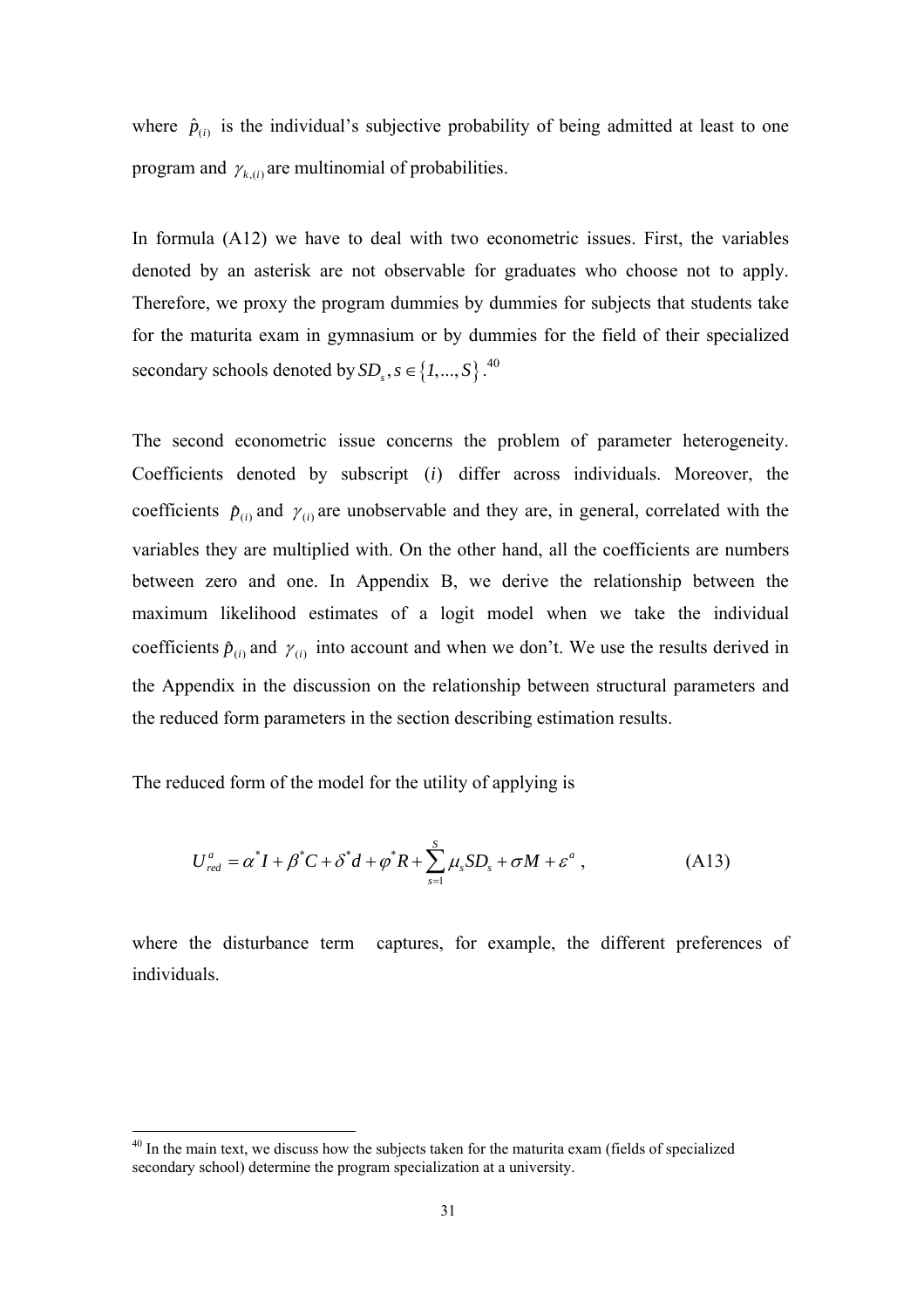The non-applying options consist of entering the labor market, or staying out of the labor market. We assume that the econometric model of the expected utility of not applying  $(U^{na})$  takes the following form:

$$
U_{\text{red}}^{na} = \tilde{\alpha}I + \tilde{\beta}C + \tilde{\varphi}R + \sum_{s=1}^{S} \tilde{\mu}_s SD_s + \varepsilon^{na} \,. \tag{A14}
$$

If the disturbances  $\varepsilon^a$ ,  $\varepsilon^{na}$  have an extreme value distribution of type I then the difference of disturbances yields a logistic distribution. So, the probability of applying is modeled as:

$$
Pr(Applying) = Pr(Ua > Una) = Pr(Ua - Una > 0) =
$$
  
= 
$$
Pr\left(\varepsilon^{na} - \varepsilon^{a} < \alpha^{*}I + \beta^{*}C + \delta^{*}d + \varphi^{*}R + \sum_{s=1}^{S} \mu_{s}SD_{s} + \sigma M - \tilde{\alpha}I - \tilde{\beta}C - \tilde{\varphi}R\right) = (A13)
$$
  
= 
$$
\Lambda\left(I(\alpha^{*} - \tilde{\alpha}) + C(\beta^{*} - \tilde{\beta}) + R(\varphi^{*} - \tilde{\varphi}) + \delta^{*}d + \varphi^{*}R + \sum_{s=1}^{S} \mu_{s}SD_{s} + \sigma M\right),
$$

where  $\Lambda$  is a logistic distribution function.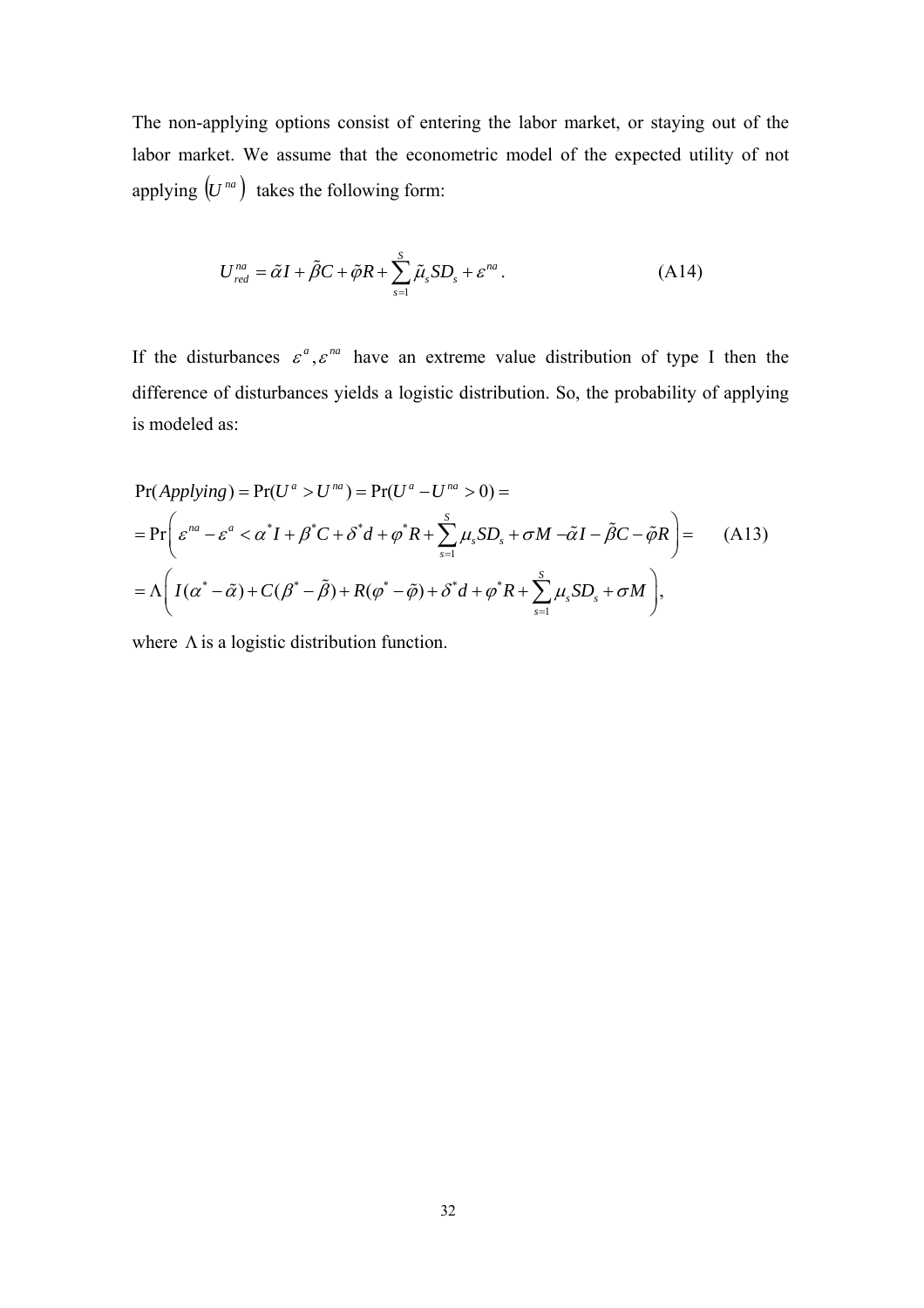## **Appendix B: MLE estimates based on two dependent samples**

In this section we derive the relationship between the maximum likelihood estimates of coefficients of the logit model in the case of a systematic change of the size of the explanatory variables.

Let us assume a logit model:

$$
P(y = I) = \Lambda(\alpha + \beta_1 x_1 + ... + \beta_k x_k).
$$
 (B1)

Let there be two random samples:

$$
S_1 = \{ [y_i, x_{1i}, ..., x_{ki}], i \in I, ..., n \} \text{ and } S_2 = \{ [y_i, p_{1i}x_{1i}, ..., p_{ki}x_{ki}], i \in I, ..., n \},
$$

where  $p_{ij} \in (0,1), i \in I, ..., k, i \in I, ..., n$ . Our goal is to derive the relationship between the maximum likelihood estimates of coefficients (or marginal effects) of the logit model (B1) employing samples  $S_1$  and  $S_2$ . The aim of this exercise is to find out the relative sizes of the MLE coefficients (and consequently marginal effects) and their standard errors. More precisely, we want to derive the change in the size of a coefficient caused by the systematic change in the size of an explanatory variable (both the variable that corresponds to the coefficient and that doesn't).

The case of one explanatory variable is depicted by the following figure. We consider a logit model estimated by MLE using two samples  $S_1$  and  $S_2$ . The movement of x's towards the origin causes the movement of the logit curve in the direction depicted by arrows. The coefficient in the linear term underlying the new logit curve increases.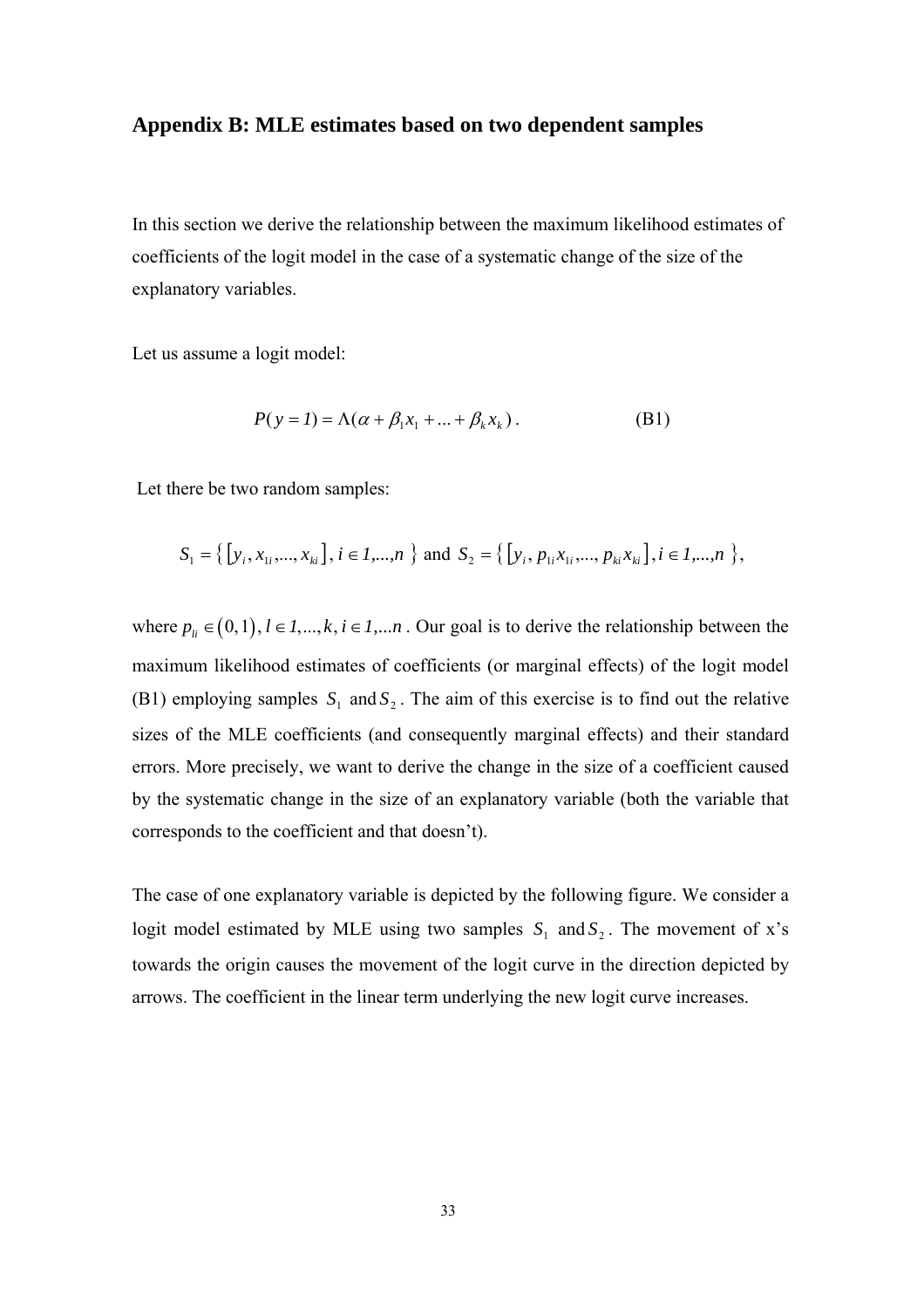

For the multi-dimensional case we derive the relationship using the maximum likelihood conditions of the logit model resulting from the first order conditions of the likelihood maximization problem (see e.g. Green 2003):

$$
\sum_{i=1}^{n} (y_i - \Lambda_i) = 0
$$
  
\n
$$
F_1(\beta; x_1, ..., x_k, y) = \sum_{i=1}^{n} (y_i - \Lambda_i)x_{1i} = 0
$$
  
\n...  
\n
$$
F_k(\beta; x_1, ..., x_k, y) = \sum_{i=1}^{n} (y_i - \Lambda_i)x_{ki} = 0,
$$

where  $\Lambda_i = \Lambda(\alpha + \beta_1 x_{1i} + ... + \beta_k x_{ki})$  is a logistic distribution function. The implicit function theorem gives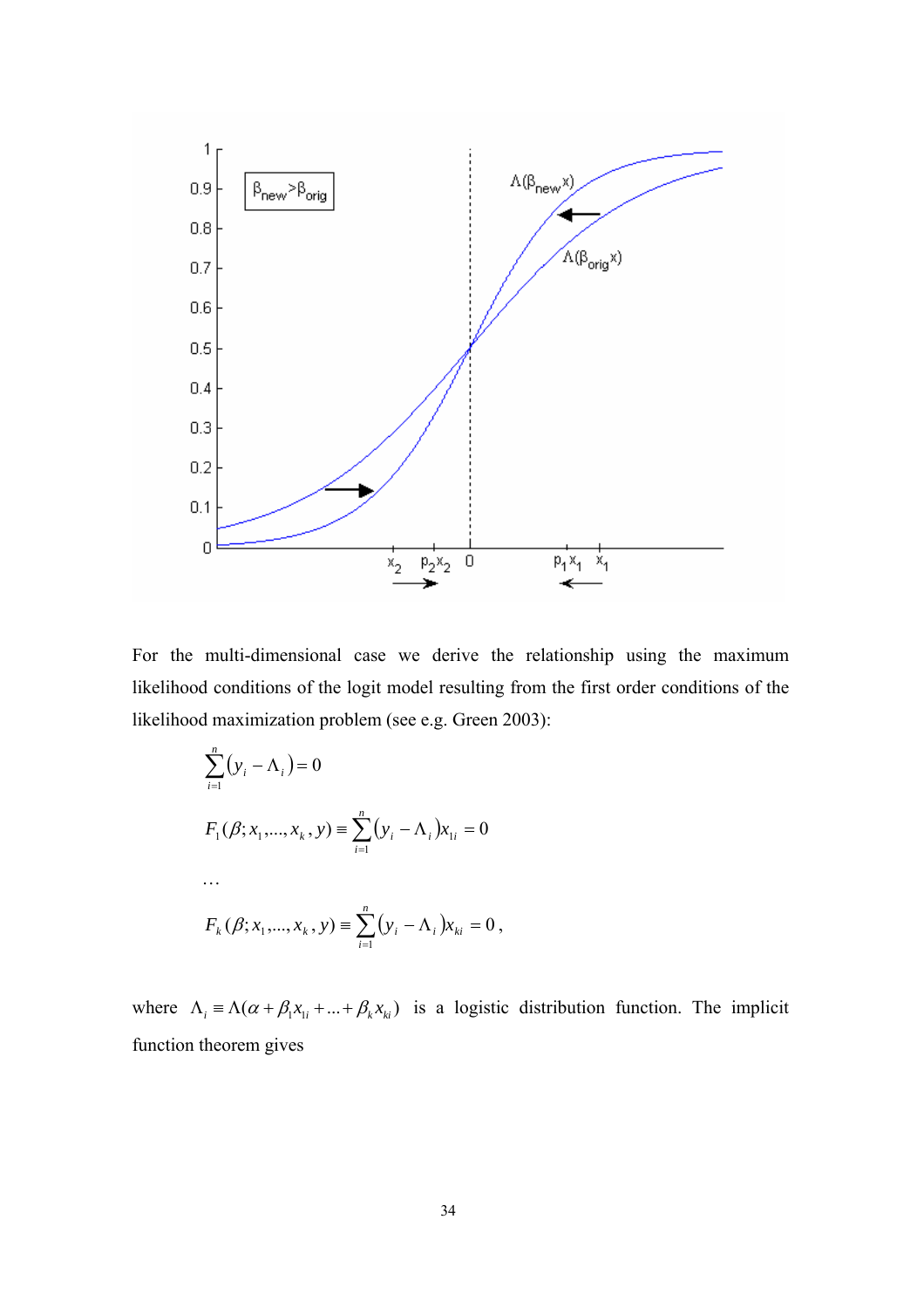$$
\frac{\partial \beta_l}{\partial x_l} = -\frac{\frac{\partial F_l}{\partial x_l}}{\frac{\partial F_l}{\partial \beta_l}} \quad \text{and} \quad \frac{\partial \beta_l}{\partial x_m} = -\frac{\frac{\partial F_l}{\partial x_m}}{\frac{\partial F_l}{\partial \beta_l}}.
$$
 (B2)

The following calculations are mainly for illustrative purposes; we do not intend to provide an exact mathematical derivation. Therefore, we suppress the discrete property of the original conditions and we take standard partial derivatives.<sup>41</sup>

Some rearrangements of the terms in the fractions (B2) yields:

$$
\frac{\partial F_l}{\partial \beta_l} = \sum_{i=1}^n -\Lambda_i x_{li}^2 < 0 \tag{B3}
$$

$$
\frac{\partial F_l}{\partial x_l} = \sum_{i=1}^n (y_i - \Lambda_i) - \sum_{i=1}^n x_{li} \lambda_i \beta_l = -\beta_l \sum_{i=1}^n x_{li} \lambda_i
$$
 (B4)

$$
\frac{\partial F_i}{\partial x_m} = -\beta_m \sum_{i=1}^n x_{li} \lambda_i \,, \tag{B5}
$$

where  $\lambda_i$  is a logistic density function.

So, the signs of the derivatives in (B2) are solely driven by the signs of the terms (B4) and (B5). The direction of the change of the coefficient caused by the systematic change in the explanatory variables ( $\partial \beta_l / \partial x_{l(m)}$ ) is, therefore, determined by the signs of the original coefficients  $(\beta_{l(m)})$  and explanatory variables. If all explanatory variables are positive and the original coefficient is positive then derivatives in (B4) and (B5) are negative and derivatives in (B2) are also negative. So, if a new sample arises from the original one by a systematic lowering of the values of explanatory variables (the explanatory variable does not change) then the new coefficient is larger than the original coefficient. A similar conclusion holds for marginal effects since the marginal effect for the logit model can be expressed as a coefficient multiplied by a nonnegative number (the probability density function evaluated in means of variables).

 $41$  On the other hand, we still use sums and not integrals.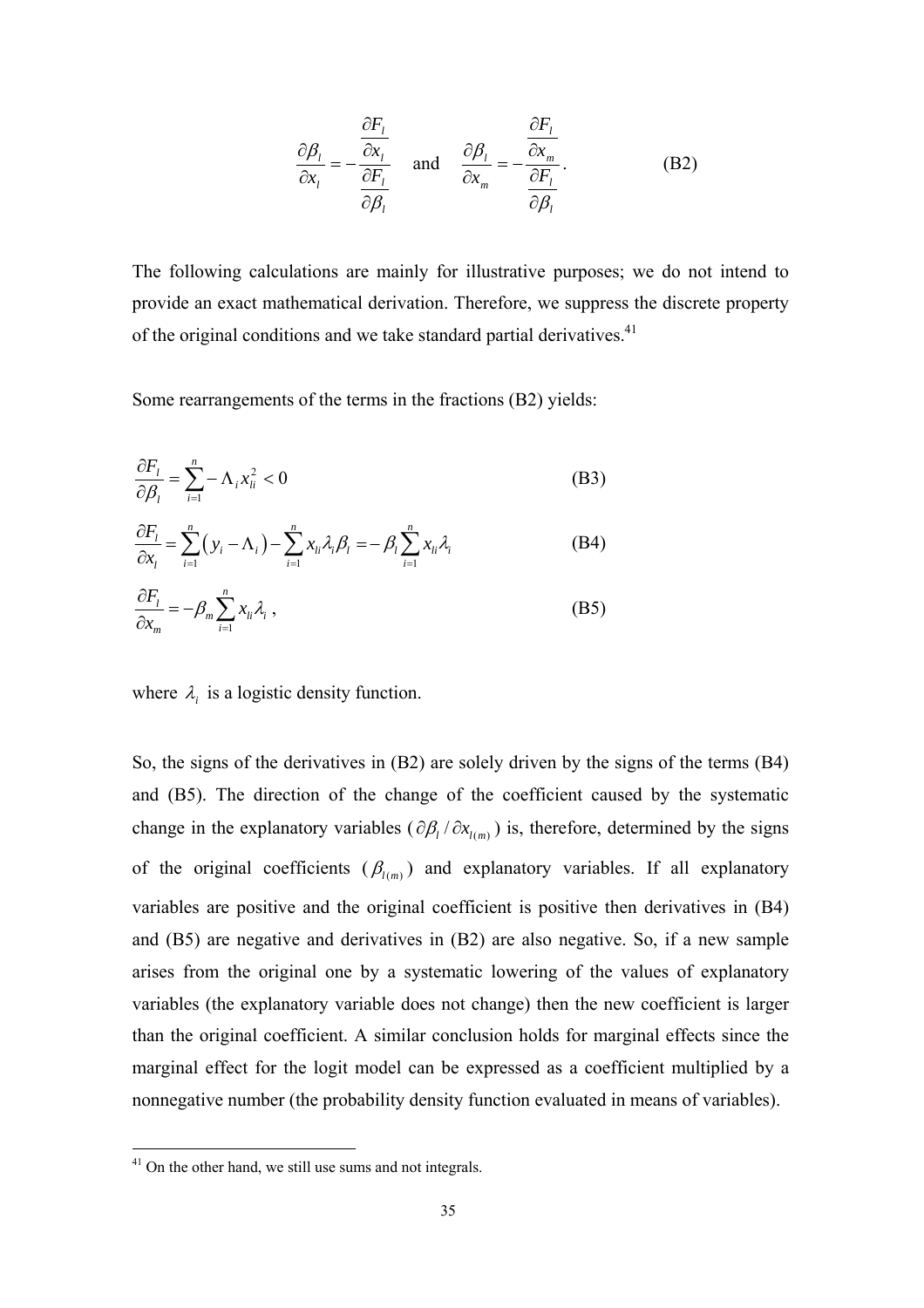In addition to the change in marginal effects, we also derive the change in standard errors. Basically, we focus on the change of the diagonal terms of the Hessian matrix since these terms determine the standard errors of MLE estimates. The diagonal terms of the Hessian matrix of the logit model (B1) take the following form:

$$
[H]_{ll} = -\sum_{i=1}^{n} \Lambda_i (1 - \Lambda_i) x_{il}^2 , l \in \{1,..,k\}.
$$

Then

$$
\begin{aligned}\n&\left[\frac{\partial H}{\partial x_{\bullet i}}\right]_{ll} = -\sum_{i=1}^{n} \left(\lambda_i (1 - \Lambda_i) x_{il}^2 - \Lambda_i \lambda_i x_{il}^2 + 2 \lambda_i x_{il}\right) = \\
&= -\sum_{i=1}^{n} \left(\lambda_i x_{il}^2 - 2 \Lambda_i \lambda_i x_{il}^2 + 2 \lambda_i x_{il}\right) = -\sum_{i=1}^{n} \lambda_i x_{il} \left(x_{il} - 2 \Lambda_i x_{il} + 2\right),\n\end{aligned}
$$

where we use the fact that in the logistic distribution function holds  $\lambda_i = \Lambda_i (1 - \Lambda_i)$ . Since  $\Lambda_i \in (0,1)$  we can conclude that

if 
$$
x_{il} \in [0,1]
$$
 then  $\left[\frac{\partial H}{\partial x_{\bullet}}\right]_{il} < 0$ .

So, if the explanatory variable decreases (new explanatory variable still satisfies  $x_{ii} \in [0,1]$ ), the corresponding diagonal term of the Hessian matrix increases. Since the asymptotic variance-covariance matrix of the MLE is the inverse of Hessian matrix, the standard error decreases. So, if the estimation employing sample  $S_2$  yields an insignificant variable (with a range between 0 and 1), then this variable is also insignificant in the estimation employing the original sample  $S_1$ .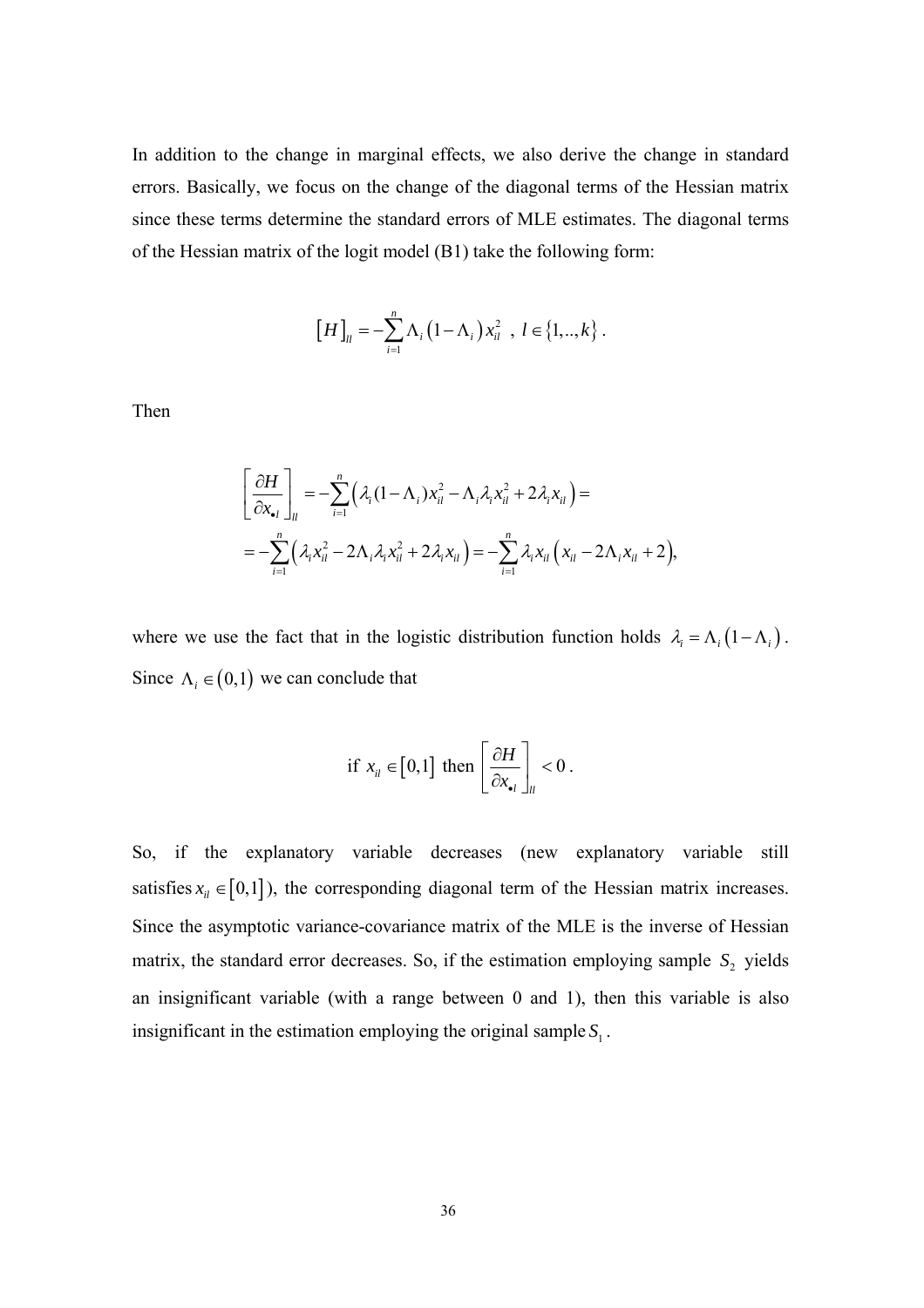#### **Appendix C: Model of admission**

Applying to a university is a decision made by a secondary school graduate. The admission of those who applied is entirely the decision of a university. Universities base their decision solely on the results of admission tests. There are *no other criteria* for admission than test scores. Therefore, the model of admission (conditional on application) is a model of admission test scores.

The result of the admission test depends mainly on individual capabilities. Moreover, some additional information may be provided by the applicant's secondary school or by her schoolmates and therefore secondary school characteristics may play a role as well. The performance in the admission test should not depend on regional economic characteristics; other regional characteristics that characterize the environment of an applicant can influence her performance at the admission test.

Finally, university characteristics should be taken into account. First, admission tests are different and also the test score threshold necessary for admission differs across university programs. Second, there are differences in demand for a university. An applicant applying to an oversubscribed program has a lower probability of admission than an otherwise similar applicant applying to a program that is not oversubscribed. Third, we encounter the self-selection problem, i.e. students with different abilities for university study apply to different programs. An applicant applying to a university whose pool of applicants has an overall higher ability faces a lower probability of admission than an otherwise similar applicant applying to a university whose pool of applicants has an overall lower ability. University characteristics employed in the model should control for these three differences among universities.

#### Econometric model of admission

The unit of observation is an application opposed to the model of applying where the unit is a secondary school graduate. An individual's admission test score S\* is an unobservable (latent) variable. An individual is admitted to a program *j* if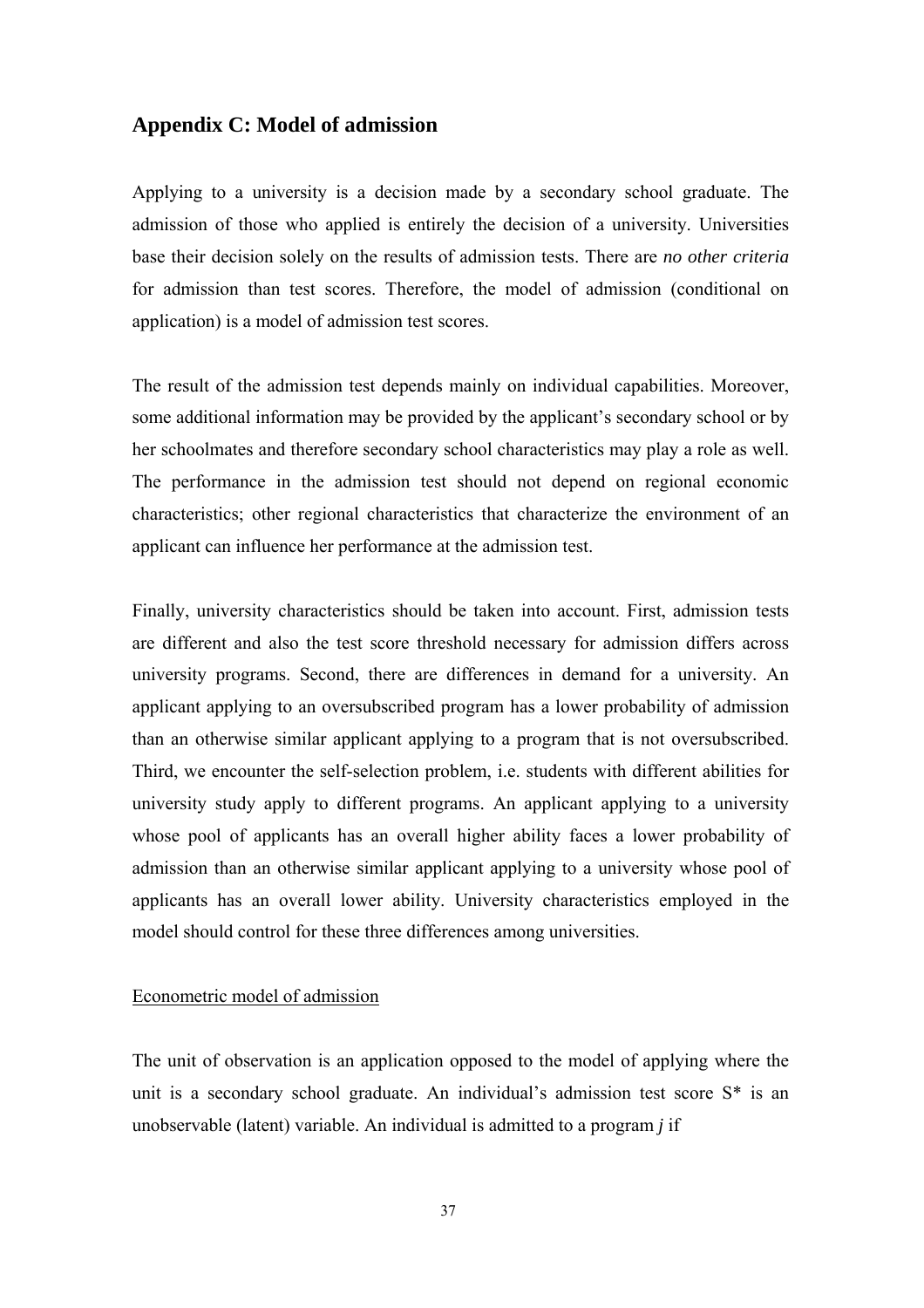where  $T_j$  is a test score threshold necessary for admission to a particular program *j*. We model the latent variable *S* \* in the following way:

 $S^* \geq T_i$ ,

$$
S^* = \beta_0 + \alpha I + \beta C + \delta d + \varphi R + \varepsilon ,
$$

where *I* denotes the set of individual characteristics, vector *C* includes the set of secondary school (class) characteristics, *d* stands for the dummy variable indicating the presence of a local university in the applicant's place of residence and vector *R* contains regional characteristics. An individual is admitted to a program *j* if

$$
S^* - T_j = \beta_0 + \alpha I + \beta C + \delta d + \varphi R - T_j + \varepsilon \ge 0,
$$
 (C1)

where the outcome (admitted or not) is given as

$$
Admitted = I [S^* - T_j \ge 0].
$$

If we assume logistic distribution for the disturbance then the individual's probability of being admitted to program *j* (conditional on application) is given as

$$
P(\text{admitted} = 1 | I, C, d, R, F_j) = \Lambda \left( \beta_0 + \alpha I + \beta C + \delta d + \varphi R + \tau F_j \right),\tag{C2}
$$

where  $F_j$  is a vector of university characteristics that serves as a proxy for the admission test score threshold  $T_i$ .

What are appropriate university characteristics  $F_j$  that are linked to the threshold  $T_j$ ? Dummy variables for university (university program, program specialization) are used to control for differences in admission tests across universities. Furthermore, to control for the average quality of applicants at program *j* and excess demand for program *j* we employ a composite score rank of a marginal applicant who is admitted. More precisely, we sort applicants into program *j* by their composite score. Using the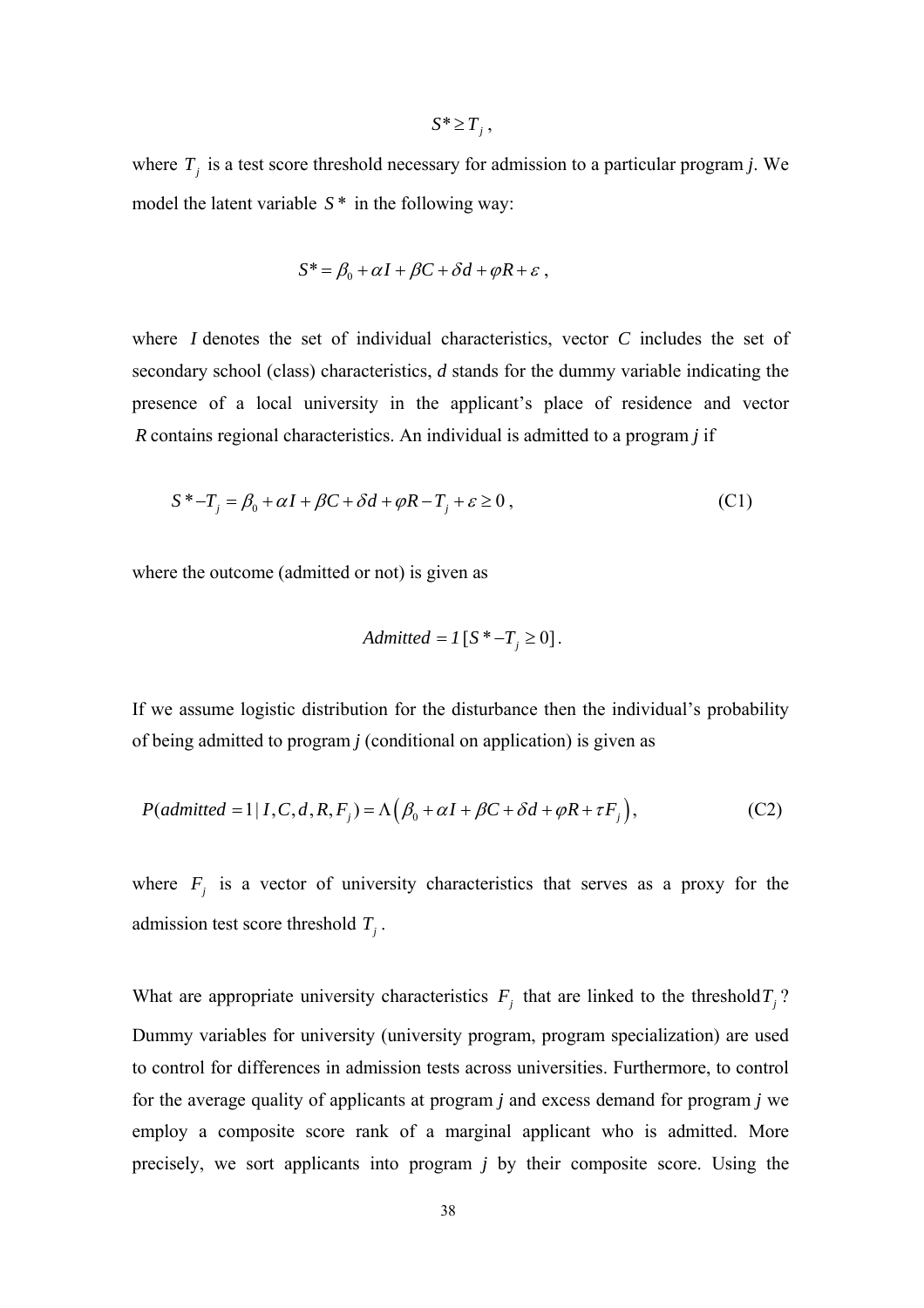information on the probability of being admitted we find the lowest composite score that ensures an individual of being admitted if admission test scores duplicate the order of the applicants' composite score achievements.42

 $42$  The use of composite score rank makes sense if we employ dummy variables for university programs. For faculties we already control for the average quality of applicants and excess demand by employing university dummies.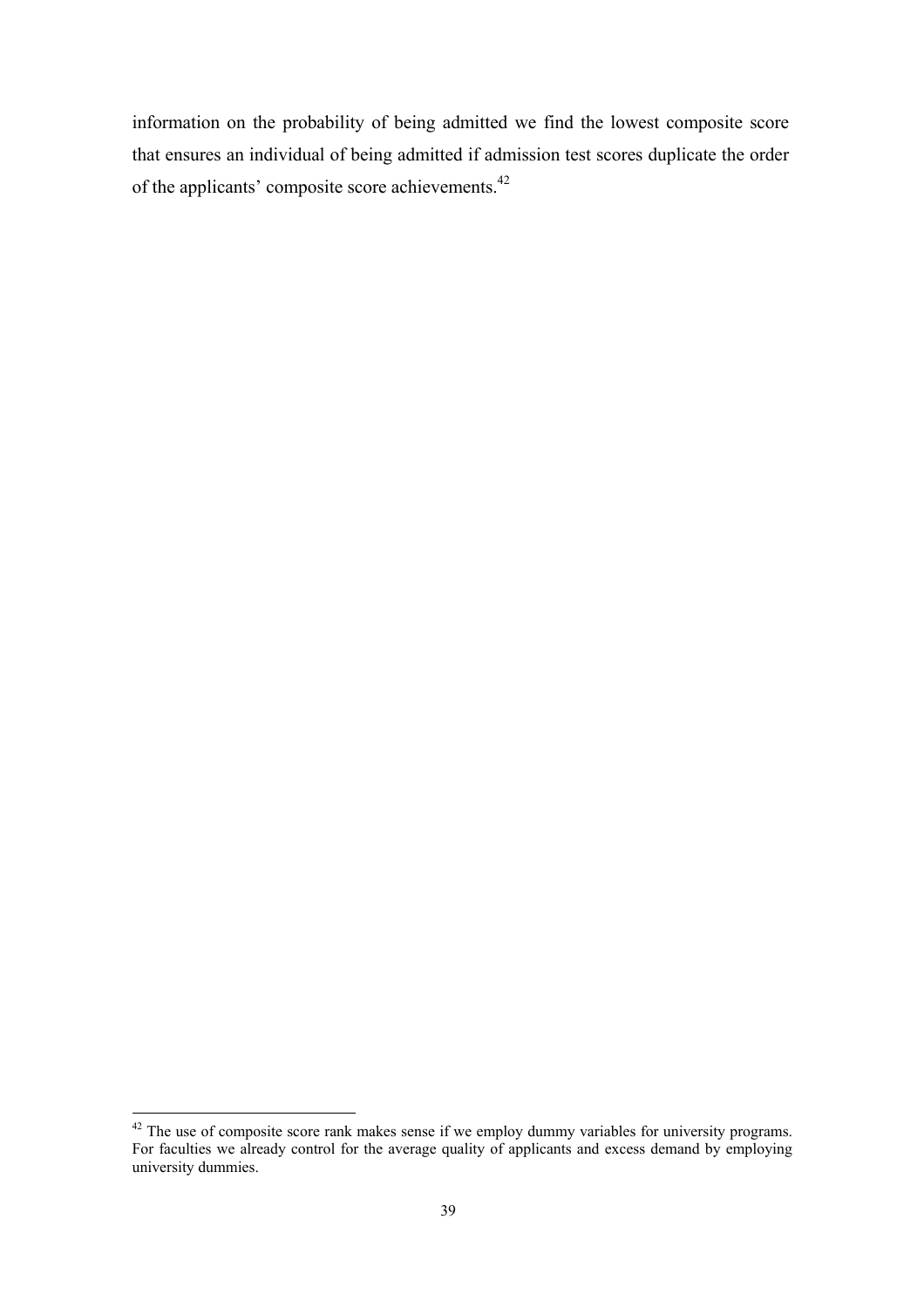#### **References**

Andersson R., Quilgey J.M., Wilhelmsson M. (2001), University decentralization as regional policy: The Swedish experiment, *Journal of Economic Geography* 4, 371-388.

Bound J., Groen J., Kezdi G., Turner S. (2004), Trade in university training: cross-state variation in the production and stock of college-educated labor, *Journal of Econometrics* 121, 143-173.

Becker G. S. (1964), Human Capital, Columbia University Press.

Beeson P., Montgomery E. (1993), The effects of colleges and universities on local labor markets, *The Review of Economics and Statistics* 75, 753-761.

Brooks R. (2002), Edinburgh, Exeter, East London – or employment? A review of research on young people's higher education choices, *Educational Research*, 44(2), 217-227.

Card D. (1995), Using geographic variation in college proximity to estimate the return to schooling, in *Aspects of Labour Market Behaviour: Essays in Honour of John Vanderkamp*, Toronto, ON: University of Toronto Press.

Card D. (1999), The causal effect of education on earnings, in *Handbook of Labor Economics*, Volume 3, O. Ashenfelter and D. Card, eds., North-Holland, Amsterdam.

Do C. (2004), The effects of local colleges on the quality of college attended, *Economics of Education Review*, 23, 249-257.

Drnáková L. (2006), Determinants of secondary school choice in the Czech Republic, CERGE-EI WP number 341.

Eliasson K. (2006), The effects of accessibility to university education on enrollment decisions, Geographical Mobility, and Social Recruitment, *Scandinavian Working Papers in Economics*, number 690.

Fidrmuc J. (2004), Migration and regional adjustments to asymmetric shocks in transitions economies, *Journal of Comparative Economics*, 32, 230-247.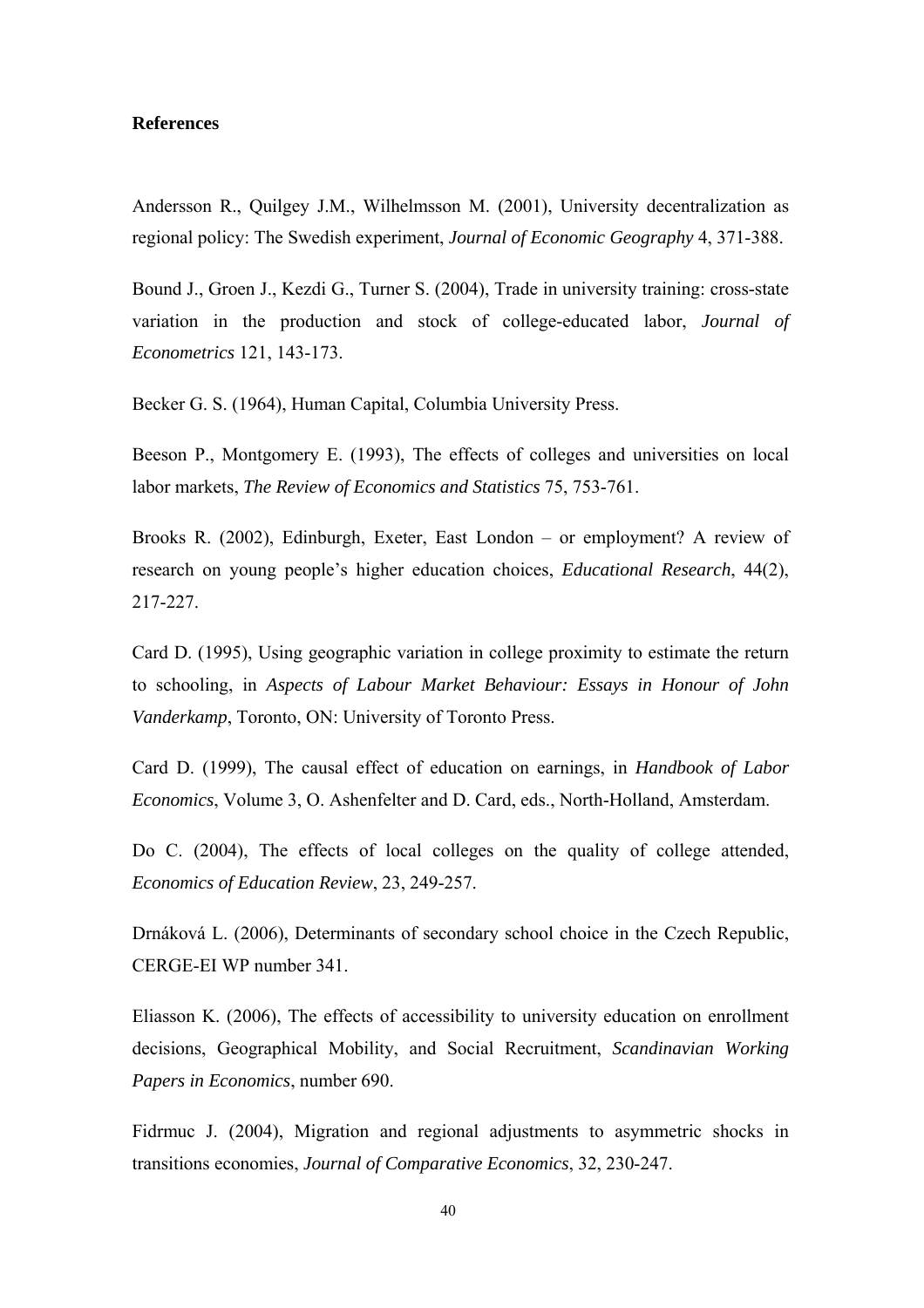Frenette M. (2002), Too far to go on? Distance to school and university participation, Statistics Canada, 191.

Frenette M. (2003), Access to College and University: Does Distance Matter? Statistics Canada, 201.

Giannetti M. (2002), The effects of integration on regional disparities: Convergence, divergence, of both? *European Economic Review*, 46, 539-567.

Giannetti M. (2003), On the mechanics of migration decisions: skill complementarities and endogenous price differentials, *Journal of Development Economics,* 71, 329-349.

Glaeser E.L., Scheinkman J.A., Shleifer A. (1995), Economic growth in a cross-section of cities, *Journal of Monetary Economics* 36, 117-143.

Green W.H. (2000), Econometric Analysis (Fourth Edition), Prentice-Hall, Inc.

Gullason E. T. (1989), The consumption value of schooling: An empirical estimate of one aspect, *Journal of Human Resources*, 24(2), 287-298.

Heckman J. J., Stixrud J., Urzua S. (2006), The effects of cognitive and noncognitive abilities on labor market outcomes and social behavior, *Journal of Labor Economics*, 24(3), 411-482.

Institute for Information on Education (2002), Institute for Information on Education, Ministry of Education, Youth and Sport in the Czech Republic, Towards the society of knowledge, in Czech.

Jurajda Š., K. Terrell (2008), Regional unemployment and human capital in transition economies, CERGE-EI WP number 345.

Kaldewei C., Walz U. (2001), The determinants of regional growth in europe: An empirical investigation of regional growth models.

Lange F., Topel R. (in press), The social returns to education and human capital, *Handbook of Education Economics*.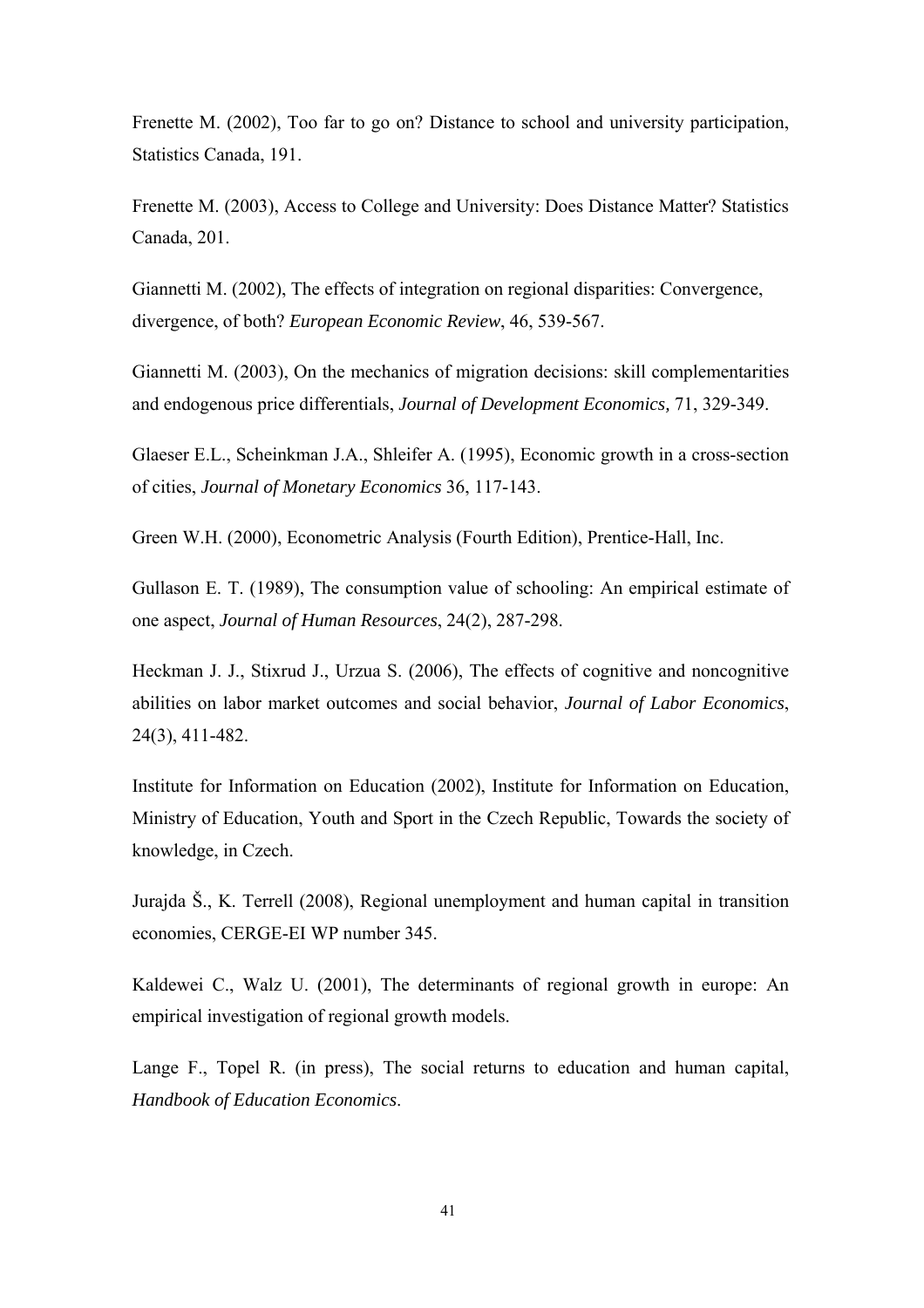Long B.T. (2004), How have college decisions changed over yime? An application of the conditional logistic choice model, *Journal of Econometrics* 121, 271-296.

Makovec M. (2005), Does it pay to study far from home? Explaining the returns to geographic mobility of Italian college graduates, unpublished manuscript

Matějů P. (2007), Public-private funding of higher education: A social balance – The Czech case study on public and private costs for higher education: Results from the first phase, Institute of Sociology of the Academy of Sciences of the Czech Republic.

Moretti E. (2004), Estimating the social return to higher education: evidence from longitudinal and repeated cross-sectional data, *Journal of Econometrics,* 121, 125-212.

Moulton B.R. (1990), An illustration of a pitfall in estimating the effects of aggregate variables on micro units, *The Review of Economics and Statistics*, Vol. 72(2), 334-338.

Overman H. G., Puga D. (2002), Unemployment clusters across Europe's regions and countries, *Economic Policy*, 117-147.

Sá C., Florax R.J.G.M., Rietveld P. (2004), Does accessibility to higher education matter? Choice behavior of high school graduates in the Netherlands, *Tinbergen Institute Discussion Paper*, 04-061/3.

Spence M. (1973), Job Market Signaling, *Quarterly Journal of Economics*, 87, 355- 374.

Whitehead J.M., Raffan J., Deany R. (2006), University Choice: What Influences the Decision of Academically Successful Post-16 Students?, *Higher Education Quarterly*, 60(1), 4-26.

Willis R. J., Rosen S. (1979), Education and self-selection, *Journal of Political Economy*, 87(5), S7-36.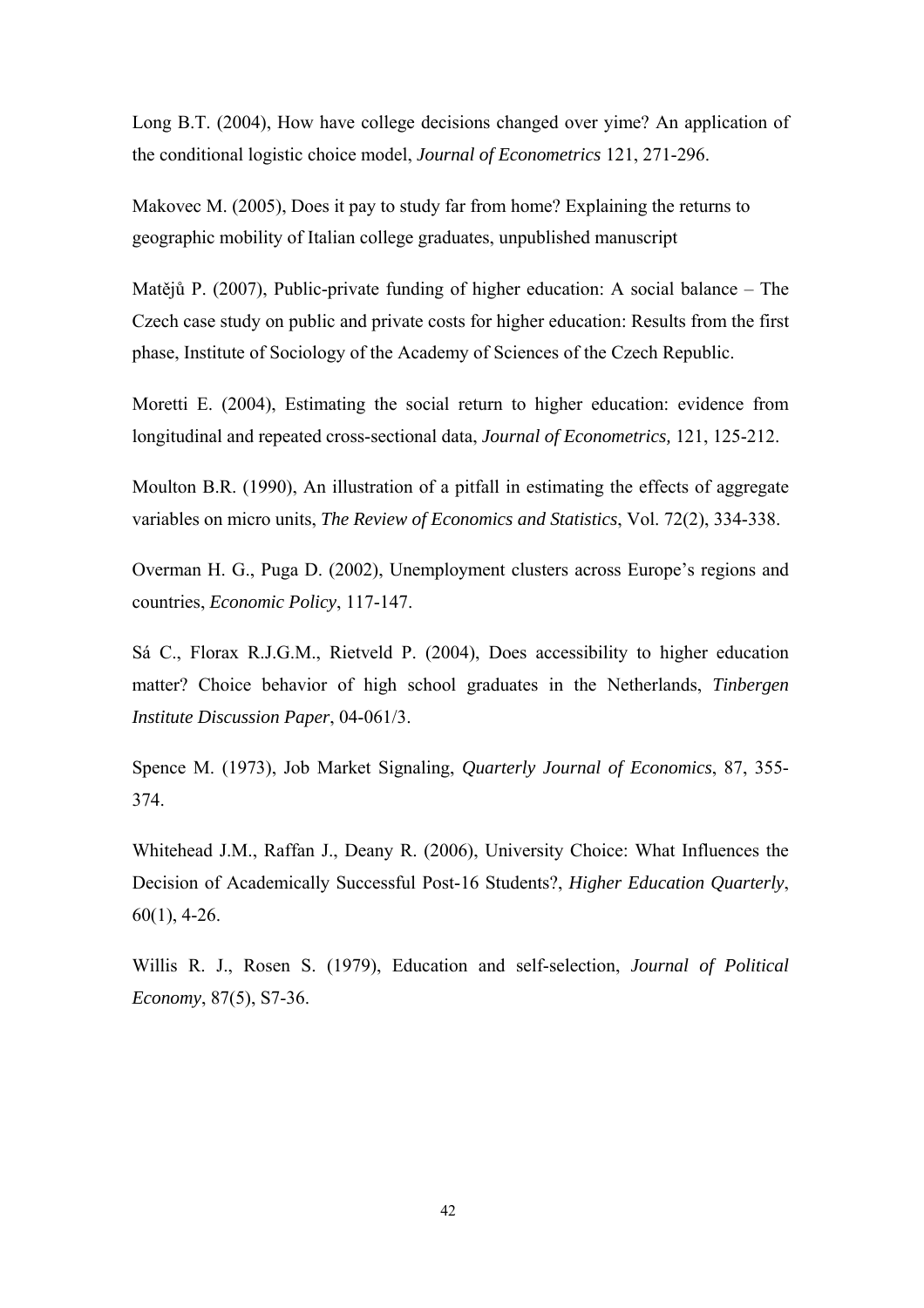## **Appendix C: Graphs and Tables**



 Source: Census 1991, 2001. Note: Districts correspond to NUTS4-level.



Source: Own calculations based on Census 1991 and 2001. Note: Region corresponds to NUTS3-level.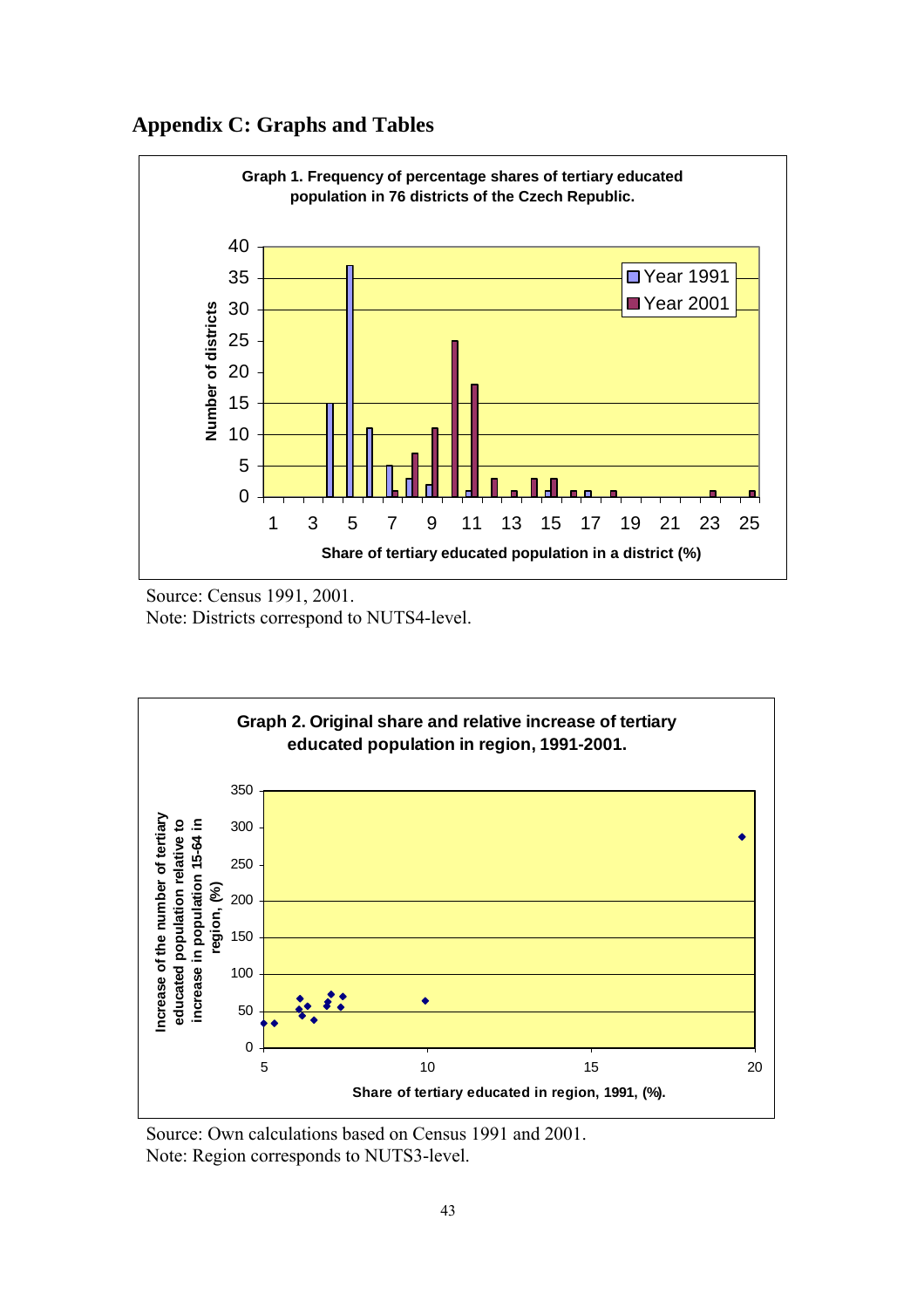

Source: Own calculations based on Maturant 1998 and Uchazec 1998.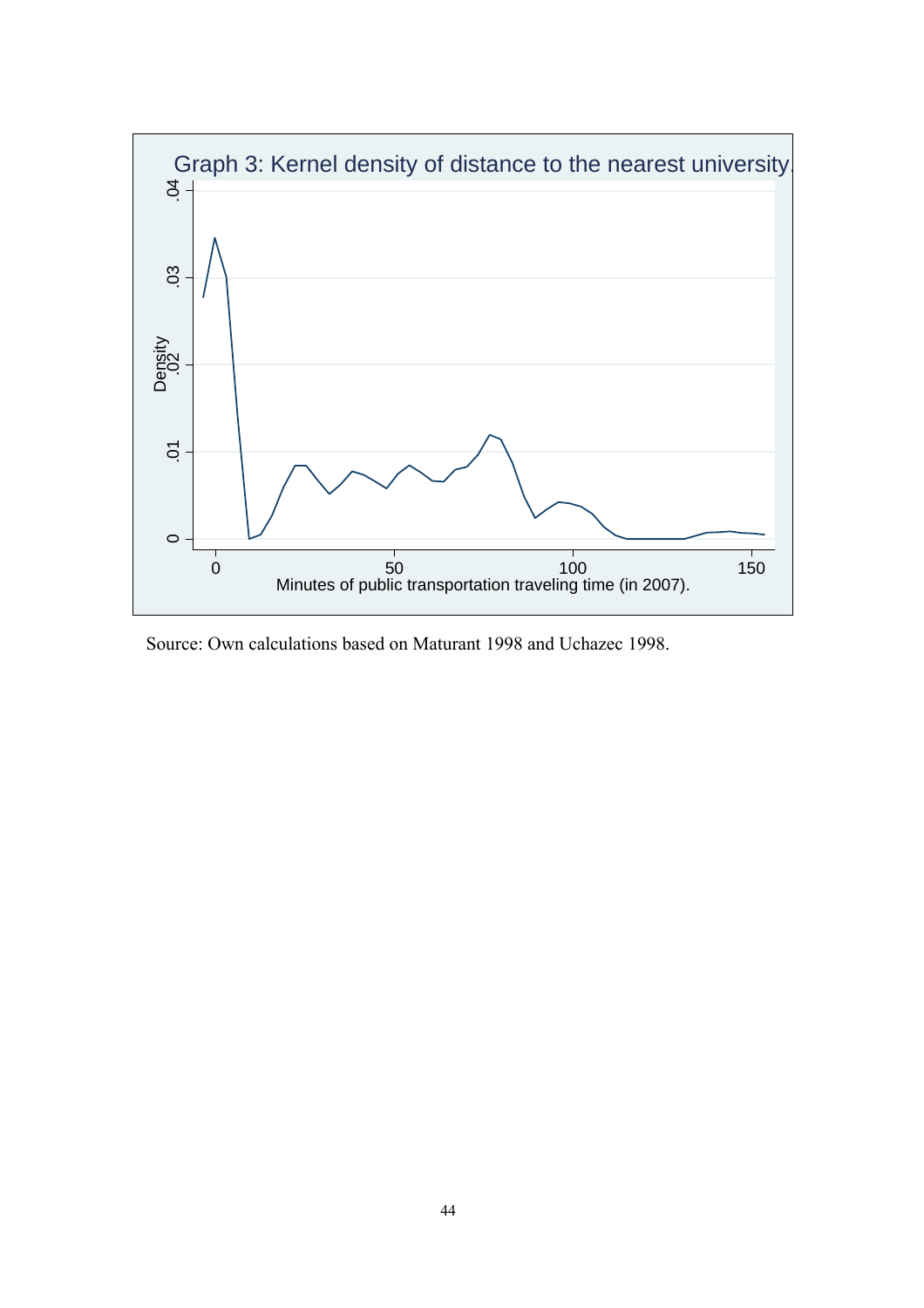**Graph 4:** Districts with universities and districts within a commuting distance to the nearest university, Czech Republic, 1998.



Source: Own calculations based on www.tranis.cz.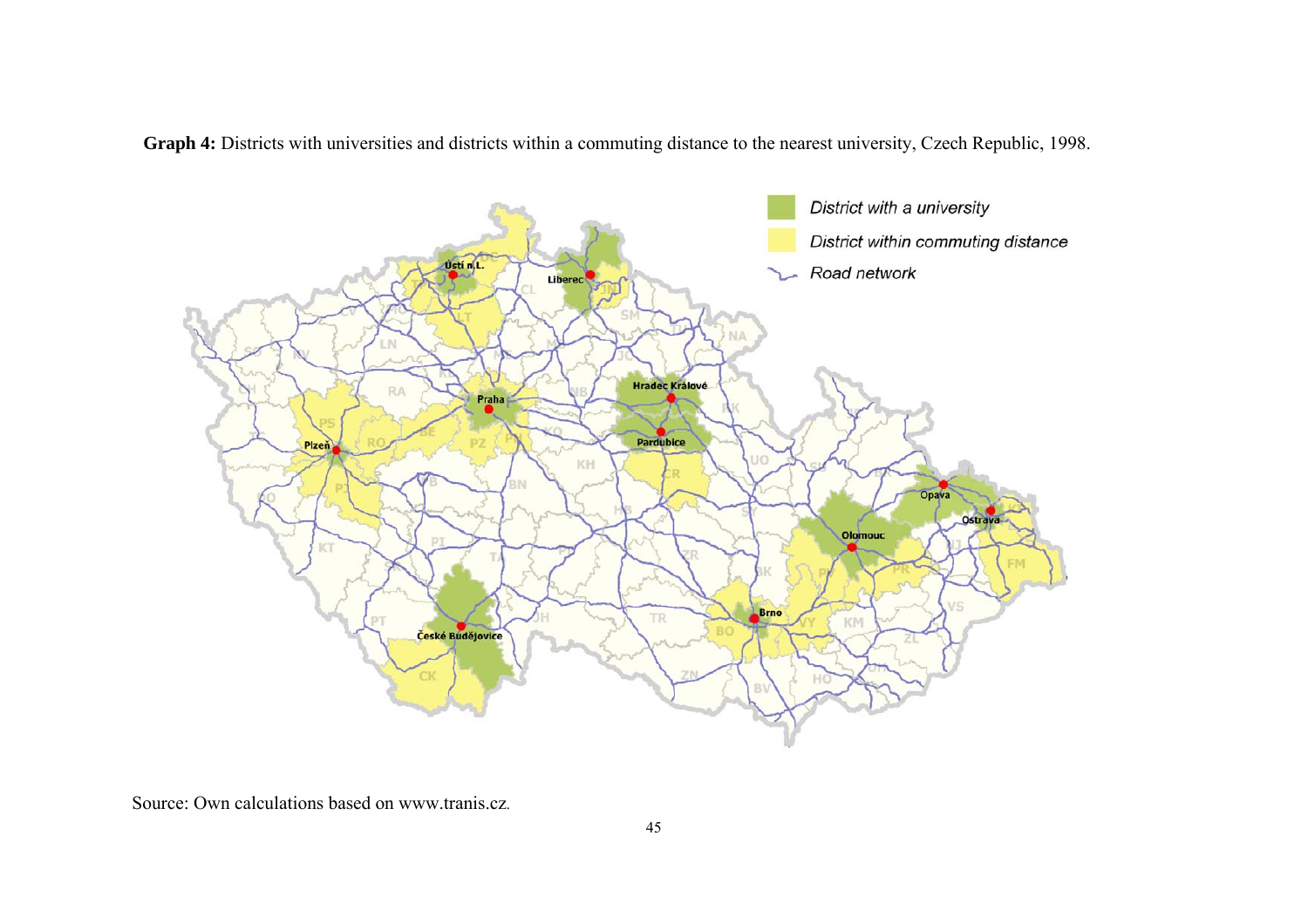## **Table 1.** Coefficient of variation of tertiary-educated population share in region.

|                    | Bulgaria | Czech R. Hungary |      | Ukraine   Sweden |      | Greece |
|--------------------|----------|------------------|------|------------------|------|--------|
| w/ capital city    | 0.35     | 0.33             | 0.34 | 0.3 <sup>°</sup> | 0.15 | 0.25   |
| w/out capital city | 0.19     | 0.13             | 0.16 | 0.19             | 0.13 |        |

Source: Jurajda and Terrell (2008), SSO, GSO.

Notes: Numbers for Bulgaria, Czech Republic, Ukraine, and Hungary come from 2001. Numbers for Sweden and Greece come from 2005. Regions are defined by NUTS3 classification.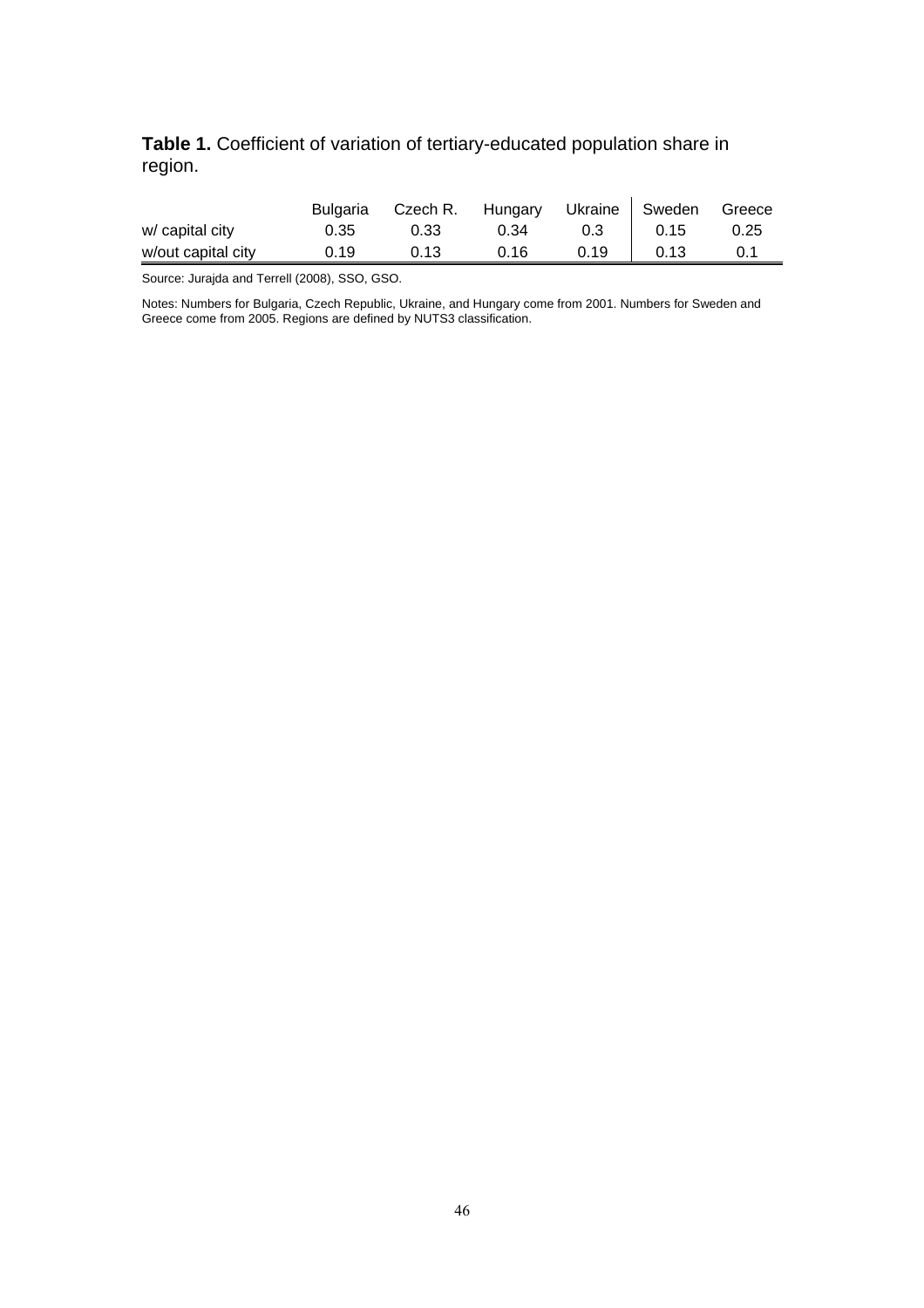|                                                                    | G                   |                        | S                   |                        |
|--------------------------------------------------------------------|---------------------|------------------------|---------------------|------------------------|
| Residence type:                                                    | local<br>university | no local<br>university | local<br>university | no local<br>university |
| Secondary school graduates                                         | $n = 10208$         | $n = 8617$             | n=18894             | $n = 18393$            |
| share of applicants<br><b>Individual characteristics</b>           | 0.92                | 0.90                   | 0.53                | 0.47                   |
| share of women                                                     | 0.58                | 0.61                   | 0.60                | 0.63                   |
| computer at home                                                   | 0.60                | 0.47                   | 0.46                | 0.37                   |
| born before 1980                                                   | 0.52                | 0.49                   | 0.59                | 0.58                   |
| composite score                                                    | 64.7                | 63.9                   | 49.4                | 48.8                   |
| Shares of parental highest education:                              |                     |                        |                     |                        |
| basic&vocational                                                   | 0.09                | 0.16                   | 0.25                | 0.36                   |
| secondary                                                          | 0.34                | 0.43                   | 0.49                | 0.48                   |
| tertiary                                                           | 0.57                | 0.40                   | 0.26                | 0.16                   |
| <b>Class characteristics</b>                                       |                     |                        |                     |                        |
| class size (number of students)<br><b>Regional characteristics</b> | 28.38               | 28.16                  | 26.08               | 26.81                  |
| unemployment rate (%)                                              | 6.58                | 7.87                   | 6.88                | 8.01                   |
| GDP growth (1997=100)                                              | 99.28               | 97.22                  | 98.97               | 97.27                  |
| Applicants                                                         | $n = 9425$          | n=7784                 | n=9892              | n=8599                 |
| share of those admitted<br><b>Individual characteristics</b>       | 0.66                | 0.64                   | 0.41                | 0.36                   |
| share of women                                                     | 0.57                | 0.60                   | 0.51                | 0.54                   |
| computer at home                                                   | 0.61                | 0.48                   | 0.54                | 0.46                   |
| born before 1980                                                   | 0.51                | 0.48                   | 0.56                | 0.54                   |
| composite score                                                    | 65.33               | 64.67                  | 52.60               | 52.56                  |
| Shares of parental highest education:                              |                     |                        |                     |                        |
| basic&vocational                                                   | 0.08                | 0.15                   | 0.19                | 0.26                   |
| secondary                                                          | 0.33                | 0.43                   | 0.49                | 0.52                   |
| tertiary                                                           | 0.58                | 0.42                   | 0.32                | 0.22                   |
| <b>Class characteristics</b>                                       |                     |                        |                     |                        |
| class size (number of students)                                    | 28.48               | 28.25                  | 26.50               | 27.37                  |
| private school                                                     | 0.10                | 0.02                   | 0.21                | 0.18                   |
| <b>Regional characteristics</b>                                    |                     |                        |                     |                        |
| unemployment rate (%)                                              | 6.54                | 7.87                   | 6.84                | 7.99                   |
| GDP growth (1997=100)                                              | 99.31               | 97.20                  | 98.98               | 97.13                  |

**Table 2.** Descriptive characteristics of gymnasium (G) and specialized secondary school (S) graduates and applicants.

Source: Own calculations based on Maturant 1998, Uchazec 1998 and data provided by CSO.

Notes: G denotes gymnasium graduates and S specialized secondary schools graduates.

 Composite score is the average test score computed from four tests taken from Czech and one foreign language, mathematics and study aptitude.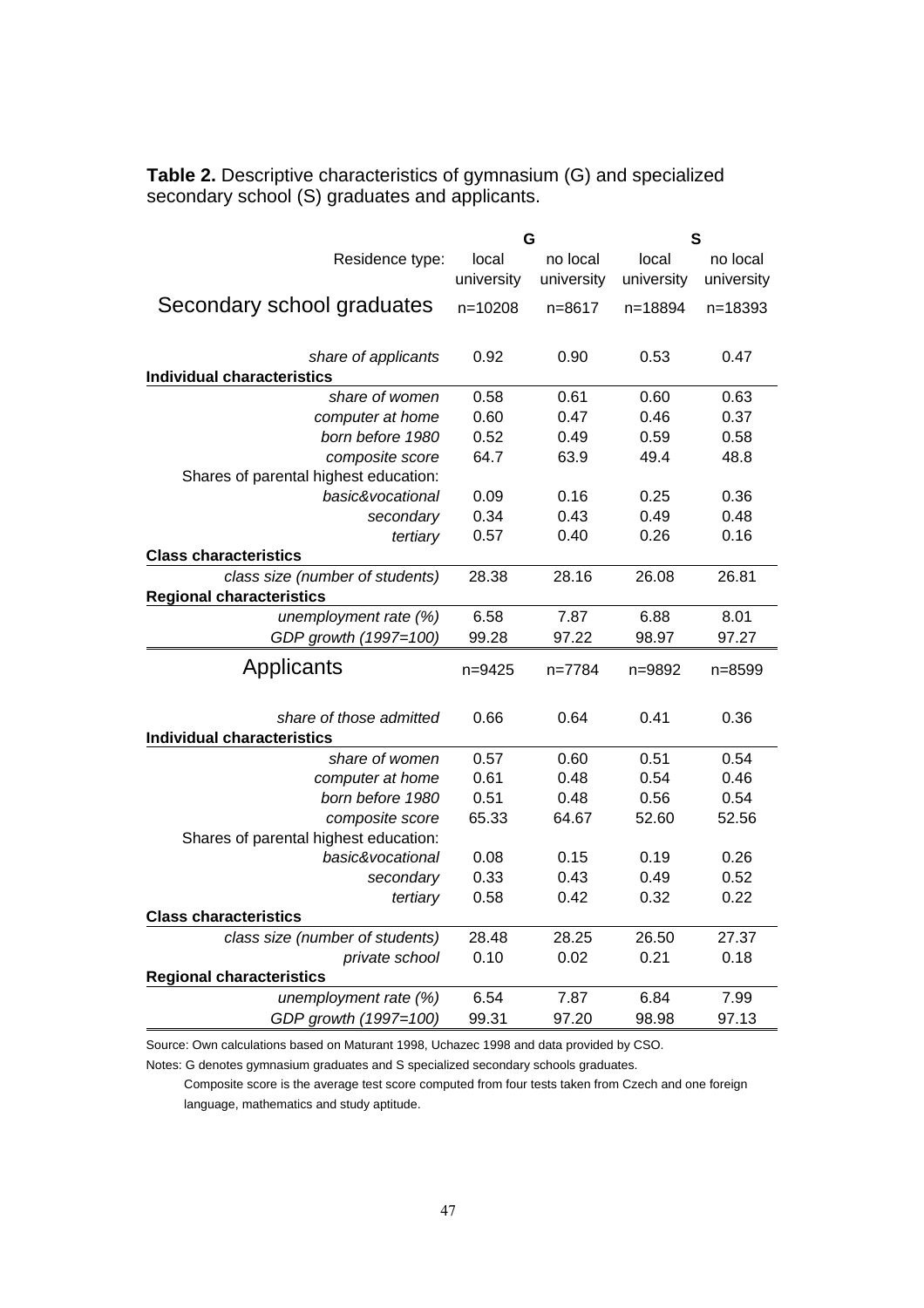**Table 3.** Share of applicants from gymnasiums (G) and specialized secondary schools (S) applying to one program specialization only.

|                               |      | G                                                                                           |      | S    |
|-------------------------------|------|---------------------------------------------------------------------------------------------|------|------|
|                               |      | Residence type: Local university Non-local university Local university Non-local university |      |      |
| Applying to:                  |      |                                                                                             |      |      |
| local university only         | 0.21 |                                                                                             | 0.52 |      |
| non-local university/ies only | 0.28 | 0.20                                                                                        | 0.63 | 0.53 |
| both                          | 0.13 |                                                                                             | 0.30 |      |
| total                         | 0.19 | 0.20                                                                                        | 0.48 | 0.53 |

Source: Own calculations based on Maturant 1998, Uchazec 1998 and data provided by CSO.

**Table 4a.** Difference between the average share of applicants without local university and share of applicants without local university in selected programs by type of secondary school.

| G                          |                |   |          |                                               | All applicants |                          | Applicants to non-local<br>universities only |
|----------------------------|----------------|---|----------|-----------------------------------------------|----------------|--------------------------|----------------------------------------------|
| University program         | Number of      |   | Prob. of |                                               | Number of      |                          | Number of                                    |
|                            | universities   |   |          | districts admission Difference I              | applicants     | Difference II applicants |                                              |
| <b>Technical chemistry</b> | 5              | 2 | 0.51     | 0.08                                          | 1142           | $-0.03$                  | 727                                          |
| Architecture               | 4              | 3 | 0.18     | $-0.07$                                       | 419            | $-0.08$                  | 201                                          |
| Veterinary medicine        | $\overline{2}$ | 1 | 0.25     | 0.02                                          | 421            | $-0.06$                  | 243                                          |
| Medicine                   | 11             | 7 | 0.29     | $-0.03$                                       | 1925           | $-0.03$                  | 930                                          |
| Philosophy, Theology       | 11             | 6 | 0.27     | $-0.13$                                       | 1084           | $-0.02$                  | 410                                          |
| Social sciences            | 6              | 5 | 0.13     | $-0.10$                                       | 951            | $-0.02$                  | 395                                          |
| Education                  | 10             | 5 | 0.12     | 0.11                                          | 685            | 0.03                     | 431                                          |
| Theory and history of art  | 5              | 4 | 0.12     | $-0.11$                                       | 398            | $-0.02$                  | 160                                          |
|                            |                |   |          |                                               |                |                          |                                              |
| S                          |                |   |          | All applicants                                |                | Applicants to non-local  |                                              |
|                            |                |   |          |                                               |                | universities only        |                                              |
| University program         | Number of      |   | Prob. of |                                               | Number of      |                          | Number of                                    |
|                            |                |   |          | universities districts admission Difference I | applicants     | Difference II            | applicants                                   |
| Engineering                | 6              | 6 | 0.59     | $-0.08$                                       | 2215           | $-0.02$                  | 1042                                         |
| Construction               | 5              | 4 | 0.51     | $-0.07$                                       | 1230           | $-0.14$                  | 687                                          |
| Transportation             | 4              | 2 | 0.31     | $-0.11$                                       | 555            | $-0.04$                  | 244                                          |
| Agriculture                | 8              | 3 | 0.3      | 0.04                                          | 2822           | 0.04                     | 1621                                         |
| Education                  | 10             | 5 | 0.12     | 0.11                                          | 702            | 0.05                     | 435                                          |

Source: Own calculations based on Maturant 1998 and Uchazec 1998.

Notes: The share of applicants from gymnasiums (specialized secondary schools) without local university is 0.45 (0.46).

The share of applicants applying to non-local universities only is 0.86 for applicants from gymnasiums and 0.83 for applicants from specialized secondary schools.

G denotes gymnasiums, S specialized secondary schools.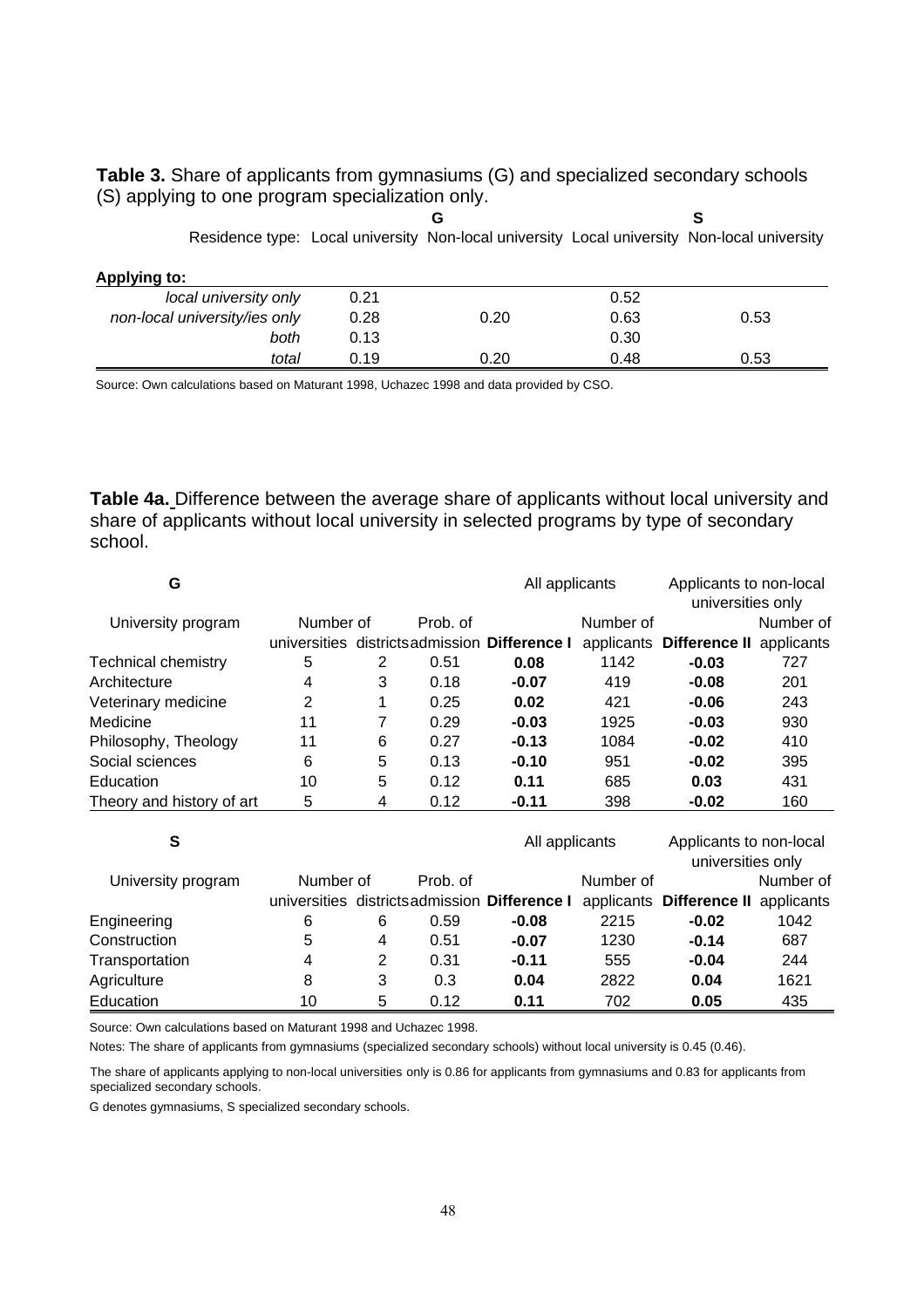**Table 4b.** Cognitive and non-cognitive skills of applicants from gymnasiums (G) and specialized secondary schools (S) in selected university programs.

| G                          |                 |                                    |             |            |                      |              |             |
|----------------------------|-----------------|------------------------------------|-------------|------------|----------------------|--------------|-------------|
|                            |                 | Cognitive skills - composite score |             |            | Non-cognitive skills | Difference I |             |
| Residence type:            |                 | Local university                   |             | Non-local  | Local                | Non-local    | (taken from |
|                            |                 |                                    |             | university | university           | university   | Table 4a)   |
| Applying to:               | Local           | Non-local                          | <b>Both</b> |            |                      |              |             |
|                            | university only | university only                    |             |            |                      |              |             |
| University program         |                 |                                    |             |            |                      |              |             |
| <b>Technical chemistry</b> | 66.66           | 68.49                              | 66.55       | 66.29      | 0.012                | 0.019        | 0.08        |
| Architecture               | 68.44           | 69.20                              | 69.07       | 66.45      | 0.014                | 0.021        | $-0.07$     |
| Veterinary medicine        | 63.19           | 63.57                              | 64.10       | 64.40      | 0.009                | 0.016        | 0.02        |
| Medicine                   | 66.78           | 67.11                              | 66.58       | 67.16      | 0.012                | 0.020        | $-0.03$     |
| Philosophy, Theology       | 67.53           | 68.69                              | 66.39       | 65.52      | 0.018                | 0.021        | $-0.13$     |
| Social sciences            | 68.18           | 68.84                              | 66.41       | 65.71      | 0.014                | 0.017        | $-0.10$     |
| Education                  | 58.88           | 60.65                              | 62.15       | 60.07      | 0.010                | 0.018        | 0.11        |
| Theory and history of art  | 64.87           | 64.76                              | 64.52       | 62.90      | 0.020                | 0.014        | $-0.11$     |
| S                          |                 |                                    |             |            |                      |              |             |
| Engineering                | 51.63           | 50.37                              | 51.28       | 49.97      | 0.014                | 0.022        | $-0.08$     |
| Construction               | 51.78           | 49.56                              | 50.14       | 47.90      | 0.019                | 0.023        | $-0.07$     |
| Transportation             | 52.11           | 50.78                              | 53.48       | 52.49      | 0.018                | 0.020        | $-0.11$     |
| Agriculture                | 55.32           | 49.68                              | 55.19       | 54.31      | 0.019                | 0.021        | 0.04        |
| Education                  | 45.62           | 45.29                              | 47.04       | 47.50      | 0.016                | 0.020        | 0.11        |

Source: Own calculations based on Maturant 1998 and Uchazec 1998.

Non-cognitive skills are measured using the relative excess demand for a gymnasium in a district.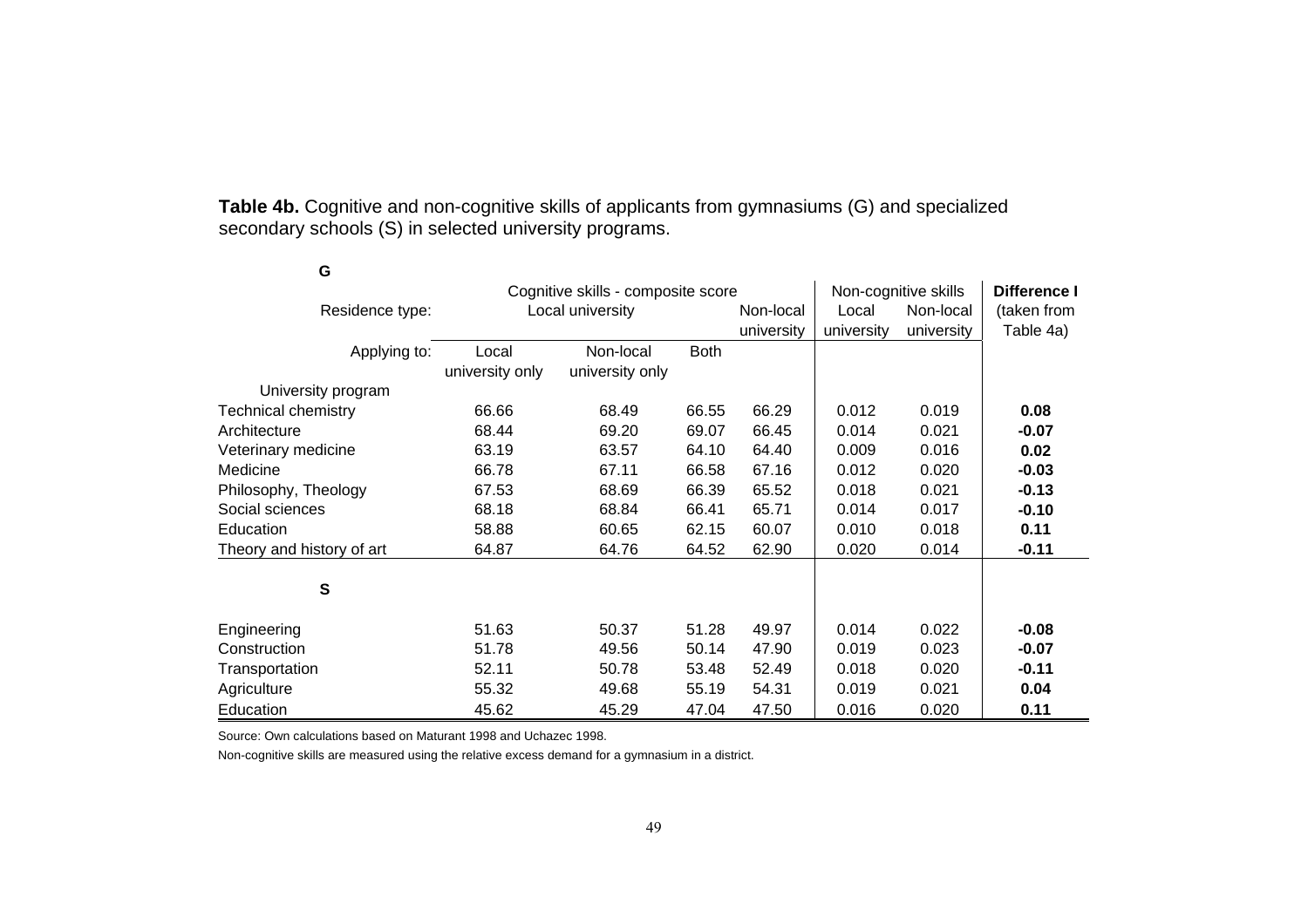**Table 5.** University applicants from gymnasiums (G) and specialized secondary schools (S): descriptive statistics.

|                                                                     |            | G                                      |             |               |            | S                         |             |               |
|---------------------------------------------------------------------|------------|----------------------------------------|-------------|---------------|------------|---------------------------|-------------|---------------|
| Residence type:                                                     |            | Local university                       |             | No local      |            | Local university          |             | No local      |
|                                                                     |            |                                        |             | university    |            |                           |             | university    |
|                                                                     |            | Applying to: Only local Only non-local | <b>Both</b> |               |            | Only local Only non-local | <b>Both</b> |               |
|                                                                     | university | university/ies                         |             |               | university | university/ies            |             |               |
|                                                                     | $n = 3636$ | $n = 1427$                             |             | n=4362 n=7784 | $n = 5318$ | $n = 1966$                |             | n=2608 n=8599 |
| Composite score                                                     | 65.11      | 65.82                                  | 65.35       | 64.67         | 52.37      | 50.82                     | 54.41       | 52.56         |
| Average number of applications sent                                 | 2.82       | 3.60                                   | 4.53        | 4.09          | 1.85       | 2.30                      | 3.44        | 2.63          |
| Average probability of being admitted<br>conditional on application | 26.99      | 26.54                                  | 22.54       | 24.66         | 29.63      | 29.64                     | 24.25       | 25.33         |
| Share of admitted to<br>at least one program                        | 0.62       | 0.65                                   | 0.69        | 0.64          | 0.38       | 0.40                      | 0.47        | 0.36          |
| Average number of faculties                                         |            |                                        |             |               |            |                           |             |               |
| an applicant is admitted to                                         | 0.99       | 1.14                                   | 1.24        | 1.16          | 0.47       | 0.52                      | 0.68        | 0.50          |

Source: Own calculations based on Maturant 1998 and Uchazec 1998.

Notes: G denotes gymnasium graduates and S specialized secondary schools graduates.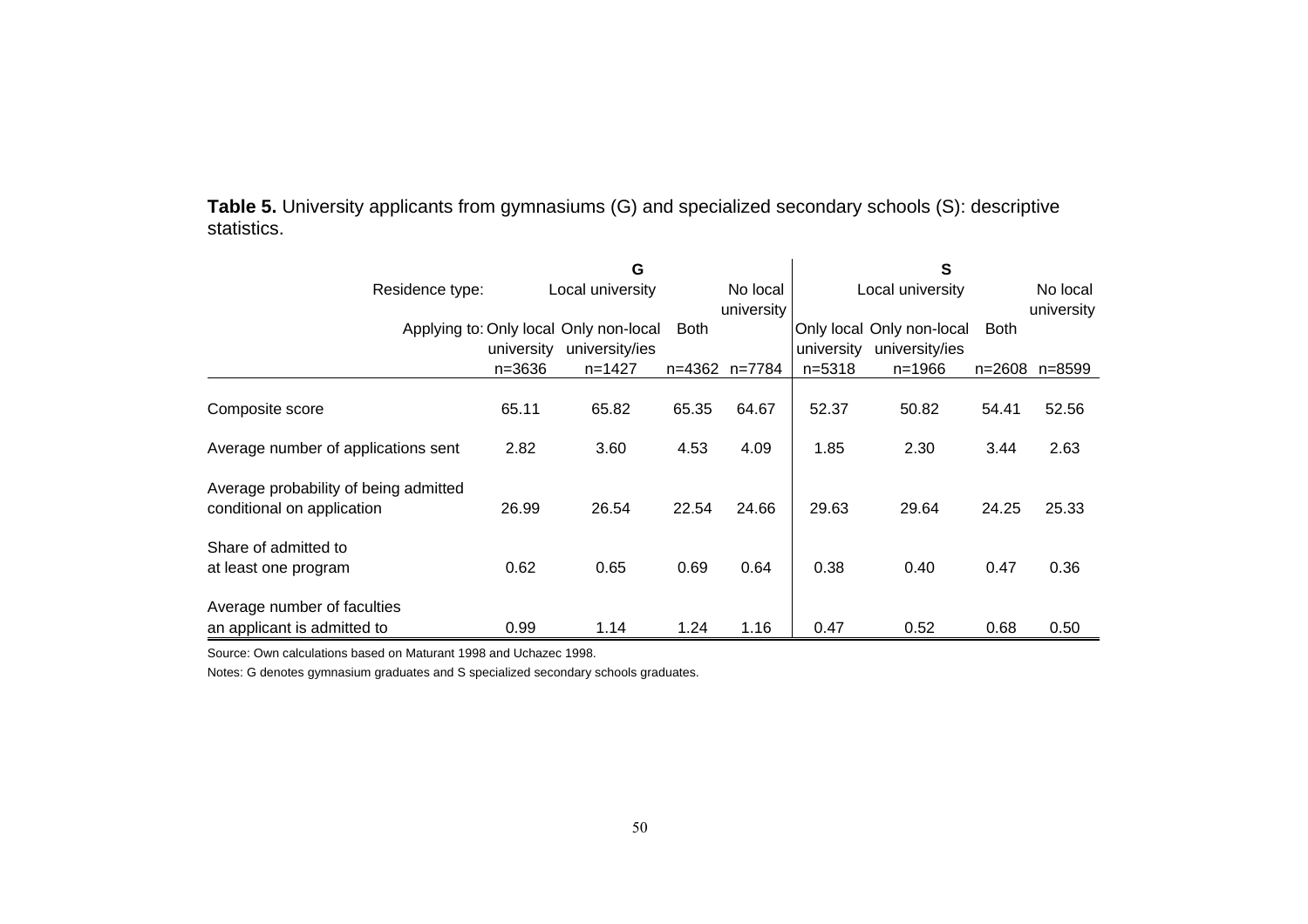**Table 6.** Application equation: estimated marginal effects. (G - gymnasiums, S - specialized secondary schools)

**G S** 

| <b>Local university dummy</b>                    |                     |                         |
|--------------------------------------------------|---------------------|-------------------------|
| Living within commuting distance to a university | 0.000               | 0.003                   |
|                                                  | (0.03)              | (0.19)                  |
| Individual characteristics                       |                     |                         |
| Female                                           |                     | $-0.009**$ $-0.101***$  |
|                                                  |                     | $(2.18)$ $(11.67)$      |
| Highest level of parental education: secondary   | $0.022***$ 0.109*** |                         |
|                                                  |                     | $(5.70)$ $(14.33)$      |
| Highest level of parental education: tertiary    |                     | $0.046***$ 0.210***     |
|                                                  |                     | $(10.02)$ $(21.66)$     |
| Computer at home                                 | $0.010***$ 0.096*** |                         |
|                                                  |                     | $(2.71)$ $(14.17)$      |
| Born before 1980                                 |                     | $-0.015***$ $-0.081***$ |
|                                                  |                     | $(4.68)$ $(11.57)$      |
| Composite score rank                             | $0.001***$          | $0.006***$              |
|                                                  | (14.60)             | (36.16)                 |

Estimated marginal effects for subjects taken at the maturita exam (gymnasiums) and field of secondary school (for specialized secondary schools) are presented in Table 7.

| <b>Class (school) characteristics</b>               |            |                         |
|-----------------------------------------------------|------------|-------------------------|
| Class size                                          | $0.001**$  | $0.005***$              |
|                                                     | (2.37)     | (4.14)                  |
| Class average composite score rank                  | $0.000**$  | $0.002***$              |
|                                                     |            | $(1.96)$ $(5.07)$       |
| Private secondary school                            |            | $-0.007$ $0.025*$       |
|                                                     | (0.83)     | (1.65)                  |
| <b>Regional (district) characteristics</b>          |            |                         |
| District unemployment rate                          | $0.002***$ | $0.007***$              |
|                                                     |            | $(2.67)$ $(3.51)$       |
| Regional GDP growth                                 |            | $-0.001$ * $-0.013$ *** |
|                                                     |            | $(1.77)$ $(6.26)$       |
| Share of tertiary-educated population in district   |            | $0.314***$ 1.135***     |
|                                                     |            | $(3.37)$ $(4.79)$       |
| Relative excess demand for gymnasiums in a district |            | $0.187**$ 0.590**       |
|                                                     |            | $(2.14)$ $(2.57)$       |
| Constant                                            | 0.019      | $0.528**$               |
|                                                     | (0.23)     | (2.57)                  |
| Observations                                        | 15809      | 31637                   |

Absolute value of z statistics in parentheses.

 $\overline{a}$ 

\* significant at 10%; \*\* significant at 5%; \*\*\* significant at 1% Notes: The dependent variable is a dummy that equals 1 if the graduate applies to at least one university and 0 otherwise.

Reference individual is male, born in 1980, parents finished basic or vocational education, no computer at home, attends state secondary school and resides outside of commuting distance to a university.

The field reference category is business for specialized secondary school graduates.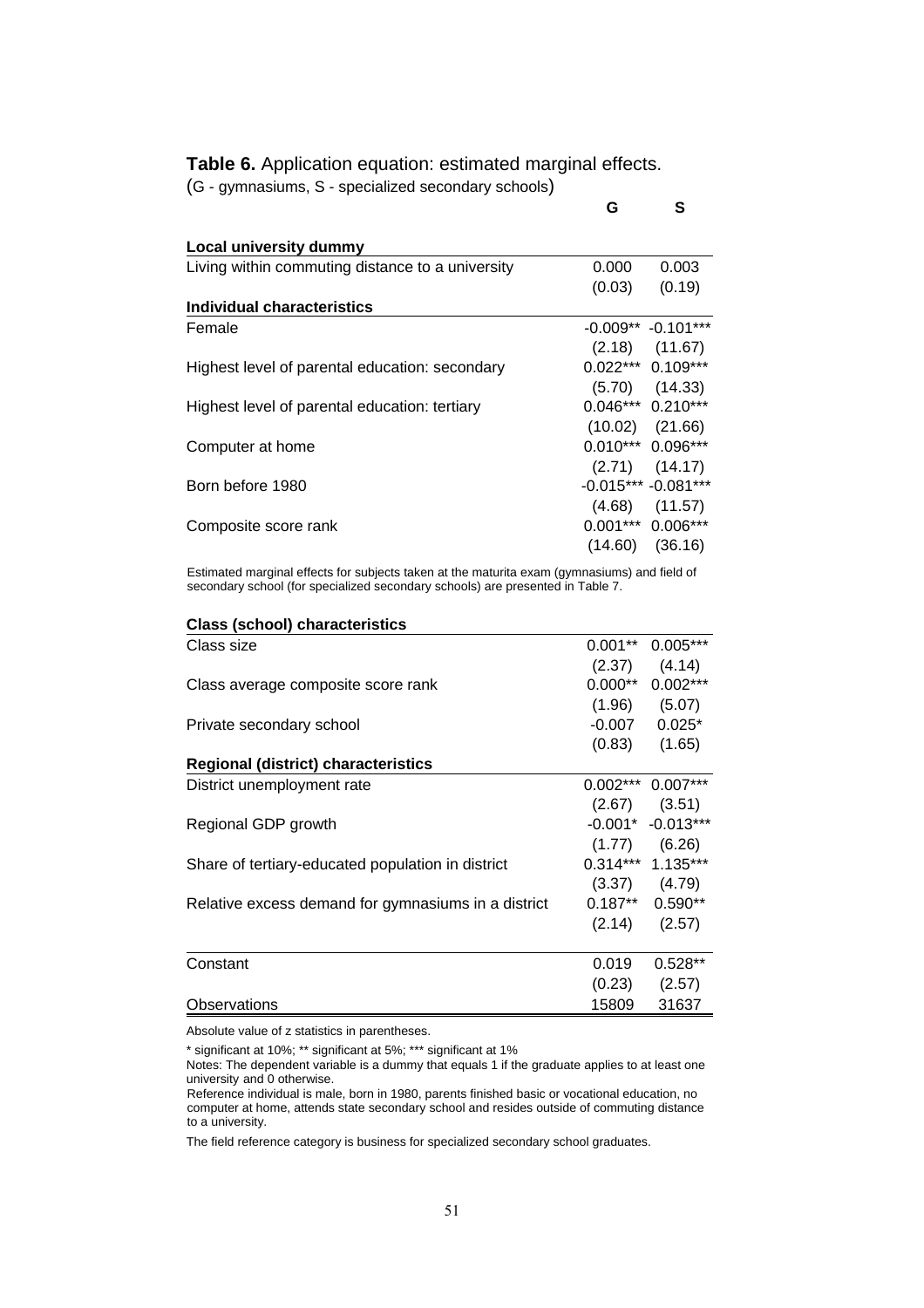**Table 7.** Application equation: estimated marginal effects for subjects taken for the maturita exam and the subject of secondary school.

| Gymnasiums                                        |            | Specialized secondary schools |            |  |  |  |
|---------------------------------------------------|------------|-------------------------------|------------|--|--|--|
| Subject taken for the maturita examSpecialization |            |                               |            |  |  |  |
| Foreign language                                  | $-0.012$   | Agriculture                   | $0.090***$ |  |  |  |
|                                                   | (0.59)     |                               | (4.43)     |  |  |  |
| <b>Mathematics</b>                                | $0.053***$ | Manufacturing                 | $0.120***$ |  |  |  |
|                                                   | (9.74)     |                               | (8.38)     |  |  |  |
| <b>Biology</b>                                    | $0.021***$ | Light manufacturing           | $0.121***$ |  |  |  |
|                                                   | (3.75)     |                               | (5.88)     |  |  |  |
| <b>Physics</b>                                    | $0.019**$  | Health care                   | $0.062***$ |  |  |  |
|                                                   | (2.39)     |                               | (3.10)     |  |  |  |
| Chemistry                                         | $0.052***$ | Social sciences               | $0.263***$ |  |  |  |
|                                                   | (6.89)     |                               | (9.70)     |  |  |  |
| History                                           | $0.030***$ | Art                           | $0.230***$ |  |  |  |
|                                                   | (6.48)     |                               | (5.71)     |  |  |  |
| Geography                                         | $-0.003$   |                               |            |  |  |  |
|                                                   | (0.74)     |                               |            |  |  |  |
| Social sciences                                   | 0.004      |                               |            |  |  |  |
|                                                   | (0.98)     |                               |            |  |  |  |

Absolute value of z statistics in parentheses.

\* significant at 10%; \*\* significant at 5%; \*\*\* significant at 1%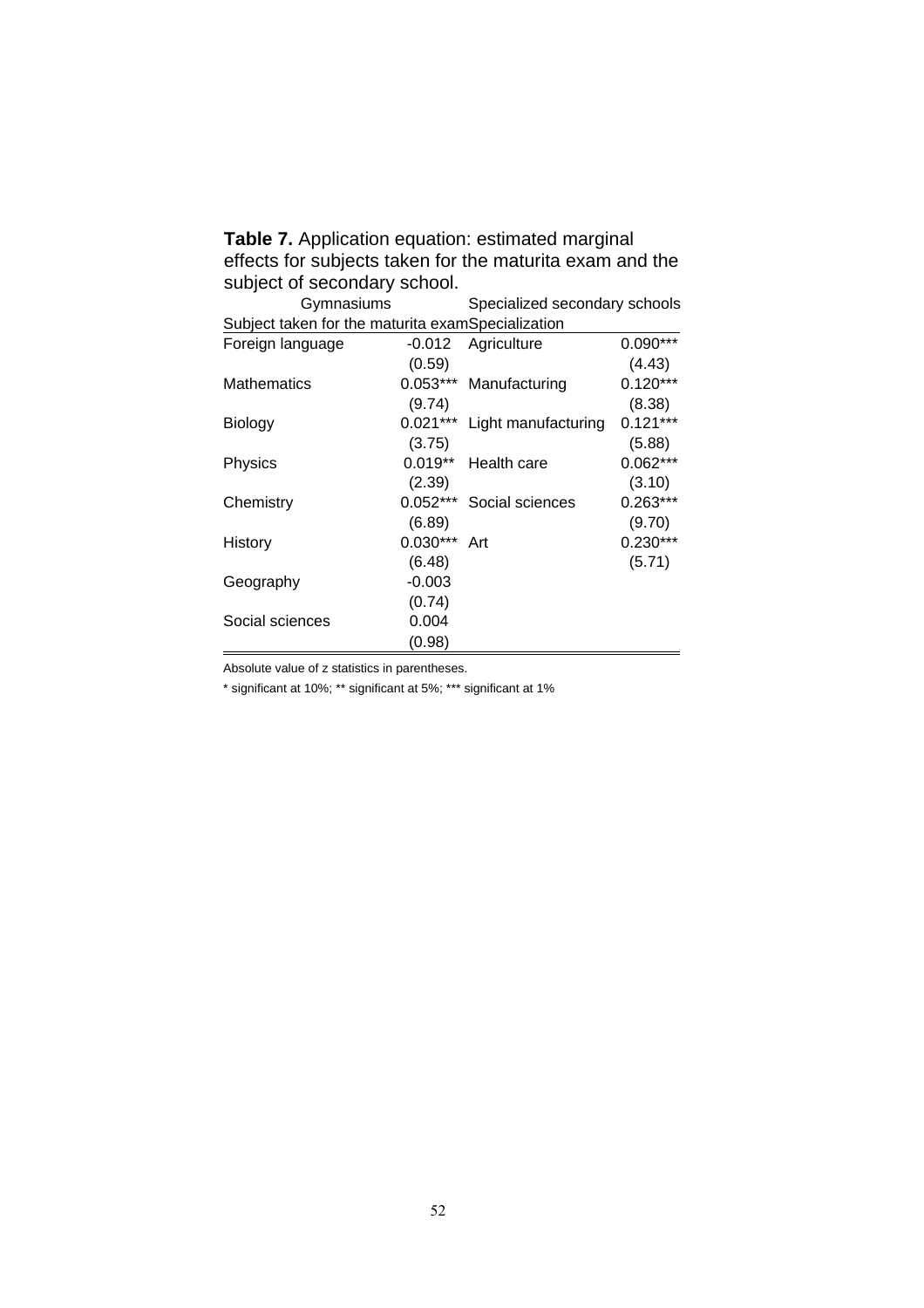| Table 8. Admission equation for gymnasiums: estimated marginal effects. | 1                            | $\mathbf{2}$   | 3                        | 4                    | 5                           | 6                    | $\overline{7}$       |
|-------------------------------------------------------------------------|------------------------------|----------------|--------------------------|----------------------|-----------------------------|----------------------|----------------------|
| Local university dummy                                                  |                              |                |                          |                      |                             |                      |                      |
| Living within a commuting distance to a university                      | $-0.004$                     | $-0.018**$     | $-0.015$                 | $-0.057***$          | $-0.028$                    | $-0.006$             | $-0.050***$          |
|                                                                         | (0.42)                       | (1.98)         | (1.57)                   | (3.32)<br>$0.141***$ | (1.60)                      | (0.32)               | (2.82)               |
| Interaction with probability of admission                               | $\blacksquare$               | $\blacksquare$ | $\blacksquare$           |                      | 0.034                       | $-0.013$             | 0.051                |
|                                                                         | $0.067***$                   | $0.077***$     | $0.061***$               | (3.68)<br>$0.111***$ | (0.85)<br>$0.105***$        | (0.33)<br>$0.094***$ | (1.32)<br>$0.099***$ |
| Presence of preffered program at local university                       | (7.47)                       | (8.40)         | (6.57)                   | (6.20)               | (5.83)                      | (5.16)               | (5.43)               |
| Interaction with probability of admission                               | ÷                            | $\sim$         | $\blacksquare$           | $-0.108***$          | $-0.137***$                 | $-0.091**$           | $-0.098**$           |
|                                                                         |                              |                |                          |                      |                             |                      |                      |
| Individual characteristics                                              |                              |                |                          | (2.58)               | (3.24)                      | (2.16)               | (2.35)               |
| Female                                                                  | $-0.031***$                  | $-0.028***$    | $-0.018**$               | $-0.043***$          | $-0.029***$                 | $-0.014*$            | $-0.016**$           |
|                                                                         | (4.49)                       | (3.83)         | (2.44)                   | (6.23)               | (4.06)                      | (1.93)               | (2.14)               |
| Highest level of parental education: secondary                          | 0.017                        | $0.026**$      | $0.026**$                | 0.015                | $0.024**$                   | $0.030***$           | $0.029**$            |
|                                                                         | (1.48)                       | (2.18)         | (2.22)                   | (1.31)               | (2.00)                      | (2.58)               | (2.46)               |
| Highest level of parental education: tertiary                           | $0.080***$                   | $0.088***$     | $0.092***$               | $0.076***$           | $0.089***$                  | $0.092***$           | $0.089***$           |
|                                                                         | (7.07)                       | (7.49)         | (7.69)                   | (6.74)               | (7.50)                      | (7.84)               | (7.56)               |
| Computer at home                                                        | 0.007                        | 0.006          | 0.003                    | $0.012*$             | 0.010                       | 0.001                | 0.004                |
|                                                                         | (1.10)                       | (0.81)         | (0.43)                   | (1.80)               | (1.39)                      | (0.19)               | (0.50)               |
| Born before 1980                                                        | 0.007                        | 0.008          | 0.008                    | 0.005                | 0.007                       | 0.007                | 0.006                |
|                                                                         | (1.06)                       | (1.21)         | (1.25)                   | (0.79)               | (0.99)                      | (0.99)               | (0.87)               |
| Composite score rank                                                    | $0.008***$                   | $0.009***$     | $0.009***$               | $0.008***$           | $0.010***$                  | $0.009***$           | $0.009***$           |
|                                                                         | (30.33)                      | (30.98)        | (30.99)                  | (30.18)              | (31.52)                     | (30.82)              | (31.24)              |
| Subjects at maturita (dummies)                                          |                              | $\mathbf{r}$   | $\blacksquare$           |                      | $\blacksquare$              | Included             | Included             |
| Class (school) characteristics                                          |                              |                |                          |                      |                             |                      |                      |
| Class size                                                              | $0.003***$                   | $0.002**$      | $0.002**$                | $0.002**$            | 0.002                       | 0.001                | 0.000                |
|                                                                         | (2.64)                       | (2.21)         | (2.00)                   | (2.42)               | (1.49)                      | (1.44)               | (0.09)               |
| Class average composite score rank                                      | $0.004***$                   | $0.004***$     | $0.005***$               | $0.004***$           | $0.005***$                  | $0.004***$           | $0.003***$           |
|                                                                         | (9.74)                       | (9.87)         | (10.64)                  | (9.93)               | (10.69)                     | (10.24)              | (5.37)               |
| Private secondary school                                                | $-0.053***$                  | $-0.047***$    | $-0.049***$              | $-0.055***$          | $-0.054***$                 | $-0.069***$          | $-0.044**$           |
|                                                                         | (3.19)                       | (2.67)         | (2.76)                   | (3.29)               | (3.07)                      | (3.94)               | (2.41)               |
| % of admitted (gymnasium)                                               | $\qquad \qquad \blacksquare$ | $\sim$         | $\overline{\phantom{a}}$ | ٠                    | $\overline{\phantom{a}}$    | ٠                    | $0.294***$           |
|                                                                         |                              |                |                          |                      |                             |                      | (9.00)               |
| Regional (district) characteristics                                     |                              |                |                          |                      |                             |                      |                      |
| Share of tertiary educated population in district                       | $-0.599***$                  | $-0.372***$    | $-0.299**$               | $-0.687***$          | $-0.188$                    | $-0.282**$           | $-0.161$             |
|                                                                         | (5.25)                       | (2.98)         | (2.37)                   | (6.04)               | (1.61)                      | (2.40)               | (1.36)               |
| Relative excess demand for gym.                                         | $-0.011$                     | 0.028          | 0.028                    | 0.050                | 0.068                       | $-0.043$             | $-0.322**$           |
|                                                                         | (0.08)                       | (0.18)         | (0.18)                   | (0.34)               | (0.44)                      | (0.28)               | (2.05)               |
| University characteristics                                              |                              |                |                          |                      |                             |                      |                      |
| Program specialization dummies                                          | Included                     |                | ä,                       | Included             | Included                    | Included             | Included             |
| University dummies                                                      | ä,                           | Included       |                          |                      |                             |                      |                      |
| University program dummies                                              | ä,                           | $\blacksquare$ | Included                 | $\blacksquare$       | $\mathcal{L}_{\mathcal{A}}$ | ä,                   | $\blacksquare$       |
| Marginal rank of admittance to program                                  | ä,                           | ×,             | ä,                       | ÷.                   | $-0.015***$                 | $-0.015***$          | $-0.015***$          |
|                                                                         |                              |                |                          |                      | (30.07)                     | (27.62)              | (30.28)              |
| Constant                                                                | $-1.556***$                  | $-1.277***$    | $-1.323***$              | $-1.290***$          | $-0.143**$                  | $-0.213***$          | $-0.213***$          |
|                                                                         | (33.16)                      | (28.35)        | (29.23)                  | (31.01)              | (2.50)                      | (2.83)               | (3.08)               |
| Observations                                                            | 43073                        | 42897          | 42771                    | 42833                | 42833                       | 43073                | 43073                |

#### **Table 8. Admission equation for gymnasiums: estimated marginal effects.**

Absolute value of z statistics in parentheses. \* significant at 10%; \*\* significant at 5%; \*\*\* significant at 1%

Reference individual is male, born in 1980, parents finished basic or vocational education, no computer at home, attends state secondary school and resides outside of commuting distance to a university.

Pseudo R2 of reported specifications between 0.21-0.27. Misspecification problems detected for some specifications.

Notes: Included – indicates group of dummies used in estimations but not reported here because of number of dummies.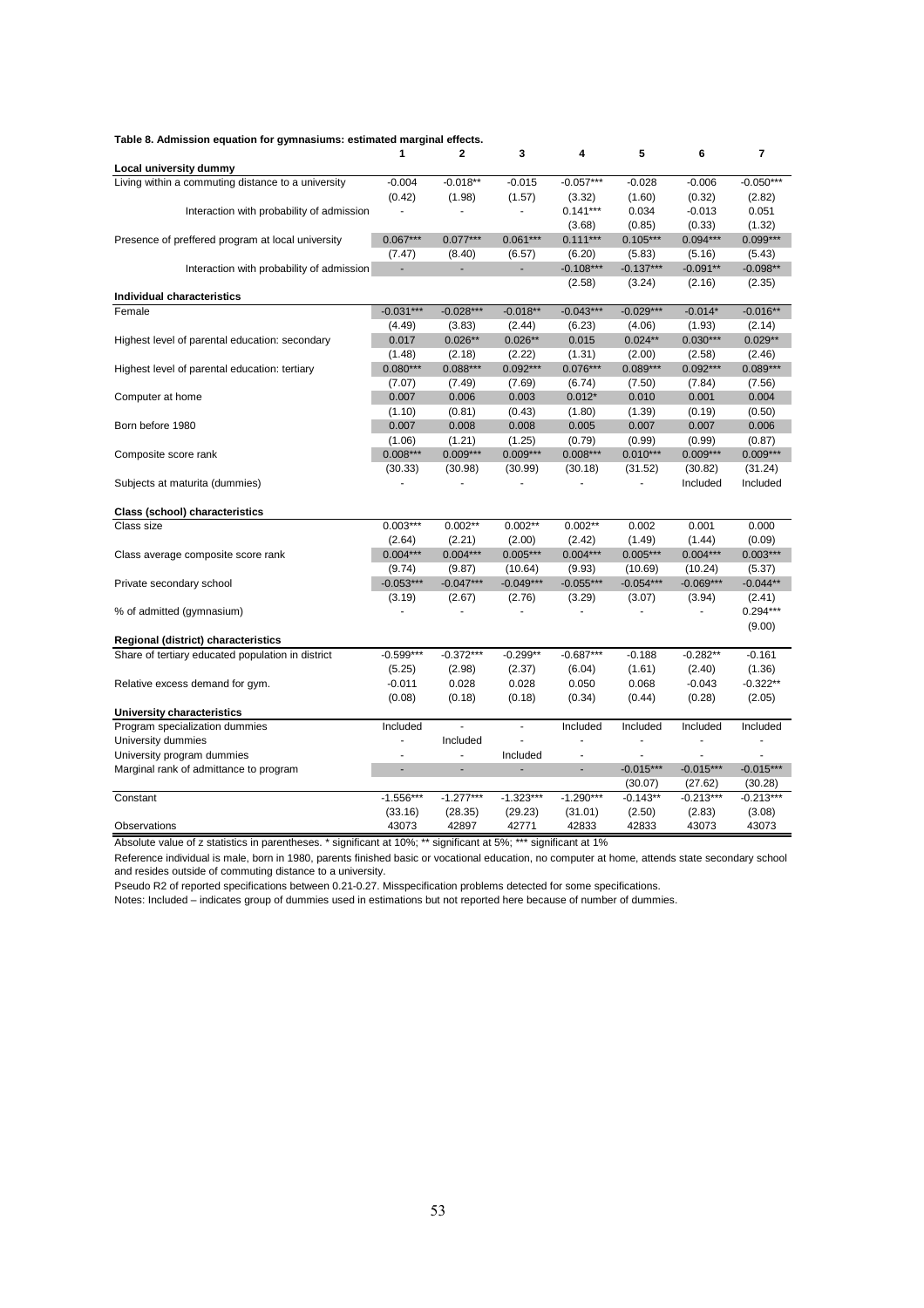|                                                     | 1              | $\mathbf{2}$             | 3              | 4                        | 5             | 6           | $\overline{\mathbf{r}}$ |
|-----------------------------------------------------|----------------|--------------------------|----------------|--------------------------|---------------|-------------|-------------------------|
| Local university dummy                              |                |                          |                |                          |               |             |                         |
| Living within a commuting distance to a university  | 0.009          | $-0.003$                 | $-0.007$       | 0.016                    | 0.014         | 0.015       | $-0.004$                |
|                                                     | (1.15)         | (0.43)                   | (0.89)         | (1.31)                   | (1.09)        | (1.22)      | (0.33)                  |
| Interaction with probability of admission           |                | $\overline{a}$           | $\blacksquare$ | $-0.017$                 | $-0.051*$     | $-0.057*$   | $-0.062**$              |
|                                                     |                |                          |                | (0.59)                   | (1.71)        | (1.90)      | (2.05)                  |
| Presence of preffered program at local university   | $0.041***$     | $0.048***$               | $0.049***$     | $0.039***$               | $0.040***$    | $0.045***$  | $0.062***$              |
|                                                     | (4.91)         | (5.97)                   | (5.86)         | (2.97)                   | (3.15)        | (3.53)      | (4.87)                  |
| Interaction with probability of admission           | ä,             | ÷.                       |                | 0.007                    | 0.016         | 0.008       | $-0.045$                |
|                                                     |                |                          |                | (0.25)                   | (0.54)        | (0.26)      | (1.48)                  |
| Individual characteristics                          |                |                          |                |                          |               |             |                         |
| Female                                              | $-0.040***$    | $-0.029***$              | $-0.019***$    | $-0.046***$              | $-0.025***$   | $-0.024***$ | $-0.017***$             |
|                                                     | (6.24)         | (4.44)                   | (2.84)         | (7.14)                   | (3.86)        | (3.58)      | (2.62)                  |
| Highest level of parental education: secondary      | $0.017**$      | $0.016**$                | $0.017**$      | $0.016**$                | $0.019**$     | $0.019**$   | $0.018**$               |
|                                                     | (2.23)         | (2.16)                   | (2.31)         | (2.14)                   | (2.43)        | (2.45)      | (2.41)                  |
| Highest level of parental education: tertiary       | $0.045***$     | $0.047***$               | $0.048***$     | $0.044***$               | $0.049***$    | $0.048***$  | $0.046***$              |
|                                                     | (5.48)         | (5.74)                   | (5.70)         | (5.31)                   | (5.80)        | (5.70)      | (5.61)                  |
| Computer at home                                    | 0.001          | 0.006                    | 0.004          | 0.003                    | 0.004         | 0.004       | 0.005                   |
|                                                     | (0.18)         | (0.97)                   | (0.72)         | (0.54)                   | (0.68)        | (0.69)      | (0.83)                  |
| Born before 1980                                    | 0.003          | $-0.003$                 | $-0.001$       | 0.001                    | 0.001         | 0.002       | $-0.003$                |
|                                                     | (0.49)         | (0.52)                   | (0.26)         | (0.15)                   | (0.20)        | (0.30)      | (0.48)                  |
| Composite score rank                                | $0.003***$     | $0.004***$               | $0.004***$     | $0.003***$               | $0.004***$    | $0.004***$  | $0.004***$              |
|                                                     | (20.78)        | (22.25)                  | (22.51)        | (20.28)                  | (22.46)       | (22.89)     | (23.59)                 |
| Field of secondary school (dummies)                 |                |                          |                | $\overline{\phantom{a}}$ | $\frac{1}{2}$ | Included    | Included                |
|                                                     |                |                          |                |                          |               |             |                         |
| Class (school) characteristics                      |                |                          |                |                          |               |             |                         |
| Class size                                          | $-0.001$       | $-0.001$                 | $-0.000$       | $-0.001$                 | $-0.001$      | $-0.001$    | $-0.001$                |
|                                                     | (1.17)         | (1.27)                   | (0.54)         | (1.30)                   | (1.26)        | (0.74)      | (1.21)                  |
| Class average composite score rank                  | $-0.000$       | $0.001***$               | $0.001***$     | 0.000                    | $0.001***$    | $0.001***$  | $-0.000$                |
|                                                     | (0.13)         | (3.76)                   | (4.10)         | (0.06)                   | (3.22)        | (4.54)      | (1.35)                  |
| Private secondary school                            | $-0.101***$    | $-0.083***$              | $-0.080***$    | $-0.104***$              | $-0.085***$   | $-0.074***$ | $-0.046***$             |
|                                                     | (11.38)        | (9.53)                   | (8.76)         | (11.70)                  | (9.45)        | (7.24)      | (4.55)                  |
| % of admitted (gymnasium)                           |                |                          |                |                          |               | ÷,          | $0.416***$              |
|                                                     |                |                          |                |                          |               |             | (16.43)                 |
| Regional (district) characteristics                 |                |                          |                |                          |               |             |                         |
| Share of tertiary educated population in district   | $-0.536***$    | $-0.165$                 | $-0.165$       | $-0.579***$              | $-0.308***$   | $-0.332***$ | $-0.274***$             |
|                                                     | (5.53)         | (1.63)                   | (1.56)         | (5.97)                   | (3.18)        | (3.46)      | (2.80)                  |
| Relative excess demand for gymnasiums in a district | $-0.135$       | $-0.149$                 | $-0.205$       | $-0.127$                 | $-0.115$      | $-0.091$    | $-0.204$                |
|                                                     | (0.94)         | (1.05)                   | (1.38)         | (0.88)                   | (0.78)        | (0.62)      | (1.43)                  |
| University characteristics                          |                |                          |                |                          |               |             |                         |
| Program specialization dummies                      | Included       |                          | ÷,             | Included                 | Included      | Included    | Included                |
| University dummies                                  | $\overline{a}$ | Included                 |                |                          |               |             |                         |
| University program dummies                          | L,             | $\overline{\phantom{a}}$ | Included       | $\overline{\phantom{a}}$ | ÷,            | Ĭ.          |                         |
| Marginal rank of admittance to program              | L,             | ×,                       |                | ÷,                       | $-0.009***$   | $-0.008***$ | $-0.008***$             |
|                                                     |                |                          |                |                          | (28.26)       | (27.40)     | (26.52)                 |
| Constant                                            | $-0.671***$    | $-0.501***$              | $-0.550***$    | $-0.250***$              | $0.275***$    | $-0.040$    | $-0.051$                |
|                                                     | (11.69)        | (19.11)                  | (19.93)        | (9.06)                   | (8.55)        | (0.64)      | (0.83)                  |
| Observations                                        | 31060          | 31048                    | 30259          | 30850                    | 30850         | 31060       | 31060                   |

#### **Table 9. Admission equation for specialized secondary schools: estimated marginal effects.**

Absolute value of z statistics in parentheses. \* significant at 10%; \*\* significant at 5%; \*\*\* significant at 1%

Reference individual is male, born in 1980, parents finished basic or vocational education, no computer at home, attends state secondary school and resides outside of commuting distance to a university.

Pseudo R2 of reported specifications between 0.25-0.30. Misspecification problems detected for some specifications.

Notes: Included – indicates group of dummies used in estimations but not reported here because of number of dummies.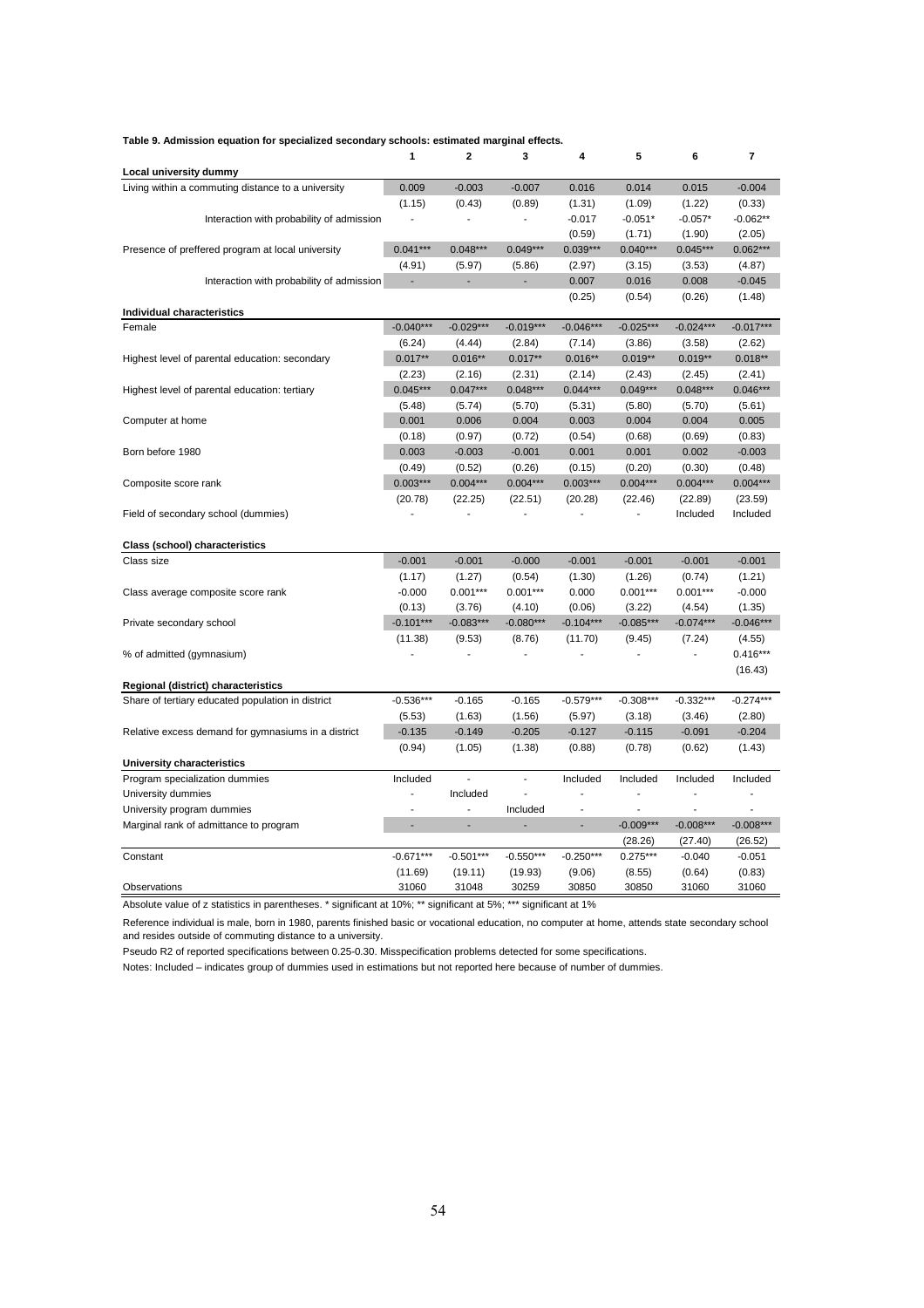#### **Table 10.** Admission equation - selected marginal effects.

(G - gymnasiums, S - specialized secondary schools)

|                                                   | G           | S           |
|---------------------------------------------------|-------------|-------------|
| <b>Local university dummy</b>                     |             |             |
| Presence of study field at local university       | 0.099***    | $0.062***$  |
|                                                   | (5.43)      | (4.87)      |
| Interaction with probability of admission field   | $-0.098**$  | $-0.045$    |
|                                                   | (2.35)      | (1.48)      |
| <b>Individual characteristics</b>                 |             |             |
| Female                                            | $-0.016**$  | $-0.017***$ |
|                                                   | (2.14)      | (2.62)      |
| Highest level of parental education: secondary    | $0.029**$   | $0.018**$   |
|                                                   | (2.46)      | (2.41)      |
| Highest level of parental education: tertiary     | $0.089***$  | $0.046***$  |
|                                                   | (7.56)      | (5.61)      |
| Computer at home                                  | 0.004       | 0.005       |
|                                                   | (0.50)      | (0.83)      |
| Born before 1980                                  | 0.006       | $-0.003$    |
|                                                   | (0.87)      | (0.48)      |
| Composite score rank                              | $0.009***$  | $0.004***$  |
|                                                   | (31.24)     | (23.59)     |
| <b>Class (school) characteristics</b>             |             |             |
| Private secondary school                          | $-0.044**$  | $-0.046***$ |
|                                                   | (2.41)      | (4.55)      |
| <b>Regional (district) characteristics</b>        |             |             |
| Share of tertiary educated population in district | $-0.161$    | $-0.274***$ |
|                                                   | (1.36)      | (2.80)      |
| Relative excess demand for gym.                   | $-0.322**$  | $-0.204$    |
|                                                   | (2.05)      | (1.43)      |
| <b>Faculty characteristics</b>                    |             |             |
| Marginal rank of admittance to program            | $-0.015***$ | $-0.008***$ |
|                                                   | (30.28)     | (26.52)     |
| Constant                                          | $-0.213***$ | $-0.051$    |
|                                                   | (3.08)      | (0.83)      |
| Observations                                      | 43073       | 31060       |

Absolute value of z statistics in parentheses.

\* significant at 10%; \*\* significant at 5%; \*\*\* significant at 1%

Reference individual is male, born in 1980, parents finished basic or vocational education, no computer at home, attends state secondary school, resides outside of commuting distance to a university.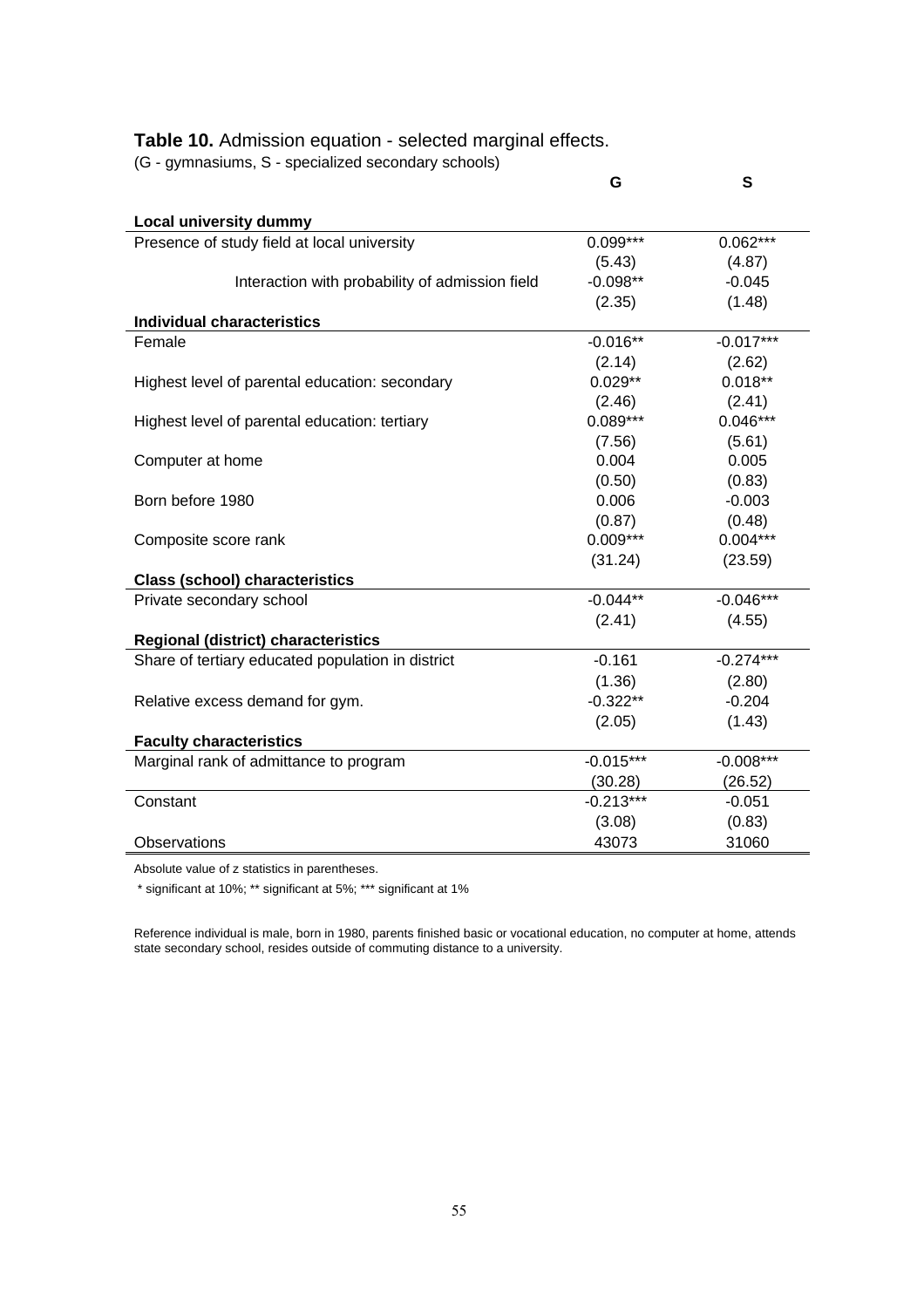|             | <b>Table 11.</b> University applicants from gymnasiums (G) and specialized secondary schools (S): descriptive |
|-------------|---------------------------------------------------------------------------------------------------------------|
| statistics. |                                                                                                               |

|                                                                     |                  | G                                      |             |               |                  | S                          |             |            |  |
|---------------------------------------------------------------------|------------------|----------------------------------------|-------------|---------------|------------------|----------------------------|-------------|------------|--|
| Residence type:                                                     | Local university |                                        |             | No local      | Local university |                            |             | No local   |  |
|                                                                     |                  |                                        |             | university    |                  |                            |             | university |  |
|                                                                     |                  | Applying to: Only local Only non-local | <b>Both</b> |               |                  | Only local Only non-local  | <b>Both</b> |            |  |
|                                                                     |                  | university university(ies)             |             |               |                  | university university(ies) |             |            |  |
|                                                                     | $n = 3636$       | $n = 1427$                             |             | n=4362 n=7784 | $n = 5318$       | $n = 1966$                 | $n = 2608$  | n=8599     |  |
| Composite score                                                     | 65.11            | 65.82                                  | 65.35       | 64.67         | 52.37            | 50.82                      | 54.41       | 52.56      |  |
| Average number of applications sent                                 | 2.82             | 3.60                                   | 4.53        | 4.09          | 1.85             | 2.30                       | 3.44        | 2.63       |  |
| Average probability of being admitted<br>conditional on application | 26.99            | 26.54                                  | 22.54       | 24.66         | 29.63            | 29.64                      | 24.25       | 25.33      |  |
| Share of admitted to<br>at least one university program             | 0.62             | 0.65                                   | 0.69        | 0.64          | 0.38             | 0.40                       | 0.47        | 0.36       |  |
| Average number of programs<br>an applicant is admitted to           | 0.99             | 1.14                                   | 1.24        | 1.16          | 0.47             | 0.52                       | 0.68        | 0.50       |  |

Source: Own calculations based on Maturant 1998 and Uchazec 1998.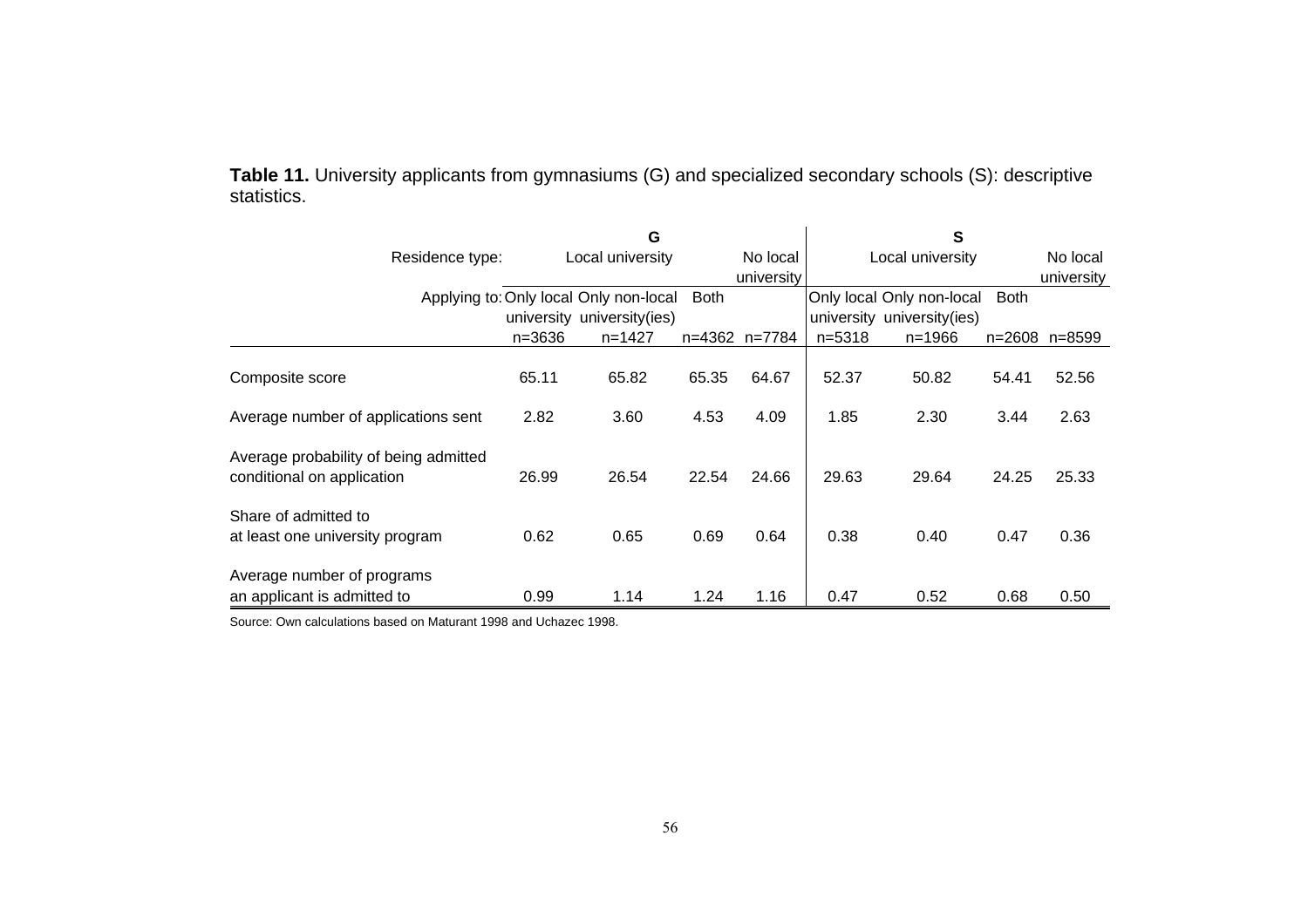Individual researchers, as well as the on-line and printed versions of the CERGE-EI Working Papers (including their dissemination) were supported from the following institutional grants:

- Center of Advanced Political Economy Research [Centrum pro pokročilá politickoekonomická studia], No. LC542, (2005-2009),
- Economic Aspects of EU and EMU Entry [Ekonomické aspekty vstupu do Evropské unie a Evropské měnové unie], No. AVOZ70850503, (2005-2010);
- Economic Impact of European Integration on the Czech Republic [Ekonomické dopady evropské integrace na ČR], No. MSM0021620846, (2005-2011);

Specific research support and/or other grants the researchers/publications benefited from are acknowledged at the beginning of the Paper.

(c) Michal Franta, Martin Guzi, 2007

All rights reserved. No part of this publication may be reproduced, stored in a retrieval system or transmitted in any form or by any means, electronic, mechanical or photocopying, recording, or otherwise without the prior permission of the publisher.

Published by Charles University in Prague, Center for Economic Research and Graduate Education (CERGE) and Economics Institute ASCR, v. v. i. (EI) CERGE-EI, Politických vězňů 7, 111 21 Prague 1, tel.: +420 224 005 153, Czech Republic. Printed by CERGE-EI, Prague Subscription: CERGE-EI homepage: http://www.cerge-ei.cz

Editors: Directors of CERGE and EI Managing editors: Deputy Directors for Research of CERGE and EI

ISSN 1211-3298 ISBN 978-80-7343-150-1 (Univerzita Karlova. Centrum pro ekonomický výzkum a doktorské studium) ISBN 978-80-7344-139-5 (Národohospodářský ústav AV ČR, v. v. i.)